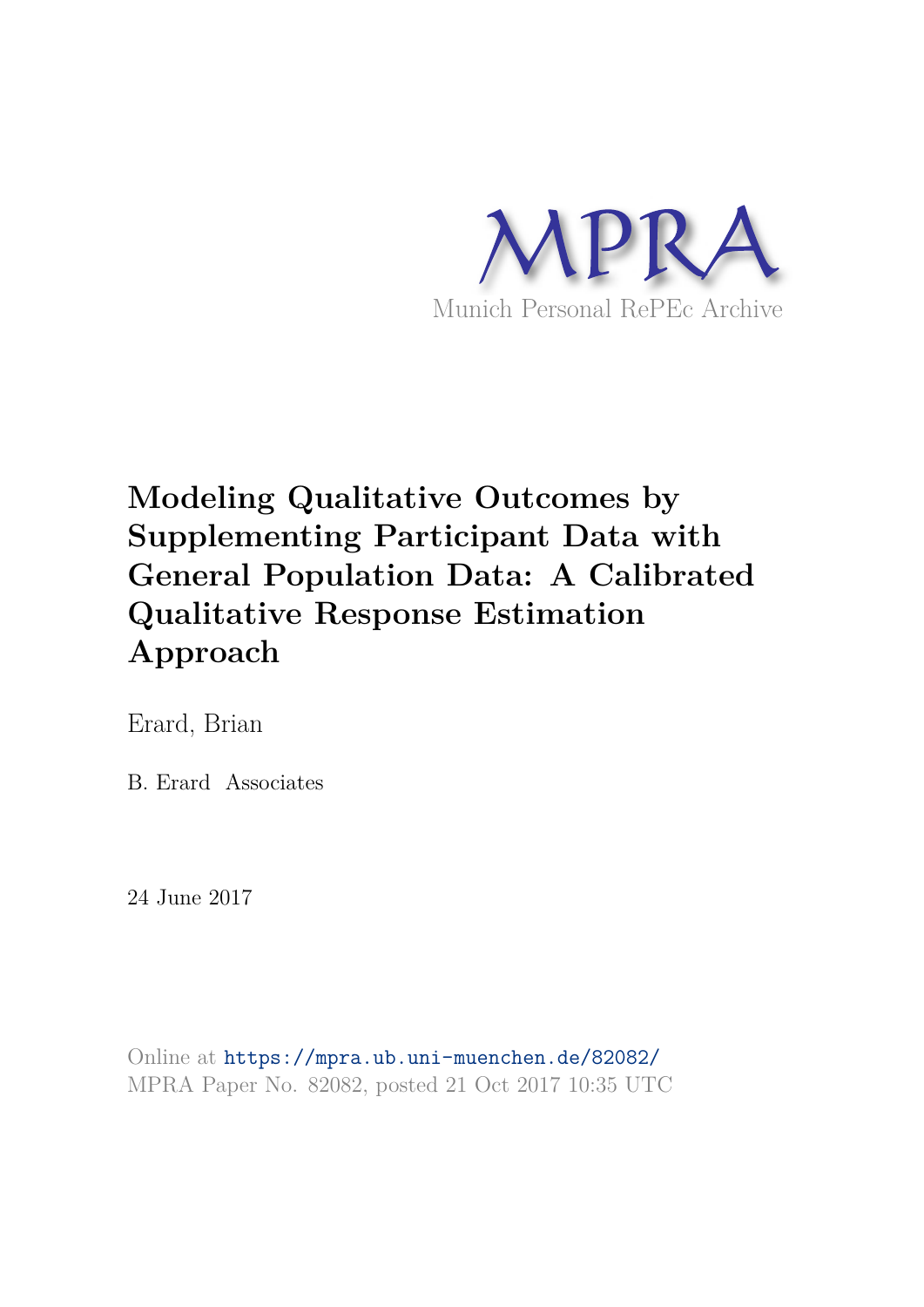## **Modeling Qualitative Outcomes by Supplementing Participant Data with General Population Data: A Calibrated Qualitative Response Estimation Approach**

**Brian Erard B. Erard & Associates** 

**October 19, 2017** 

### **Abstract**

Often providers of a program or service have detailed information about their clients, but only limited information about potential clients. Likewise, ecologists frequently have extensive knowledge regarding habitats where a given animal or plant species is known to be present, but they lack comparable information on habitats where they are certain not to be present. In epidemiology, comprehensive information is routinely collected about patients who have been diagnosed with a given disease; however, commensurate information may not be available for individuals who are known to be free of the disease. While it may be highly beneficial to learn about the determinants of participation (in a program or service) or presence (in a habitat or of a disease), the lack of a comparable sample of observations on subjects that are not participants (or that are non-present) precludes the application of standard qualitative response models, such as logit or probit. In this paper, we examine how one can overcome this challenge by combining a participant-only sample with a supplementary sample of covariate values from the general population. We derive some new estimators of conditional response probabilities based on this sampling scheme by exploiting the parameter restrictions implied by the relationship between the marginal and conditional response probabilities in the supplementary sample. When the prevalence rate in the population is known, we demonstrate that the choice of estimator is especially important when this rate is relatively high. Our simulation results indicate that some of our new estimators for this case rival the small sample performance of the best existing estimators. Our estimators for the case where the prevalence rate is unknown also perform comparably to the best existing estimator for this situation in our simulations. In contrast to most existing estimators, our new estimators are straightforward to apply to exogenously stratified samples (such as when the supplementary sample is drawn from a Census survey), even when the underlying stratification criteria are not available. Our new estimators also readily generalize to accommodate situations with polychotomous outcomes.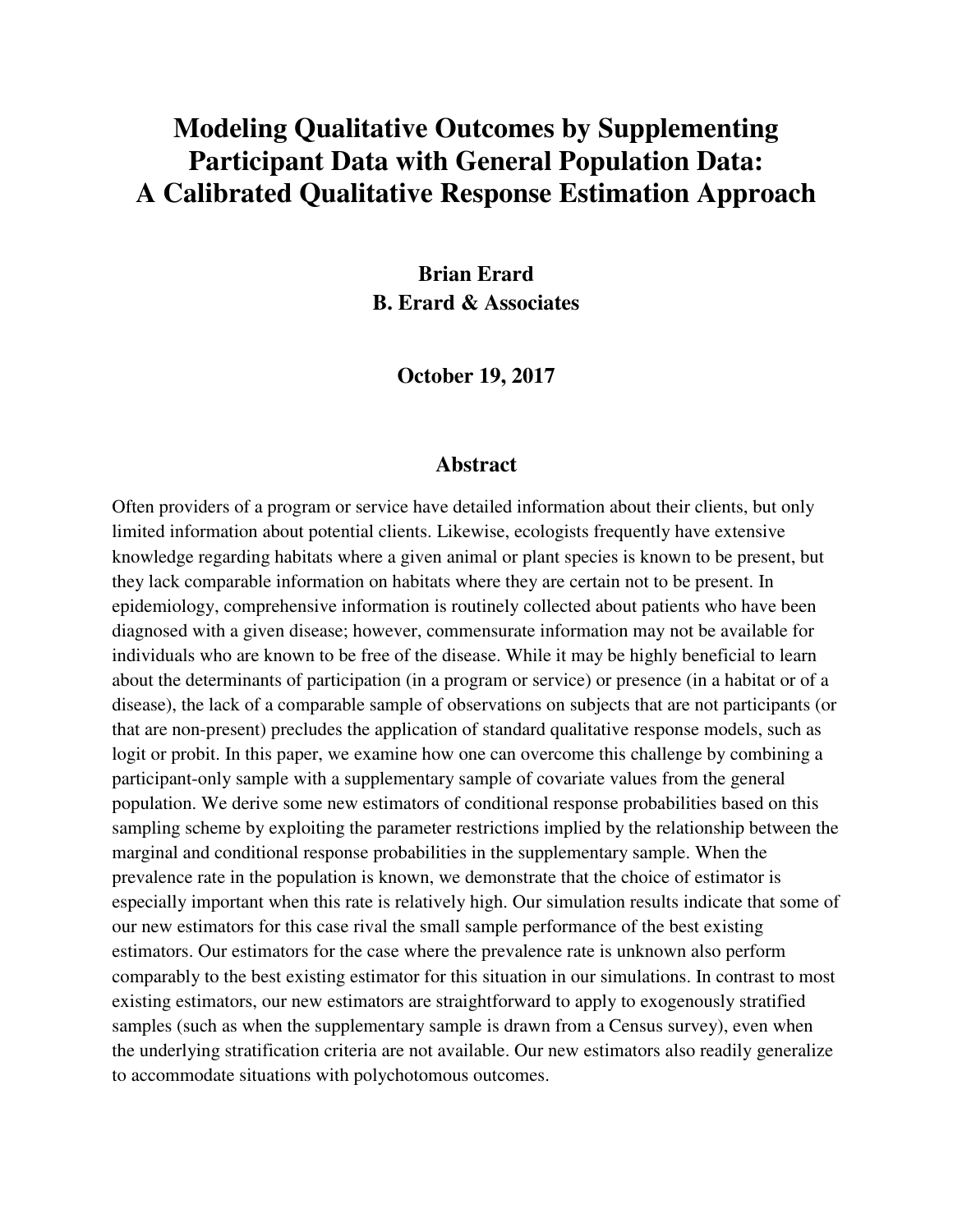## **Modeling Qualitative Outcomes by Supplementing Participant Data with General Population Data: A Calibrated Qualitative Response Estimation Approach\***

**Brian Erard**  B. Erard & Associates

October 19, 2017

### **1. Introduction**

 $\overline{\phantom{0}}$ 

Often providers of a program or service have detailed information about their clients, but only very limited information about potential clients. Likewise, ecologists frequently have extensive knowledge regarding habitats where a given animal or plant species is known to be present, but they lack comparable information on habitats where they are certain not to be present. In epidemiology, comprehensive information is routinely collected about patients who have been diagnosed with a given disease; however, commensurate information may not be available for individuals who are known to be free of the disease. While it may be highly beneficial to learn about the determinants of participation (in a program or service) or presence (in a habitat or of a disease), the lack of a comparable sample of observations on subjects that are not participants (or that are non-present) precludes the application of standard qualitative response models, such as logit or probit. In fact, though, if a *supplementary* random sample can be drawn from the general population of interest, it is feasible to estimate conditional response probabilities. Importantly, this supplementary sample need not include information on whether the subjects are participants or non-participants, present or not present. Rather, it only must include measures of the relevant covariates, comparable to those collected from the *primary* sample (of subjects that are participants or that are present). This sampling scheme, involving a primary sample consisting exclusively of participants and a supplementary sample that includes both participants and non-participants, has been assigned various names in the literature, including "use control sampling", "use-availability sampling" "supplementary sampling", "case control sampling with contaminated controls", "presence pseudoabsence sampling", and "presence-background sampling".<sup>1</sup>

<sup>\*</sup> This research was supported by Internal Revenue Service contracts TIRNO-10-D-00021-D0004, TIRNO-14-P-00157, and TIRNO-15-P-00172. I am grateful to Stephen Cosslett and Subhash Lele for their very helpful comments and suggestions. I am also grateful to John Guyton, Patrick Langetieg, Mark Payne, and Alan Plumley for helping me to refine my methodology as we worked on applying the approach to understand the determinants of taxpayer filing behavior. The views expressed in this paper are my own and do not necessarily reflect the opinions of the IRS.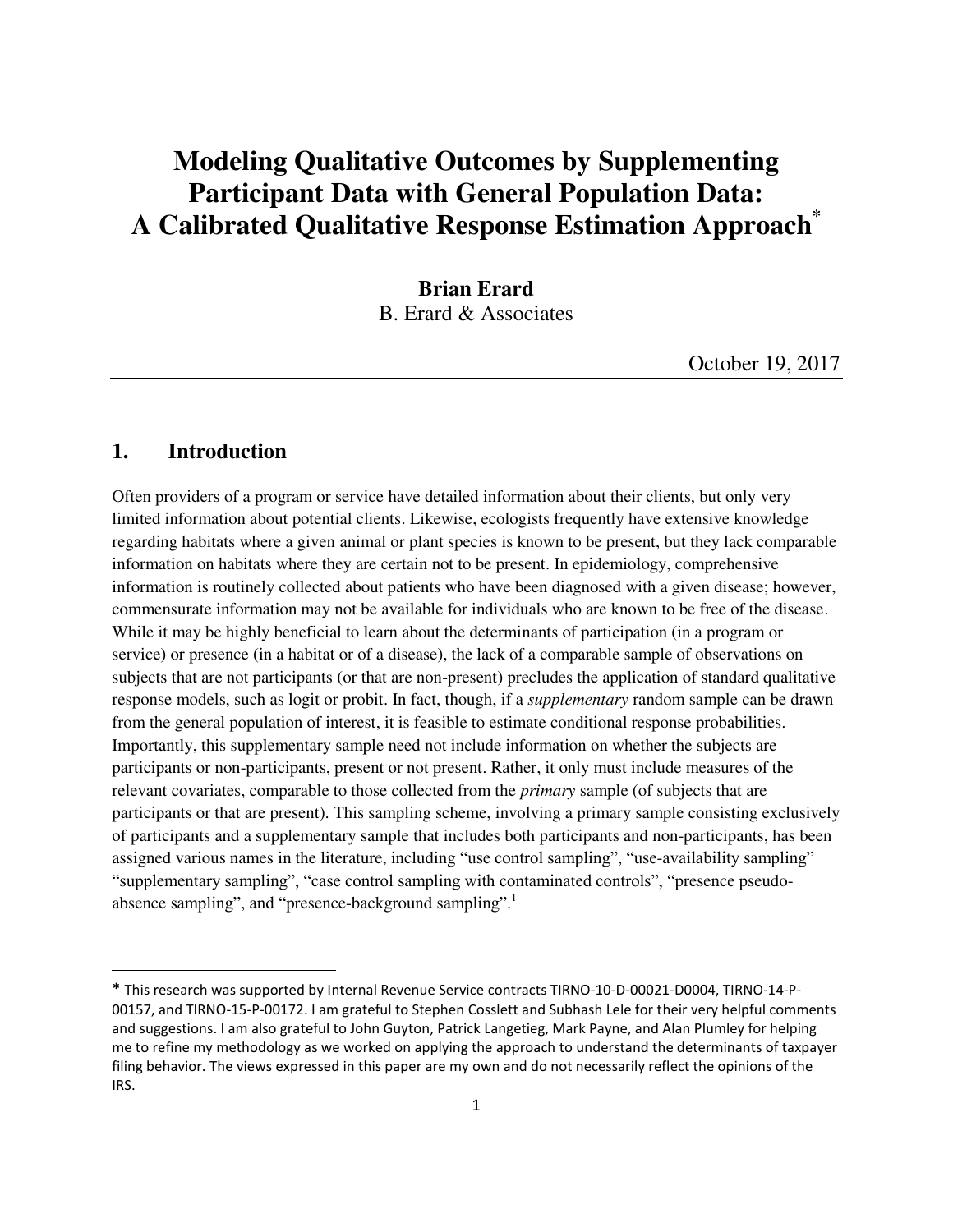In many cases, one may be able to rely on a general survey of the overall population as a supplementary sample.<sup>2</sup> In the U.S., a few examples include the Current Population Survey (CPS), the Survey of Income and Program Participation (SIPP), and the American Community Survey (ACS). Often, however, such data sources are created from stratified random samples, meaning that sample weights must be applied to make the surveys representative of the underlying population of interest. It is straightforward to adapt the existing statistical models for analyzing use control data by Lancaster and Imbens (1996) and Cosslett (1981) to account for a relatively simple stratified random sampling design. However, such an implementation would require knowledge not just of the sample weights, but also the underlying stratification criteria. Unfortunately, in many cases (including the three major Census surveys referred to above), the stratum definitions are not made available to the public. In any case, it would be difficult to adapt the Lancaster-Imbens and Cosslett frameworks to account for the complex sampling designs employed in many national surveys (which typically involve multi-stage sampling, clustering, poststratification adjustment, and imputation).

In this paper, we present some new estimators that can be applied to stratified supplementary samples even when the underlying details of the sampling design are not available; all that is required are the sample weights, which are routinely available. We further show that our new estimators are easily generalized to address polychotomous response problems. Our main estimators are derived in Section 2, where we focus on the case in which the prevalence rate within the general population is known (i.e., the overall take-up rate in the case of a program, the percentage of habitats occupied by a species in the case of wildlife presence, or the share of the population that is infected in the case of a disease). In Section 3, we conduct a Monte Carlo analysis to evaluate the small sample performance of our new estimators vis à vis existing estimators. Our results indicate that the choice among estimators for this case is especially important when the prevalence rate is known to be relatively high. Under such circumstances, some of our new estimators rival the performance of the best existing estimators (Cosslett, 1981, and Lancaster and Imbens, 1996). In Section 4, we introduce some estimators for the case where the prevalence rate is unknown. In Section 5, we show that the estimator proposed by Lancaster and Imbens (1996) for this case is actually equivalent to the estimator previously proposed by Cosslett (1981). We then perform a Monte Carlo analysis to compare the small sample performance of our new estimators with that of the Cosslett-Lancaster-Imbens estimator and find that they perform comparably. In Section 6, we demonstrate how our new estimators can easily be generalized for application in stratified samples, even when the stratification criteria are unknown. In Section 7, we extend our methodology to accommodate situations with polychotomous outcomes. As an illustration of our extended methodology, we compare results from a multinomial logit study of voting behavior against those from a calibrated multinomial logit analysis in Section 8. Section 9 concludes.

 $\overline{a}$ 

<sup>&</sup>lt;sup>1</sup> Discussions of applications of use control sampling in various fields include Breslow (1996) [epidemiology]' Keating and Cherry (2004), Royle et al. (2012), and Phillips and Elith (2013) [ecology]; Erard et al. (2016) [tax compliance]; and Rosenman, Goates, and Hill (2012) [substance abuse prevention programs].

 $^2$  If eligibility for a program or service is limited, one may be able to restrict the supplementary sample to include only those survey respondents who are eligible, providing that eligibility can be deduced from the survey information that has been collected. For instance, the CPS has detailed income information that can be useful in assessing eligibility for means-tested programs and services.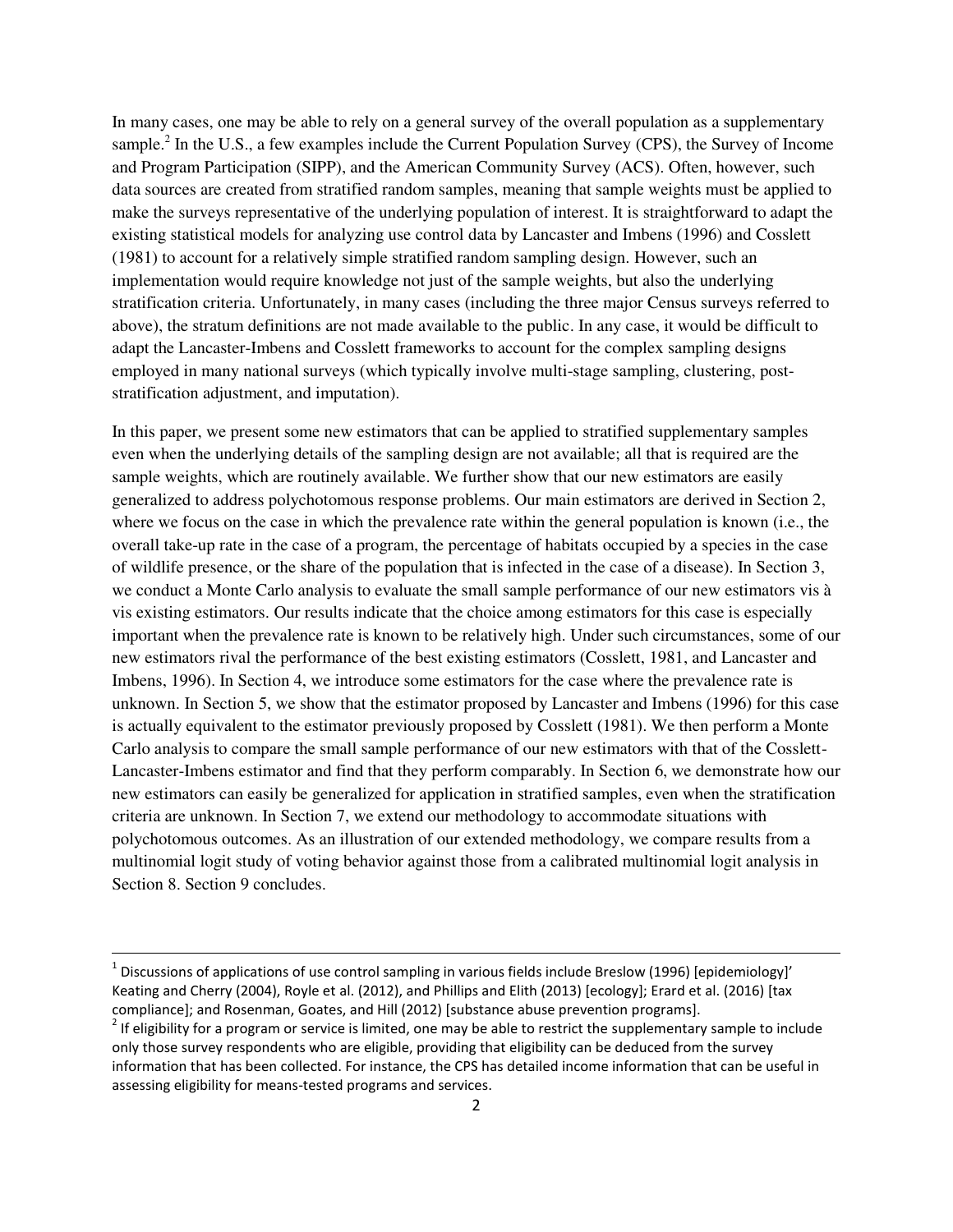## **2. Estimation Methodology**

l

Using the notation of Lancaster and Imbens (1996), let y be a binary response variable equal to 1 (for participation/presence) or 0 (for non-participation/non-presence) and let  $x$  represent a vector of attributes with cumulative distribution function  $F(x)$ . We assume that the conditional probability that y is equal to 1 given  $x$  follows a known parametric form:

$$
Pr(y = 1|x; \beta) = P(x; \beta), \tag{1}
$$

where  $\beta$  is an unknown parameter vector we desire to estimate. Finally, we define the prevalence rate q (the marginal probability that y equals 1 in the population) as:

<span id="page-4-1"></span><span id="page-4-0"></span>
$$
q = \int P(x;\beta)dF(x). \tag{2}
$$

Suppose we have a simple random sample of size  $N_1$  from the subpopulation of cases with y equal to 1. The conditional probability of x given  $y = 1$  is equal to:

$$
g(x|y = 1) = \frac{P(x; \beta)f(x)}{q},
$$
\n(3)

where  $f(x)$  represents the joint marginal p.d.f. of  $x \left[ f(x) = \frac{dF(x)}{dx} \right]$ . Therefore, if both  $F(x)$  and q were known (and assuming that the marginal distribution of  $x$  does not depend directly on  $\beta$ ), one could consistently estimate the parameter vector  $\beta$  by maximizing the log-likelihood function:

$$
L = \sum_{i=1}^{N_1} ln[P(x_i; \beta)] \tag{4}
$$

subject to the constraint on  $\beta$  implied by Equation ([2](#page-4-0)).<sup>3</sup> Rather remarkably, this means that it would be possible to conduct a (constrained) maximum likelihood analysis of the propensity to participate using a data sample that consists only of participants.

In many instances, one may be able to measure (at least to some degree of confidence) the value of  $q$ . For instance, one may have a reasonably reliable estimate of the take-up rate for a particular government program or the prevalence rate for a given disease. Even allowing for the possibility that  $q$  may be known, however, the cumulative distribution of  $x, F(x)$ , typically will not be known. Therefore it normally will not be feasible to estimate  $\beta$  without some source of additional information. Below we consider how information from a supplementary sample of covariate values from the general population can be used to overcome our ignorance of the covariate distribution.

<sup>&</sup>lt;sup>3</sup> See Manski and McFadden (1981, pp. 13-17) for a related discussion of choice-based estimation of qualitative response models when both the covariate distribution and prevalence rate are known. Whereas Manski and McFadden consider the case of a choice-based sample that includes participants and non-participants, the current specification involves a sample that includes only participants.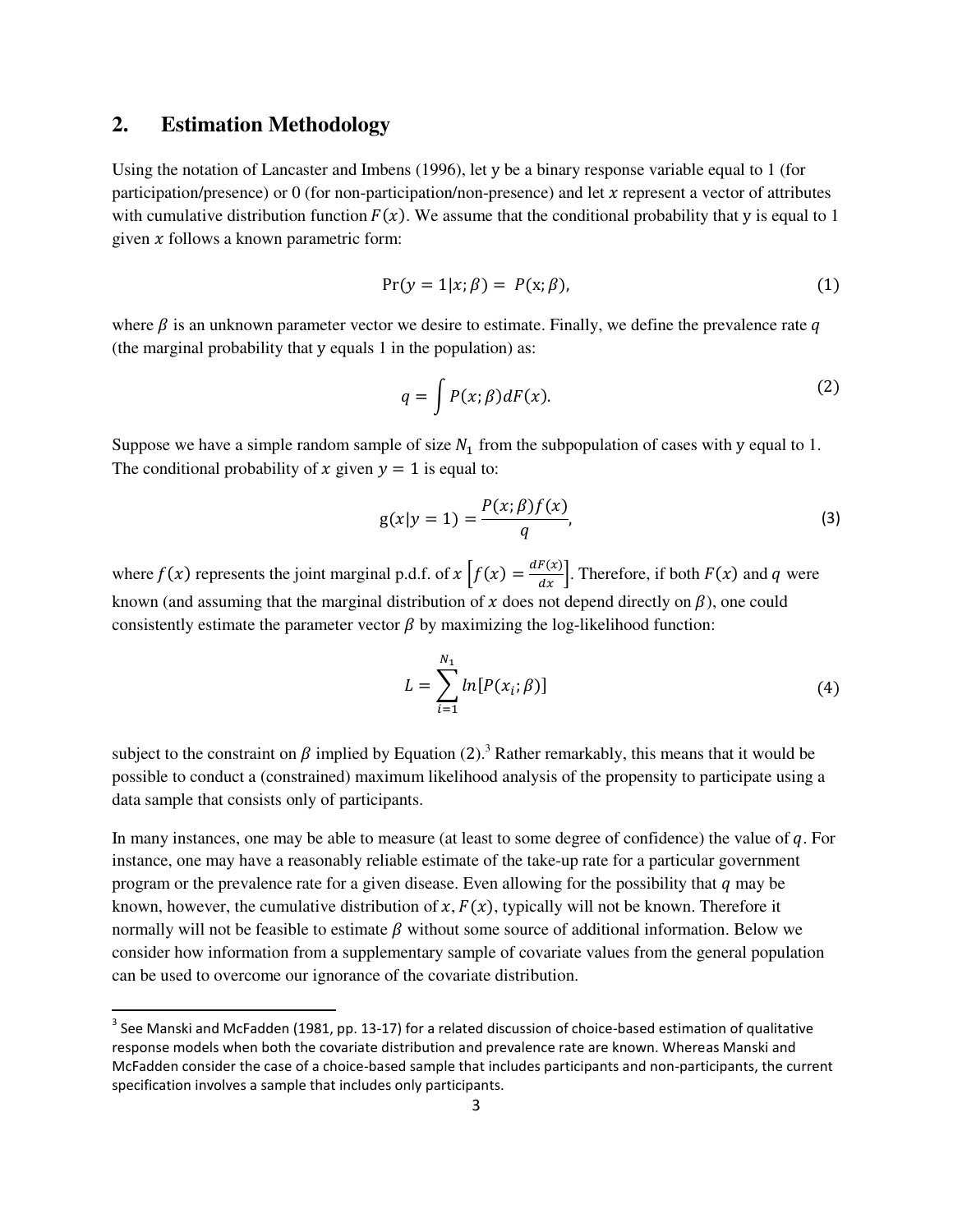Under the supplementary sampling scheme that we consider, one draws both a primary random sample of covariate values from the subpopulation of participants and a separate random sample of covariate values from the general population. Equation ([3](#page-4-1)) describes the conditional probability of x given that an observation is from the primary sample, while  $f(x)$  describes the probability distribution of x among observations in the supplementary sample. As noted by Lancaster and Imbens (1996), a comparison of these two cases reveals that the function  $P(x; \beta)/q$  is nonparametrically identified. If the prevalence rate q is known, then  $P(x; \beta)$  is also nonparametrically identified.

When q is unknown, the relative probability  $P(x; \beta)/P(y; \beta)$  continues to be nonparametrically identified. However, identification of  $\beta$  in this case depends on the parametric specification of the conditional response probability. For certain specifications, it is not possible to separately identify all of the elements of  $\beta$ . For instance, under a linear probability model,  $\frac{P(x;\beta_0,\beta_1)}{q}$  $\frac{\beta_0, \beta_1}{q} = \frac{\beta_0 + {\beta_1}' x}{q}$  $\frac{\beta_1 x}{q} = \left(\frac{\beta_0}{q}\right) + \left(\frac{\beta_1}{q}\right)$  $x$ . Therefore, only the ratio of each element of  $\beta$  to  $q$  is identified. Ecological models of resource selection often rely on an exponential (log-linear) probability model. Under this specification,  $\ln \left( \frac{P(x;\beta_0,\beta_1)}{q} \right)$  $\left(\frac{B_0,\beta_1j}{q}\right) = \beta_0 + \beta_1'x - lnq$  $= (\beta_0 - lnq) + \beta_1' x$ . In this case, each of the slope coefficients of the conditional response probability is identified, but the intercept is not.<sup>4</sup> Fortunately, these two cases are exceptional. As discussed by Solymos and Lele (2016), all of the elements of  $\beta$  are identified under most qualitative choice specifications. including the logit, probit, arctan, and complementary log-log models, so long as the specification includes at least one continuous covariate. Parametric specifications that are adequate to identify  $\beta$  in cases where the prevalence rate is unknown will overidentify  $\beta$  in cases where the prevalence rate is known.

The remainder of this section focuses on qualitative response model estimation under supplementary sampling when the prevalence rate is known. The case of an unknown prevalence rate is taken up later in Section 4.

#### **2.1 Constrained Pseudo-Maximum Likelihood Estimator**

l

Suppose that, in addition to our primary sample of  $N_1$  participants, we also have access to a supplementary sample of  $N_0$  observations of covariate values from the general population of interest. Assume, for now, that this supplementary sample is a simple random sample. In Section 6 we will generalize our approach to account for exogenous stratification of both the primary and supplementary samples. With the aid of this supplementary sample, it is possible to consistently estimate  $\beta$  even when the cumulative distribution of  $x$  is not known.

 $^4$  In a pure choice-based model (which is referred to as a "case-control" model by epidemiologists and ecologists), the function  $\left(\frac{P(x;\beta)}{1-P(x;\beta)}\right)\left(\frac{1-q}{q}\right)$  is identified rather than  $\left(\frac{P(x;\beta)}{q}\right)$ . As a consequence, the intercept of the logit specification is not identified under a pure choice-based model when the prevalence rate is unknown, whereas it is the intercept of the exponential probability specification that is not identified under a supplementary sampling design.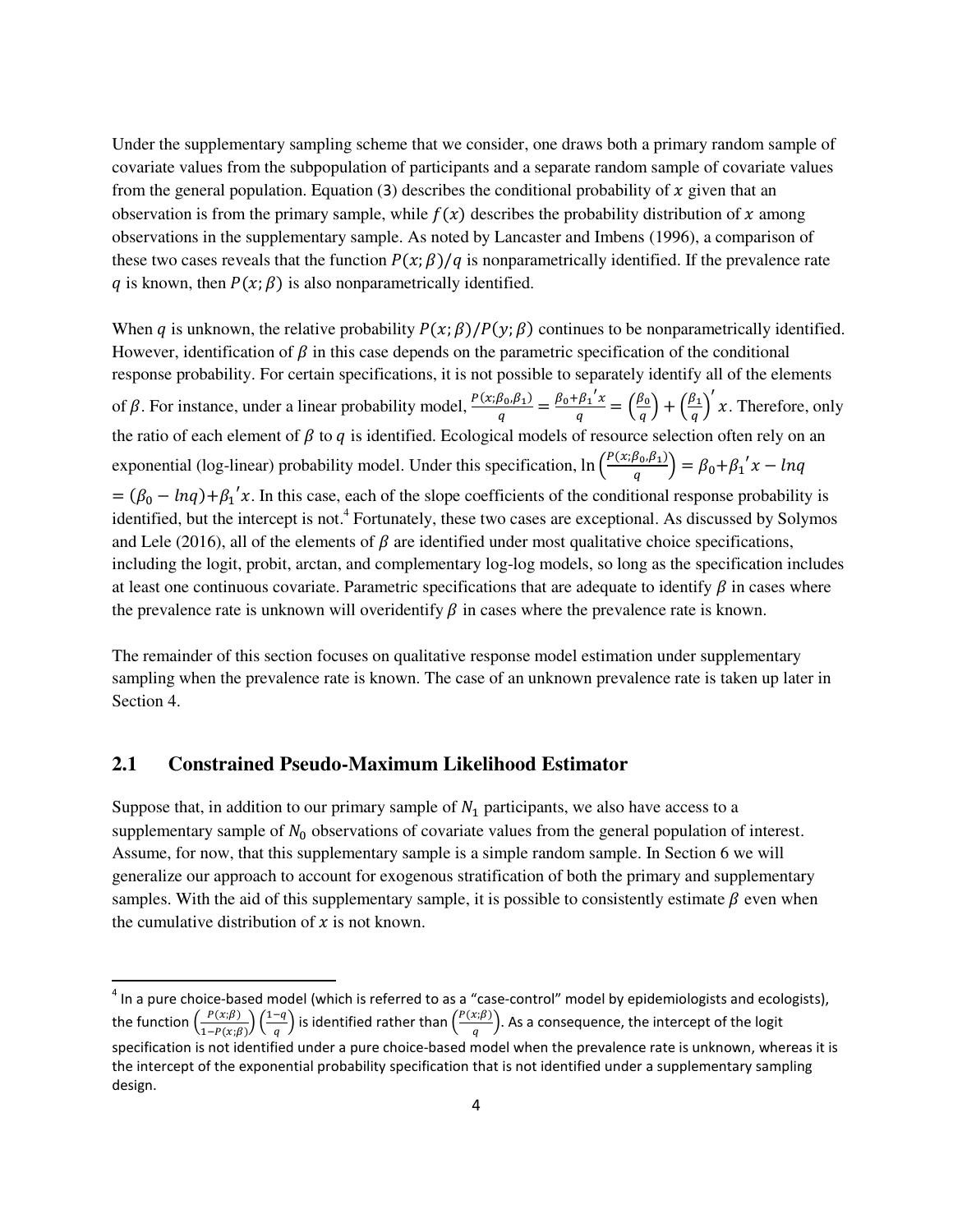Development of our new estimators of  $\beta$  follows the approach introduced by Imbens (1992) and later employed by Lancaster and Imbens (1996). Under this approach, we begin by constructing an estimator for the case where x is discrete with K known points of support. We derive this estimator by solving the above constrained maximum likelihood estimation problem based on the empirical distribution of *x* in the supplementary sample. We then demonstrate that our estimator can be expressed in a way that not only requires no knowledge of the points of support for  $x$ , but which remains valid even when  $x$  is continuous.

Using the supplementary sample, one can consistently estimate the probability  $(\lambda_k)$  that x is equal to  $x_k$ as:

$$
\tilde{\lambda}_k = \frac{N_{0k}}{N_0}, \ k = 1, \dots, K,\tag{5}
$$

where  $N_{0k}$  represents the number of observations in the supplementary sample with covariate value  $x = x_k$ <sup>5</sup> One can then consistently estimate  $\beta$  by maximizing:

$$
L = \sum_{k=1}^{K} N_{1k} ln[P(x_k; \beta)] \tag{6}
$$

subject to the analog of the constraint on  $\beta$  that is imposed by prevalence rate from Equation ([2](#page-4-0)):

<span id="page-6-0"></span>
$$
q = \sum_{k=1}^{K} \tilde{\lambda}_k P(x_k; \beta), \tag{7}
$$

where  $N_{1k}$  represents the number of observations in the primary sample of participants with covariate value  $x = x_k$ . This estimator  $(\hat{\beta}_1)$  can be expressed in an alternative way as the solution to:

$$
\tilde{\beta}_1 = \underset{\beta}{\text{argmax}} \sum_{i=1}^{N_1} \ln[P(x_i; \beta)] \ \text{ s.t. } q = \frac{\sum_{j=1}^{N_0} P(x_j; \beta)}{N_0}.
$$
 (8)

When the parameter vector  $\beta$  is of dimension greater than one, there typically will be an infinite set of parameter combinations that satisfy the constraint in Equation ([8](#page-6-0)). Among these alternatives, the solution to the constrained optimization problem is the parameter vector that maximizes the joint conditional probability that each of the observations in the primary sample would have an outcome of  $y = 1$  given the sampled covariate values.

We refer to our estimation methodology as "calibrated qualitative response estimation", because the estimator is obtained by calibrating the response probabilities so that their average value within the supplementary sample is equal to the population prevalence rate  $q$ . Following standard terminology for

l

<sup>&</sup>lt;sup>5</sup> Whereas our approach focuses on the unconditional probability ( $\lambda_k$ ) of  $x_k$  and estimates it based on the supplementary sample moment  $(N_{0k}/N_0)$ , the Lancaster and Imbens (1996) approach focuses on the conditional probability  $(\pi_k)$  that an observation with value  $x_k$  is included in the combined sample and estimates this probability using the combined sample moment  $(N_{0k} + N_{1k})/(N_0 + N_1)$ .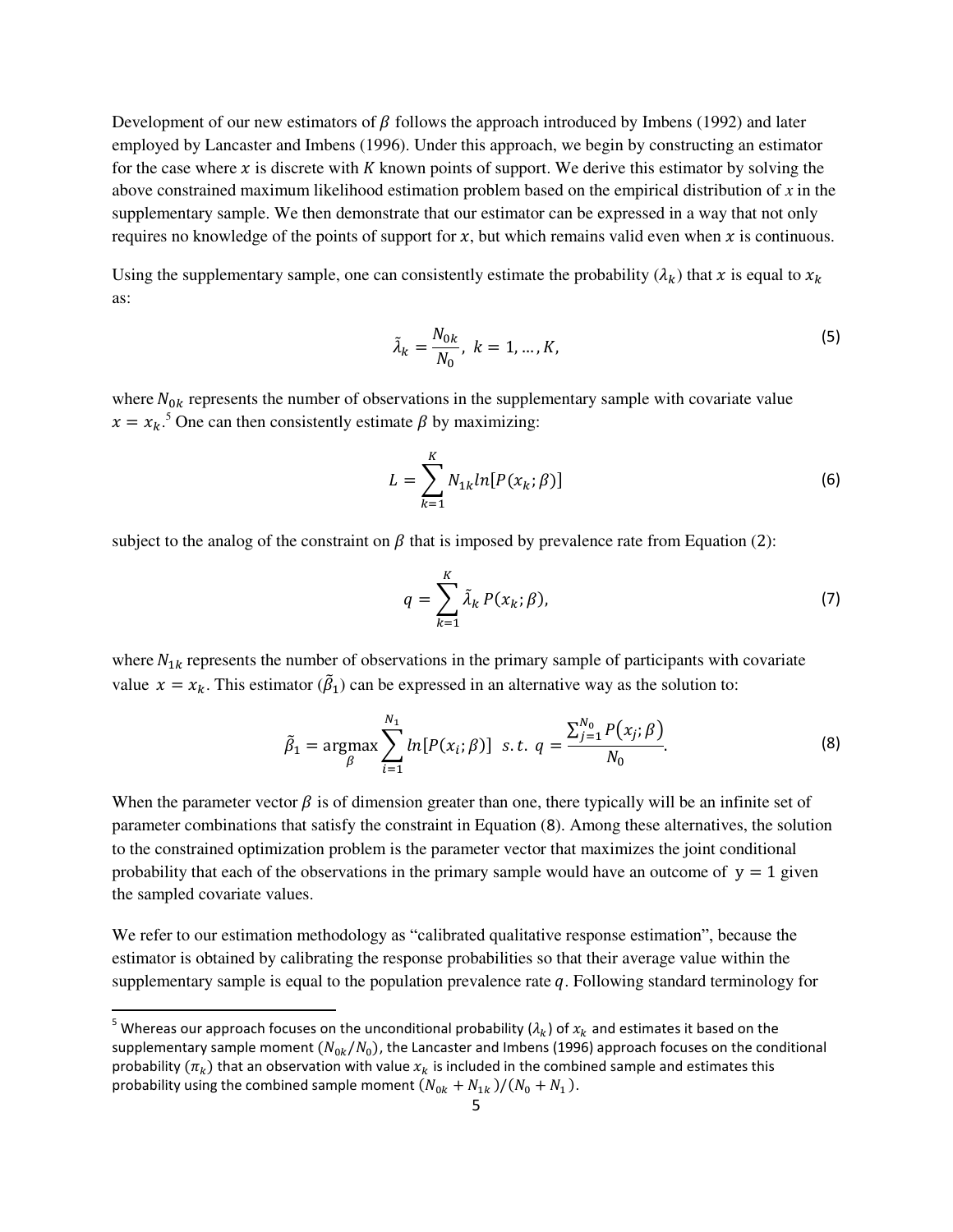the classic qualitative response framework, we refer to our model as a "calibrated probit" when  $P(x; \beta)$  is cumulative standard normal, and as a "calibrated logit" when  $P(x; \beta)$  is cumulative standard logistic.

The Lagrangian for the optimization problem in Equation ([8](#page-6-0)) is:

<span id="page-7-2"></span><span id="page-7-0"></span>
$$
\mathcal{L}(\beta,\mu) = \sum_{i=1}^{N_1} ln[P(x_i;\beta)] + \mu \left[ N_0 q - \sum_{j=1}^{N_0} P(x_j;\beta) \right].
$$
 (9)

The first-order conditions are:

$$
\frac{\partial \mathcal{L}}{\partial \beta} = \sum_{i=1}^{N_1} \frac{P'_\beta(x_i; \beta)}{P(x_i; \beta)} - \mu \sum_{j=1}^{N_0} P'_\beta(x_j; \beta) = 0. \tag{10}
$$

$$
\frac{\partial \mathcal{L}}{\partial \mu} = N_0 q - \sum_{j=1}^{N_0} P(x_j; \beta) = 0. \tag{11}
$$

In Equation ([10](#page-7-0)),  $P'_\beta(x;\beta) = \frac{\partial P(x;\beta)}{\partial \beta}$  is of order 1 x H, where H is the dimension of  $\beta$ . Observe that these moments do not require knowledge of the points of support and that they remain valid even when  $x$  is not discrete.

A difficulty with the above estimator is that the usual estimate of the covariance matrix of the parameter estimates that is computed from a constrained maximum likelihood algorithm will not be valid. This is

because we have replaced the exact formula for  $q \left[ \int P(x;\beta) dF(x) \right]$  with its sample analog  $\left[ \frac{\sum_{j=1}^{N_0} P(x_j;\beta)}{N_0} \right]$  $\frac{N_0}{N_0}$ .

Intuitively, the reliance on an approximate relationship between  $\beta$  and  $q$  rather than the exact relationship tends to reduce the precision of our estimator to some degree. In Section 2.4, below, we rely on insights from generalized method of moments (GMM) theory to develop a covariance matrix estimator that properly accounts for this effect.

#### **2.2 Unconstrained Pseudo-Maximum Likelihood Estimator**

Equation [\(10\)](#page-7-0) can be used to investigate the properties of the Lagrange multiplier  $\mu$ . Let s be a 1/0 indicator that identifies observations from the primary sample in the combined primary and supplementary sample. Then the  $H$  first-order conditions for  $\beta$  can be rewritten as:

<span id="page-7-1"></span>
$$
\frac{\partial \mathcal{L}}{\partial \beta} = \sum_{i=1}^{N} \left[ s_i \frac{P'_{\beta}(x_i; \beta)}{P(x_i; \beta)} - \mu (1 - s_i) P'_{\beta}(x_i; \beta) \right] = 0,
$$
\n(12)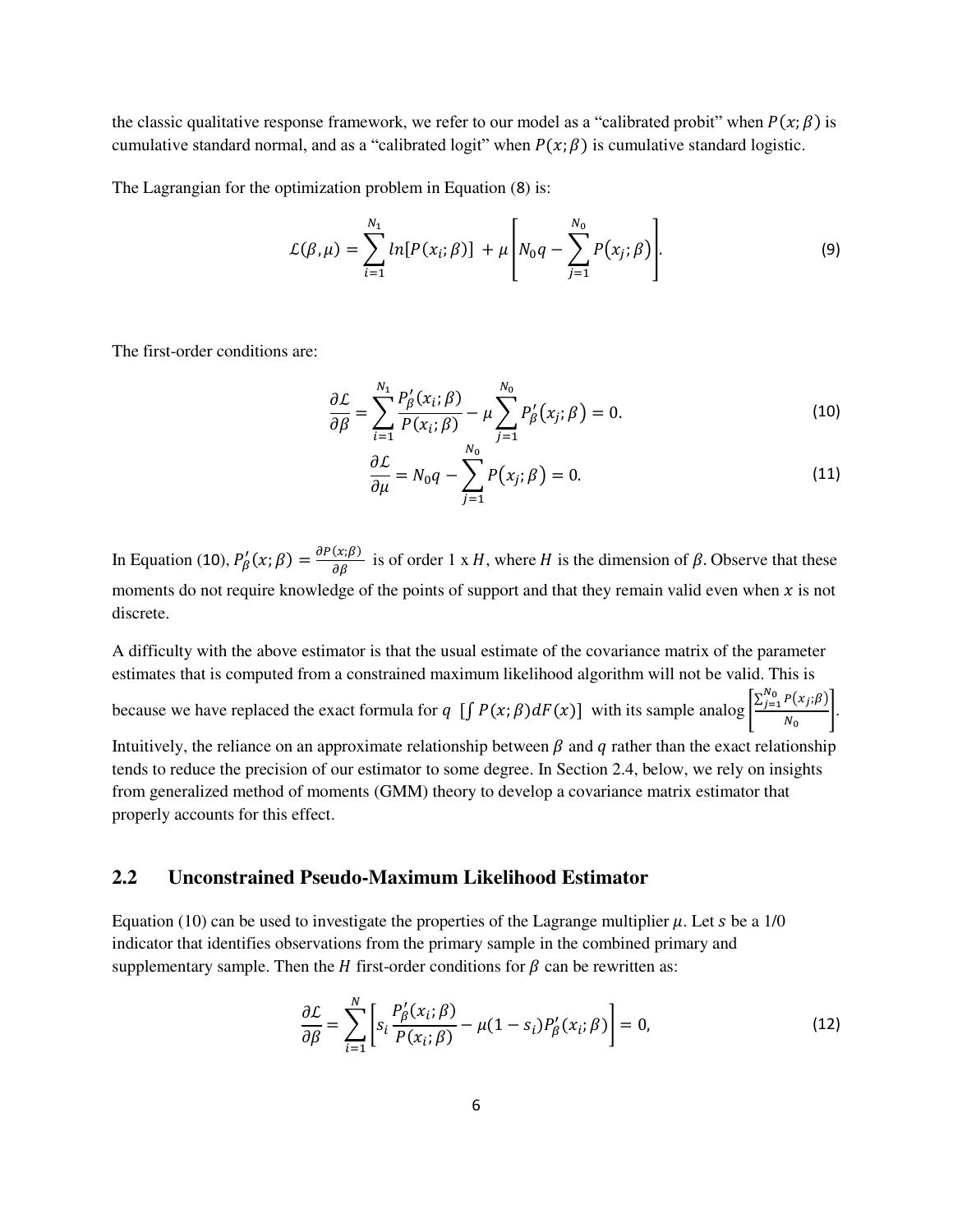where  $N = (N_0 + N_1)$  is the size of the combined primary and supplementary sample. The conditional expectation of  $s$  given  $x$  in the combined sample is:

$$
\pi_S = \frac{N_1 P(x; \beta) / q}{N_1 P(x; \beta) / q + N_0}.
$$
\n(13)

The conditional expectation of the first-order conditions in Equation [\(12\)](#page-7-1) given  $x$  may therefore be expressed as:

$$
E\left(\frac{\partial \mathcal{L}}{\partial \beta}\bigg| \, x\right) = \sum_{i=1}^{N} \left( \frac{N_1/q - \mu N_0}{N_1 P(x_i; \beta)/q + N_0} \right) P'_{\beta}(x_i; \beta) = 0. \tag{14}
$$

This equation is satisfied when  $\mu$  is set equal to  $N_1/(N_0q)$ . Similar to the approach used by Manski and McFadden (1981) to develop a consistent estimator for the standard choice-based sampling problem, our second new estimator of  $\beta$  ( $\beta_2$ ) is derived by substituting this limit value for  $\mu$  in place of its actual value in Equation [\(9\)](#page-7-2) and maximizing over  $\beta$ :

$$
\tilde{\beta}_2 = \underset{\beta}{\text{argmax}} \sum_{i=1}^{N} \Big[ s_i ln[P(x_i; \beta)] - \frac{N_1}{N_0 q} (1 - s_i) P(x_i; \beta) \Big]. \tag{15}
$$

The first-order conditions associated with this estimator are:

 $\overline{a}$ 

<span id="page-8-0"></span>
$$
\sum_{i=1}^{N} s_i \frac{P'_{\beta}(x_i; \beta)}{P(x_i; \beta)} - \frac{N_1}{N_0 q} \sum_{i=1}^{N} (1 - s_i) P'_{\beta}(x_i; \beta) = 0.
$$
 (16)

So while our first estimator  $(\hat{\beta}_1)$  is obtained by solving a constrained optimization problem, this alternative estimator  $(\hat{\beta}_2)$  requires no constraints and can be obtained using a standard maximum likelihood algorithm. However, the usual estimate of the covariance matrix of our estimator from such an algorithm (based on the estimated information matrix) will not be valid. In Section 2.4, we discuss an appropriate estimator of the asymptotic covariance matrix based on insights from GMM theory.

A potential drawback of our alternative estimator in small samples is that the average predicted probability of participation (or presence) in the supplementary sample may deviate fairly substantially from the population prevalence rate  $q$ . Our Monte Carlo simulations in Section 3 indicate that this can sometimes result in a failure to find a solution when  $q$  is relatively large (say, above 0.70) and the combined sample size is fairly small (say,  $600$ ).<sup>6</sup> In large samples, however, the average predicted probability of participation in the supplementary sample tends to be close to  $q$  and the estimator performs reasonably well.

 $^6$  Typically In these failed solutions, the predicted probability of participation for all observations in the primary sample is pushed to one, while the average predicted probability of participation in the supplementary sample is kept slightly below one.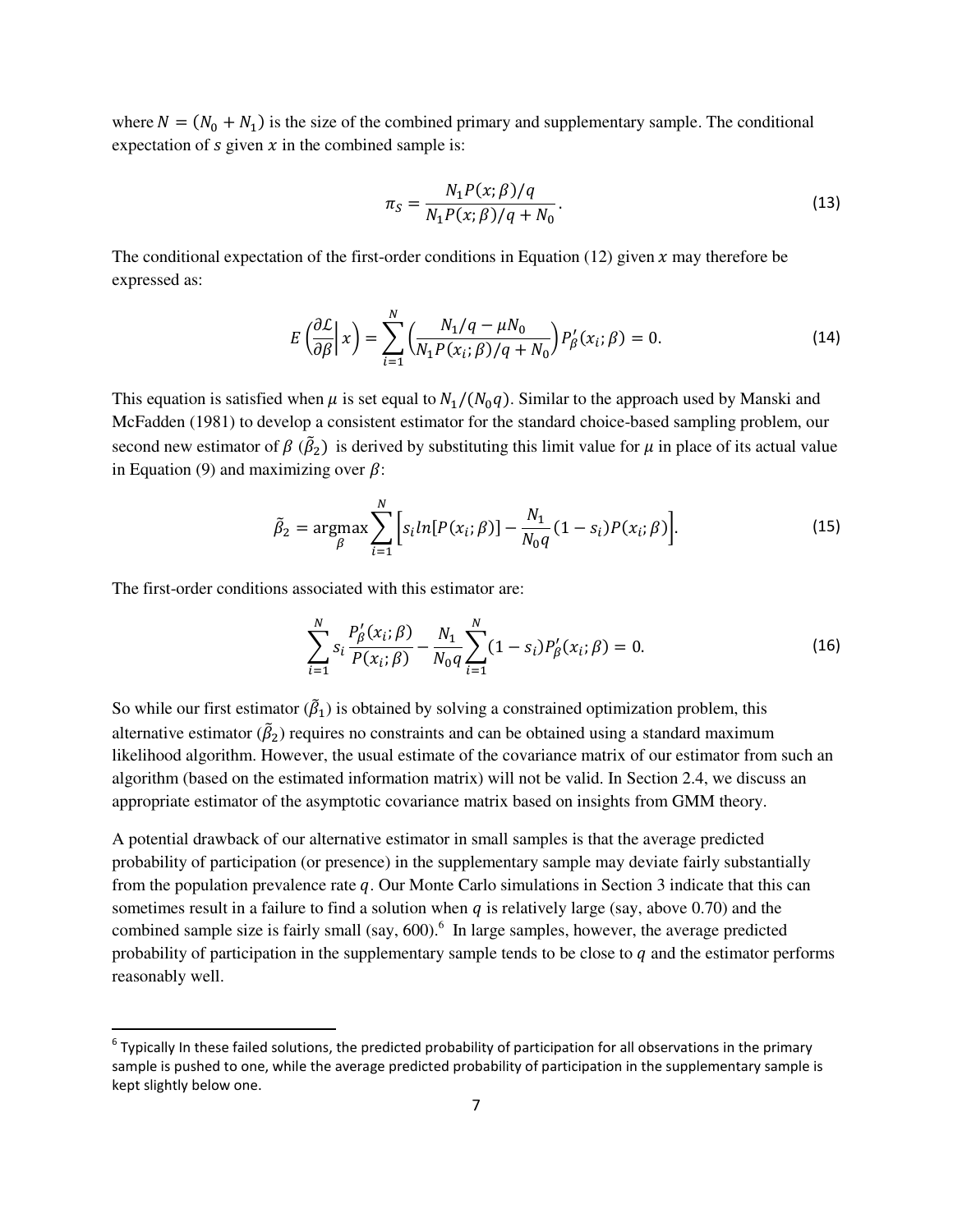### **2.3 Comparison of Standard Logit and Calibrated Logit Estimators**

It is instructive to compare the standard logit estimator against our new estimators. Consider a random sample of size N from a population containing  $N_1$  observations with y = 1 and ( $N - N_1$ ) observations with  $y = 0$ . Let t serve as a 1/0 indicator for the outcome  $y = 1$ .

The log-likelihood function for the standard logit model is:

$$
L = \sum_{i=1}^{N} t_i ln(P(x_i; \beta)) + (1 - t_i) ln(1 - P(x_i; \beta)),
$$
\n(17)

where

<span id="page-9-2"></span><span id="page-9-1"></span><span id="page-9-0"></span>
$$
P(x_i; \beta) = \frac{\exp(\beta' x_i)}{1 + \exp(\beta' x_i)}.
$$
\n(18)

The standard logit estimator is the solution to the following first-order conditions:

$$
\sum_{i=1}^{N} t_i (1 - P(x_i; \beta)) x'_i - \sum_{i=1}^{N} (1 - t_i) P(x_i; \beta) x'_i = 0,
$$
\n(19)

In contrast, our unconstrained pseudo-maximum likelihood estimator for this data sample satisfies the conditions:

$$
\sum_{i=1}^{N} t_i (1 - P(x_i; \beta)) x'_i - \frac{N_1}{Nq} \sum_{i=1}^{N} (1 - P(x_i; \beta)) P(x_i; \beta) x'_i = 0.
$$
 (20)

Observe that the expected number of observations with outcome  $y = 1$  in an overall sample of N randomly chosen observations is equal to  $Nq$ , so the expected value of the ratio  $\frac{N_1}{Nq}$  in Equation ([20](#page-9-0)) is equal to 1. Although the moment conditions in Equations [\(19\)](#page-9-1) and [\(20\)](#page-9-0) are both valid, the former yields a more efficient estimator, because it exploits knowledge regarding which specific observations have outcome  $y = 0$ . In particular, this knowledge is employed when evaluating the second expression in Equation [\(19\)](#page-9-1). In contrast, the latter moment condition replaces the term  $(1 - t_i)$  in this expression with its conditional expectation  $(1 - P(x_i; \beta))$ .

The Lagrangian function associated with our calibrated logit estimator for this data sample is: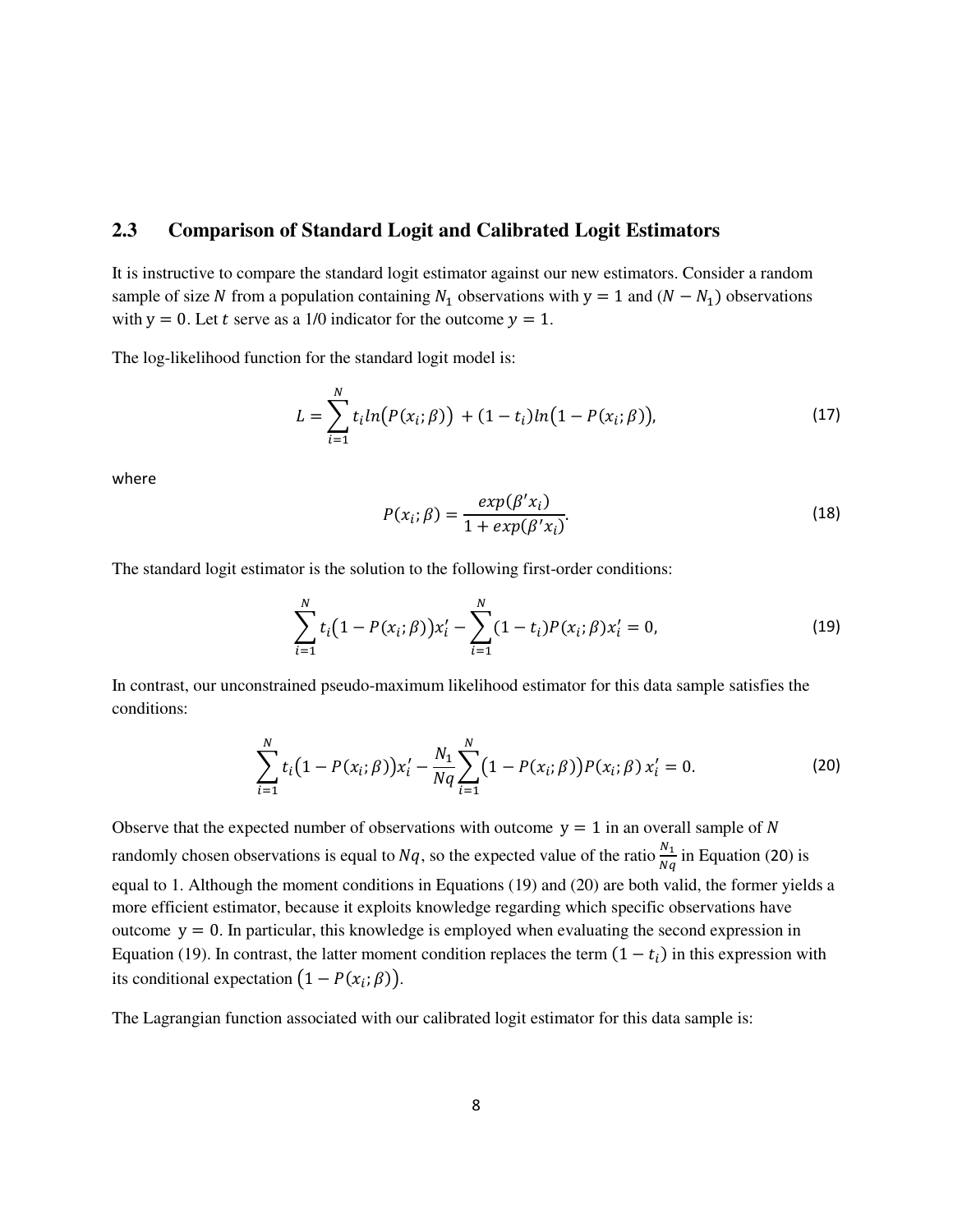<span id="page-10-0"></span>
$$
\mathcal{L}(\beta,\mu) = \left(\sum_{i=1}^N t_i ln[P(x_i;\beta)]\right) + \mu \left(Nq - \sum_{j=1}^N P(x_j;\beta)\right).
$$
 (21)

It is well known that the sum of the predicted probabilities of a success in a sample based on the standard logit estimator is equal to the actual number of observations in the sample  $(N_1)$  with outcome  $y = 1$ . Since the expected value of  $N_1$  is equal to  $Nq$ , it follows that the standard logit estimator approximately satisfies the constraint in Equation ([21](#page-10-0)). However, even if  $N_1$  were exactly equal to  $Nq$ , the standard logit estimator would not in general be equal to our constrained pseudo-maximum likelihood estimator. Among the feasible choices of  $\beta$  that satisfy the constraint, the choice that maximizes the objective function  $(\sum_{i=1}^{N} t_i ln[P(x_i; \beta)])$  in Equation ([21](#page-10-0)) will not, in general, be the same as the choice that maximizes the objective function in Equation ([17](#page-9-2)), owing to the additional expression  $(\sum_{i=1}^{N} (1-t_i)ln[1-P(x_i;\beta)]$  in the latter equation. Again, the standard logit model is more efficient, because it exploits specific information regarding which observations in the sample have outcome  $y = 0$ .

Intuitively, knowledge concerning which cases have outcome  $y = 0$  is most valuable when there are relatively few observations that satisfy this condition (i.e., when  $q$  is large and  $N$  is small). In that case, the moment conditions for the standard logit model in Equation [\(19\)](#page-9-1) would rely directly on a comparison of sampled participants against sampled non-participants, whereas the moment conditions in Equation ([20](#page-9-0)) associated with our new calibrated qualitative response estimators would rely on a more subtle distinction between sampled participants and the overall sample that is itself composed mostly of participants. In Section 3, we perform some Monte Carlo simulations to confirm this intuition.

We also note that the primary data sample in our logit example is a proper subset of the overall sample, meaning that all of the observations in the primary sample are also present in the supplementary sample. In a more typical application involving independently drawn primary and supplementary data samples, the moment conditions for our new estimators,  $\beta_1$  and  $\beta_2$ , will tend to be noisier owing to the random differences in the covariates across the two samples. We also explore this issue in our Monte Carlo simulations.

#### **2.4 GMM Framework**

The estimator  $\beta_1$  is calibrated to ensure that the average predicted probability of participation in the supplementary sample is consistent with the prevalence rate, even in small samples. However, it requires solving a constrained optimization problem. While this is more complex than solving a standard maximum likelihood problem, one can obtain a solution using readily available algorithms, such as the CML application in GAUSS<sup>®</sup> or the nonlinear optimization routines in SAS<sup>®</sup>/IML<sup>®</sup>. Alternatively, one can follow Lancaster and Imbens (1996) and reframe the problem using a GMM approach. Consider the following moments:

<span id="page-10-1"></span>
$$
g_1(x; \beta) = s \frac{P'_\beta(x; \beta)}{P(x; \beta)} - (1 - s) \frac{N_1}{N_0 q} P'_\beta(x; \beta).
$$
 (22)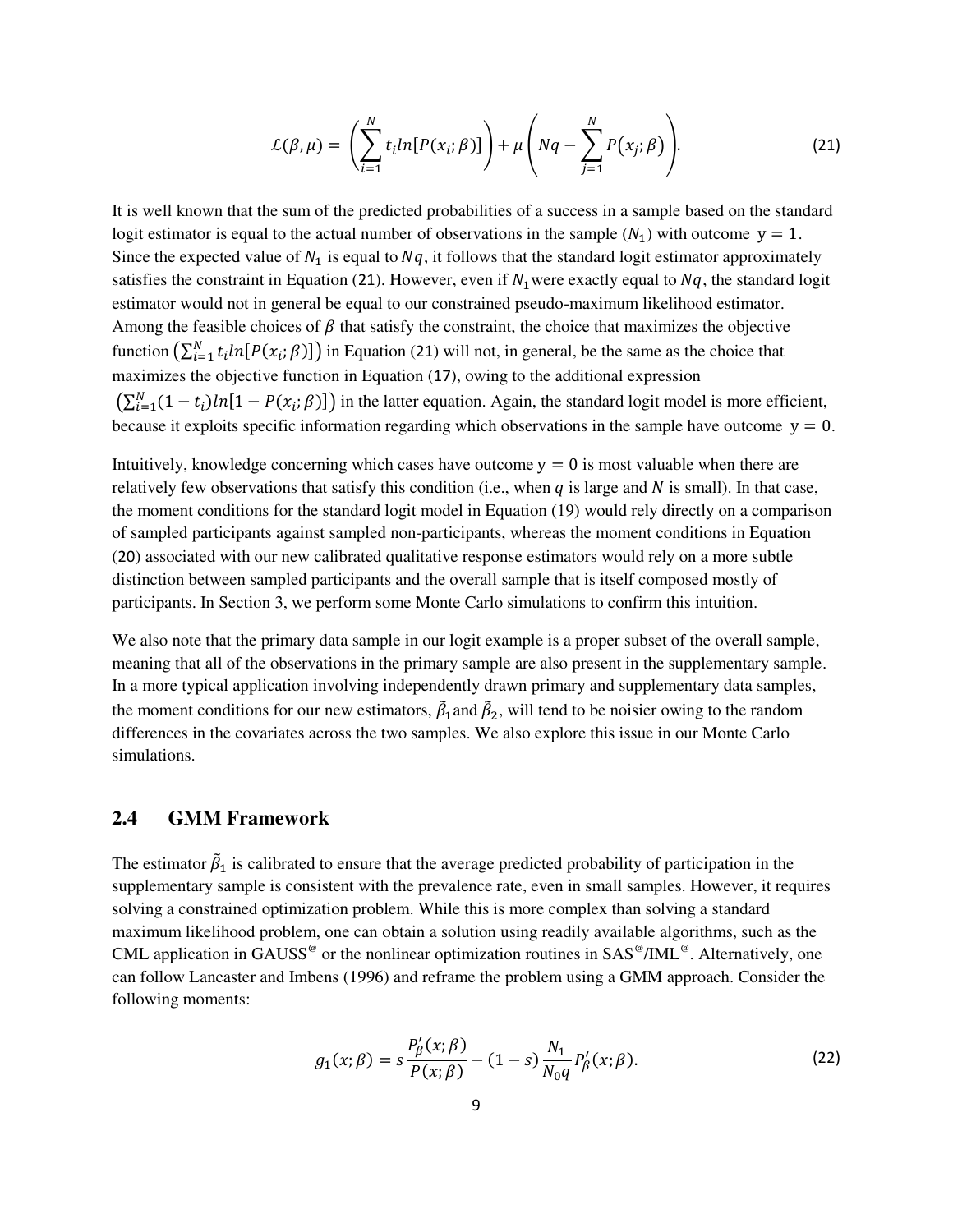$$
g_2(x; \beta) = (1 - s)(q - P(x; \beta)).
$$
\n(23)

The moment  $g_1(x;\beta)$  is the single observation score from the pseudo-log-likelihood function defined in Equation ([15](#page-8-0)), while  $g_2(x;\beta)$  reflects the relationship between marginal q and conditional  $P(x;\beta)$ . These moments have an expected value of zero when evaluated at the true value of  $\beta$ . Let  $g(x; \beta)$  represent the vector  $\begin{bmatrix} g_1(x;\beta) \\ g_2(x;\beta) \end{bmatrix}$  $g_2(x;\beta)$  and  $N = (N_0 + N_1)$  represent the size of the combined primary and supplementary  $g_2(x;\beta)$ sample. A standard GMM algorithm can then be applied to estimate  $\beta$  as:

$$
\tilde{\beta}_{GMM} = \underset{\beta}{\text{argmin}} \, g_N \, (x; \beta)' W_N g_N(x; \beta), \tag{24}
$$

where  $g_N(x; \beta) = \frac{1}{N} \sum_{n=1}^N g(x_n; \beta)$  is the  $(H + 1)$  x 1 vector of sample moment conditions, and  $\boldsymbol{N}$  $W_N = \frac{1}{N}$  $\frac{1}{N}\sum_{n=1}^N g\big(x_n;\tilde{\beta}\big)\,g\big(x_n;\tilde{\beta}\big)'$  is an estimate of the asymptotic covariance matrix of  $\Big(\sqrt{N}g_N(x;\beta)\Big)$ based on  $\beta$ , a consistent estimator of  $\beta.$  For instance, one might rely on our estimator  $\beta_2$  to construct  $W_N$ . The asymptotic covariance of  $\beta_{GMM}$  can be estimated as:

$$
V[\sqrt{N}(\tilde{\beta}_{GMM}-\beta)] \cong G_N(x;\tilde{\beta}_{GMM})' \tilde{S}_N G_N(x;\tilde{\beta}_{GMM}), \qquad (25)
$$

<span id="page-11-2"></span><span id="page-11-1"></span><span id="page-11-0"></span>.

where 
$$
G_N(x; \tilde{\beta}_{GMM}) = \frac{\partial g_N(x; \beta)}{\partial \beta'} \Big|_{\tilde{\beta}_{GMM}}
$$
 and  $\tilde{S}_N = \Big[\frac{1}{N} \sum_{n=1}^N g(x_n; \tilde{\beta}_{GMM}) g(x_n; \tilde{\beta}_{GMM})'\Big]^{-1}$ 

Observe that the GMM estimator  $\beta_{GMM}$  is itself a suitable estimator of  $\beta$ . Alternatively, the moment conditions used to generate  $\beta_{GMM}$  may be used to derive an appropriate large sample estimate of the covariance matrix of our constrained maximum likelihood estimator  $\beta_1$ . Specifically, one can employ Equation [\(25\)](#page-11-0) after replacing  $\beta_{GMM}$  with  $\beta_1$ . Alternatively, one can modify the moment conditions in Equations [\(22\)](#page-10-1) and [\(23\)](#page-11-1) as follows to include the Lagrange multiplier  $\mu$  from the constrained optimization problem in Equation [\(8\)](#page-6-0):

$$
g_1(x; \beta, u) = s \frac{P'_\beta(x; \beta)}{P(x; \beta)} - (1 - s) \mu P'_\beta(x; \beta).
$$
 (26)

$$
g_2(x; \beta, u) = (1 - s)(q - P(x; \beta)).
$$
\n(27)

One can then evaluate the standard GMM formula for the covariance matrix associated with these moment conditions at  $\delta = (\beta_1, \tilde{\mu}_1)$ , where  $\tilde{\mu}_1$  is the solution for the Lagrange multiplier from our constrained optimization problem:

$$
V[\sqrt{N}(\tilde{\delta}-\delta)] \cong G_N(x;\tilde{\delta})' \tilde{S}_N G_N(x;\tilde{\delta}),
$$
\n(28)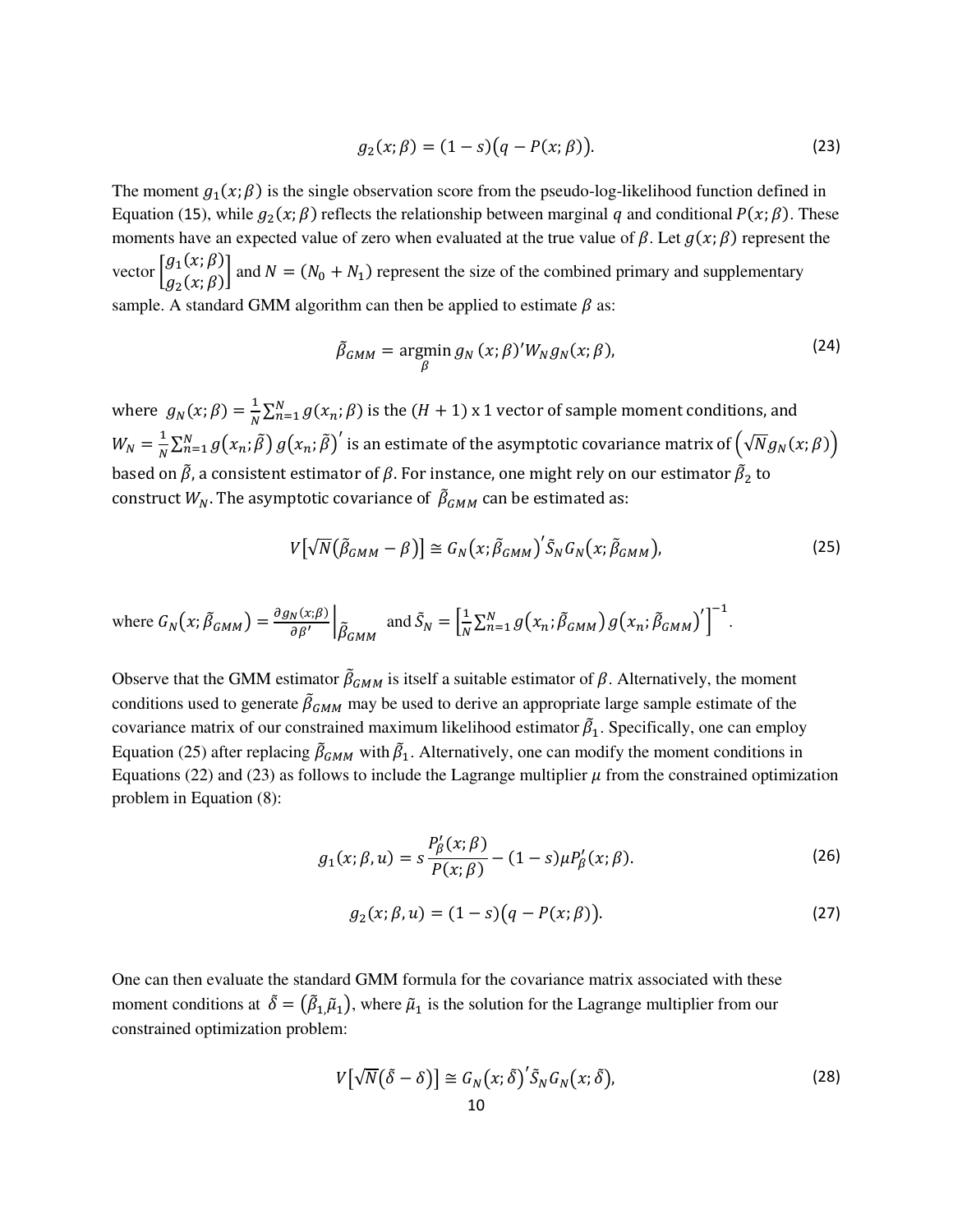where 
$$
G_N(x; \delta) = \frac{\partial g_N(x; \delta)}{\partial \delta'} \Big|_{\delta} \tilde{S}_N = \Big[\frac{1}{N} \sum_{n=1}^N g(x_n; \delta) g(x_n; \delta)'\Big]^{-1}
$$
, and  $g(x_n; \delta) = \Big[\frac{1}{N} \sum_{n=1}^N g_1(x_n; \delta)\Big] \Big]$ .

In the case of our unconstrained pseudo-maximum likelihood estimator  $\beta_2$ , one may construct the standard GMM formula for the covariance matrix associated only with the moment condition in Equation [\(22\)](#page-10-1) and then evaluate it using  $\beta_2$  as the estimator of  $\beta$ . It should be noted that a GMM estimator based the moment condition in Equation ([22](#page-10-1)), alone, represents a suitable alternative to  $\tilde{\beta}_2$  if one prefers to employ GMM estimation.

## **3. Monte Carlo Analysis for Case of Known** *q*

We have undertaken some Monte Carlo simulations to compare the small sample performance of our calibrated qualitative response estimator, defined in Equation ([8](#page-6-0)), and our unconstrained pseudomaximum likelihood estimator, defined in Equation ([15](#page-8-0)), with the small sample performance of a variety of alternative estimators from the existing literature on supplementary sampling. Below, we describe these alternatives, which include the Steinberg-Cardell (1992) estimator, an estimator we have derived based on Cosslett's (1981) generalized choice-based estimation framework as well as a simplified version of this estimator, and the Lancaster-Imbens (1996) estimator. Following our description of these alternative estimators, we present our Monte Carlo framework and then discuss our findings.

### **3.1 Alternative Estimators for Supplementary Samples**

#### *Steinberg-Cardell Estimator*

The Steinberg-Cardell estimator is motivated by the estimator that one might use under the hypothetical scenario where the primary sample includes all participants in the population and the supplementary sample includes all participants and non-participants in the population. Under that scenario, one could effectively estimate a standard binary choice model even if the participants and non-participants in the supplementary sample could not be distinguished:

<span id="page-12-0"></span>
$$
\max_{\beta} \sum_{i=1}^{N_P} s_i \ln P(x_i; \beta) + \ln(1 - P(x_i; \beta)) - s_i \ln(1 - P(x_i; \beta)),
$$
\n(29)

where  $N_p$  represents the population size. Under the standard binary choice model, the likelihood function accumulates the values of  $lnP(x_i; \beta)$  across all participants and the values of  $ln(1 - P(x_i; \beta))$  across all non-participants. The former tally is achieved by the first term in Equation ([29](#page-12-0)), while the latter is achieved by the combination of the second and third terms. Rearranging terms, the optimization problem in Equation ([29](#page-12-0)) can equivalently be expressed as: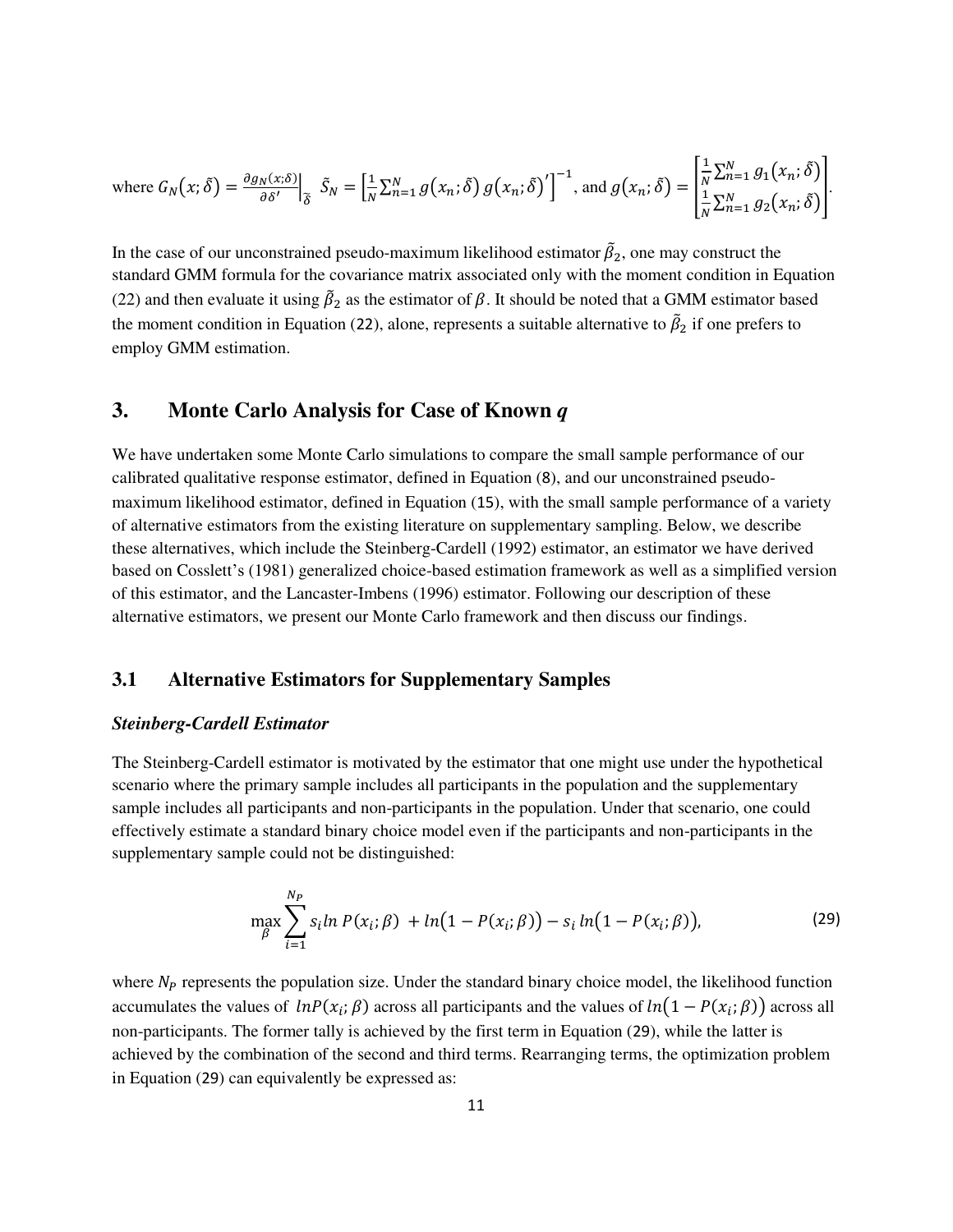<span id="page-13-1"></span><span id="page-13-0"></span>
$$
\max_{\beta} \sum_{i=1}^{N_P} s_i ln\left(\frac{P(x_i; \beta)}{1 - P(x_i; \beta)}\right) + ln\left(1 - P(x_i; \beta)\right).
$$
\n(30)

Now consider the case where a simple random sample of size  $N_1$  is drawn from the overall subpopulation of participants and a simple random sample of size  $N_0$  is drawn from the overall population of participants and non-participants. One can approximate the objective function in Equation ([30](#page-13-0)) by scaling up the sample probabilities by the inverse of the sampling rates:

$$
\max_{\beta} \sum_{i=1}^{N} s_i \left( \frac{N_P q}{N_1} \right) \ln \left( \frac{P(x_i; \beta)}{1 - P(x_i; \beta)} \right) + (1 - s_i) \left( \frac{N_P}{N_0} \right) \ln \left( 1 - P(x_i; \beta) \right).
$$
 (31)

After multiplying each of the terms of the objective in Equation ([31](#page-13-1)) by  $(N_0/N_P)$ , one arrives at the Steinberg-Cardell estimator:

<span id="page-13-4"></span>
$$
\tilde{\beta}_{SC} = \underset{\beta}{\text{argmax}} \sum_{i=1}^{N} \left[ s_i \left( \frac{N_0 q}{N_1} \right) \ln \left( \frac{P(x_i; \beta)}{1 - P(x_i; \beta)} \right) + (1 - s_i) \ln(1 - P(x_i; \beta)) \right]. \tag{32}
$$

#### *Estimators based on the Cosslett Framework*

In his seminal study of discrete choice estimation under choice-based sampling, Cosslett (1981) derives a generalized framework for asymptotically efficient estimation. Although he extends his framework to consider the case of supplementary sampling when the prevalence rate is unknown, he does not derive a corresponding supplementary sampling estimator for the situation where the prevalence rate is known. We employ Cosslett's estimation framework to derive an estimator for this situation below.

The first step is to consider the optimization problem for the case where the covariate distribution follows a specified functional form  $[f(x)]$ :

<span id="page-13-3"></span><span id="page-13-2"></span>
$$
\max_{\beta} \sum_{i=1}^{N} s_i ln(P(x_i; \beta)) + ln f(x_i) \ \text{ s.t. } q = \int P(x; \beta) f(x) \, dx \,. \tag{33}
$$

Under Cosslett's approach, one replaces the covariate density  $f(x)$  in Equation ([33](#page-13-2)) with an empirical density characterized by a weight factor  $w_i$ :

$$
\max_{\beta, w_1, w_2, \cdots, w_N} \sum_{i=1}^N s_i ln(P(x_i; \beta)) + ln(w_i) \text{ s.t. } q = \sum_{i=1}^N P(x_i; \beta) w_i \text{ and } \sum_{i=1}^N w_i = 1. \tag{34}
$$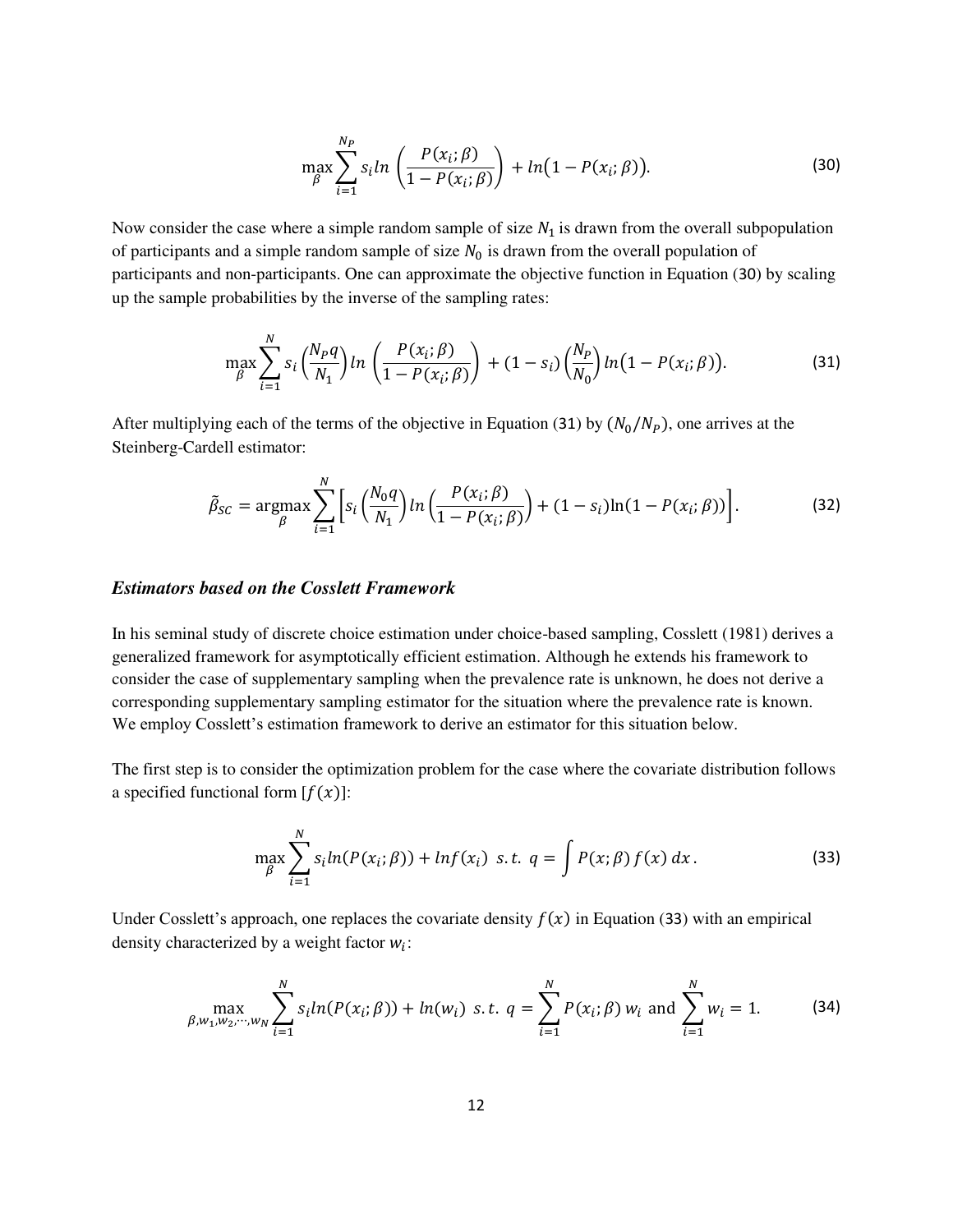The first-order condition for  $w_i$  implies:

$$
\frac{1}{w_i} = \lambda_1 P(x_i; \beta) + \lambda_0,^7
$$
\n(35)

where  $\lambda_1$  and  $\lambda_0$  are the Lagrange multipliers associated with the two constraints in Equation ([34](#page-13-3)). Substitution of Equation ([35](#page-14-0)) into Equation ([34](#page-13-3)) yields the dual optimization problem:

<span id="page-14-1"></span><span id="page-14-0"></span>
$$
\max_{\beta} \min_{\lambda_0, \lambda_1} \sum_{i=1}^N s_i \ln(P(x_i; \beta)) - \ln(\lambda_1 P(x_i; \beta) + \lambda_0) - N[1 - \lambda_1 q - \lambda_0].
$$
 (36)

Observe that, whereas the original optimization problem involved *maximization* over the weights  $w_i$ , the dual optimization problem involves *minimization* over the Lagrange multipliers. The optimization problem in Equation ([36](#page-14-1)) is equivalent to the following problem:

$$
\max_{\beta} \min_{\lambda_0, \lambda_1} \sum_{i=1}^N s_i \ln(P(x_i; \beta)) - \ln(\lambda_1 P(x_i; \beta) + \lambda_0) \text{ s.t. } \lambda_1 q + \lambda_0 = 1. \tag{37}
$$

Further simplification is possible by substituting the above constraint on the multipliers into the objective function:

<span id="page-14-3"></span><span id="page-14-2"></span>
$$
\max_{\beta} \min_{\lambda_1} \sum_{i=1}^N s_i \ln(P(x_i; \beta)) - \ln(\lambda_1 P(x_i; \beta) + 1 - \lambda_1 q). \tag{38}
$$

A solution to this problem can be found by maximizing the objective function over  $\beta$  while holding the value of  $\lambda_1$  fixed at alternative values. For instance, one can perform a grid search over a range of values for  $\lambda_1$  surrounding its limit value of  $N_1/Nq$ , where the range is sufficiently wide that the maximum of the objective function (over  $\beta$ ) takes a U-shape over the range. Alternatively, one can employ a more sophisticated search over alternative choices for  $\lambda_1$  using methods such as that of Brent (1973). We refer to the resulting estimator of  $\beta$  as the "Cosslett" estimator in our Monte Carlo simulations.

A simpler feasible estimator of  $\beta$  can be obtained by substituting the limit values for  $\lambda_0$  and  $\lambda_1$ 

 $(N_0/N$  and  $N_1/Nq$ , respectively) into Equation ([37](#page-14-2)):

<span id="page-14-4"></span>
$$
\max_{\beta} \sum_{i=1}^{N} \Big( s_i ln[P(x_i; \beta)] - ln \Big[ \frac{N_1}{Nq} P(x_i; \beta) + \frac{N_0}{N} \Big] \Big).
$$
 (39)

<sup>&</sup>lt;sup>7</sup> Note that the weights  $w_i$  must be positive, which implies that  $(\lambda_1 P(x_i; \beta) + \lambda_0)$  must also be positive.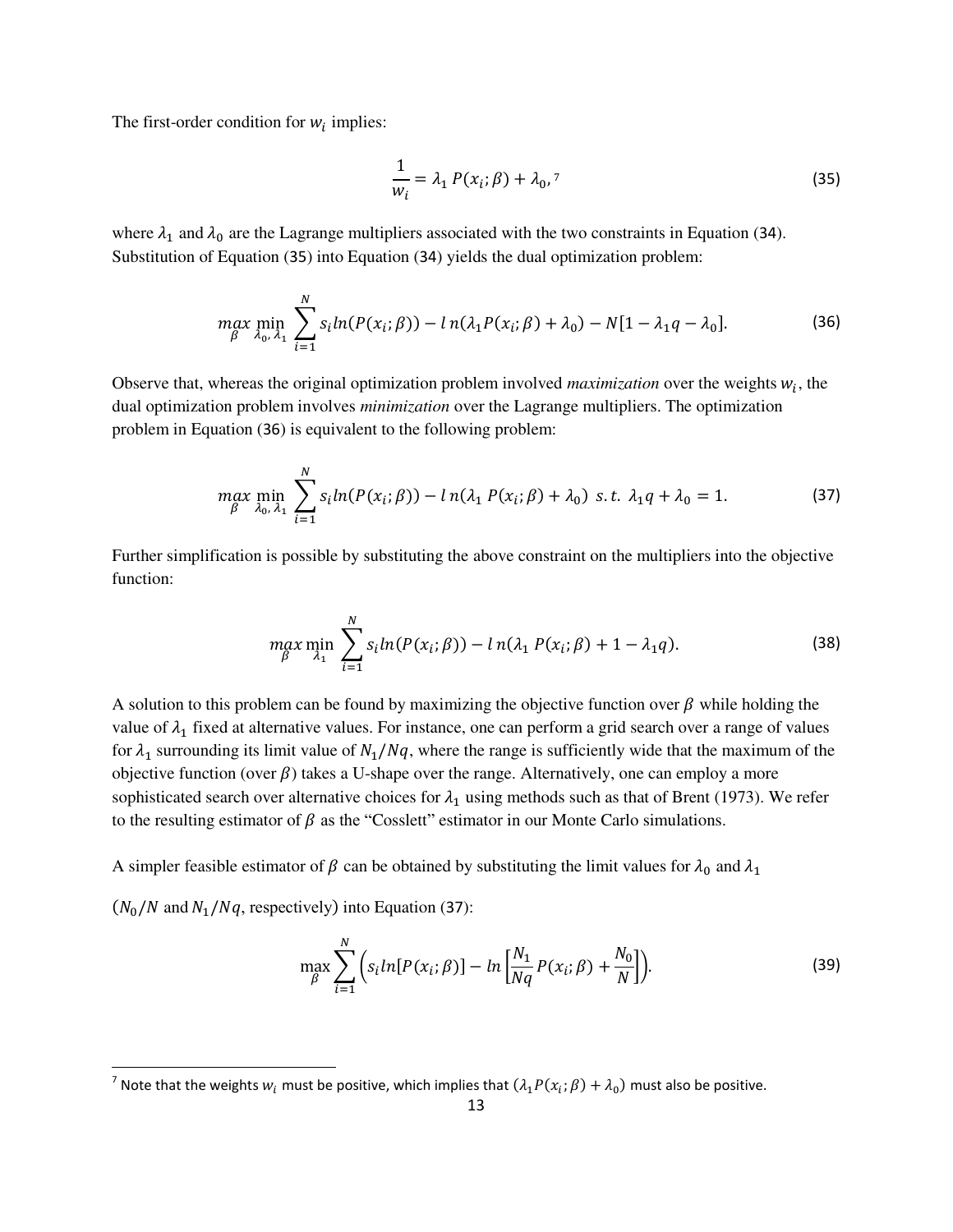We refer to this alternative estimator as the "Simplified Cosslett" estimator in our simulations. This simplified estimator was proposed by Lancaster and Imbens (1996, p. 153) as a feasible means to obtain an initial consistent estimate for use in solving the GMM estimation problem associated with their estimator.

#### *Lancaster-Imbens Estimator*

l

Lancaster and Imbens develop a GMM approach to the estimation of response probabilities using a supplementary sampling scheme. In their formulation of the problem, the primary and supplementary samples are drawn using a sequence of Bernoulli trials with unknown parameter  $h$ . Specifically, with probability  $h$  a "success occurs" and an observation is randomly drawn from the subpopulation of participants. With probability (1-h) a "failure" occurs and an observation is randomly drawn from the overall population of participants and non-participants.

They begin by considering the case where the covariate values are discrete with a finite number of points of support, characterized by the p.d.f.  $f(x_i; \lambda)$ . The likelihood function for this problem may be expressed as:

$$
L = \sum_{i=1}^{N} (s_i \ln P(x_i; \beta) + f(x_i; \lambda)) - N_1 \ln h - N_0 \ln(1 - h) - N_1 \ln q.
$$
 (40)

Lancaster and Imbens then reparametrize this likelihood function in terms of the sampling distribution of the covariates:

$$
g(x; \lambda) = [(h/q)P(x; \beta) + (1-h)]f(x; \lambda).
$$
 (41)

The reformulated likelihood function is specified in terms of  $\beta$ ,  $q$ ,  $h$ , and  $\pi$ :

<span id="page-15-0"></span>
$$
L^{R} = \sum_{i=1}^{N} s_{i} \ln R(x_{i}; \beta, q, h) + (1 - s_{i}) \ln(1 - R(x_{i}; \beta, q, h)) + \ln g(x_{i}; \pi), \tag{42}
$$

where  $R(x; \beta, q, h) = \frac{(h/q)P(x;\beta)}{(h/q)P(x;\beta)+(1)}$  $\frac{(h/q)r(x,p)}{(h/q)p(x;\beta)+(1-h)}$  and the value of  $\pi$  at the  $k^{th}$  point of support  $(x^k)$  is equal to  $\pi_k = [(h/q)P(x^k; \beta) + (1-h)]\lambda_k$ .

Whereas maximization of the original likelihood function is subject to the restriction  $q = \int P(x; \beta) dF(x; \lambda)$ , maximization of the reformulated likelihood function is subject to the restriction  $h = \int R(x; \beta) dG(x; \pi)$ .<sup>8</sup> Rather than pursue a constrained maximum likelihood estimation

 $^8$  Ward et al. (2009) develop an expectation-maximization (EM) algorithm that solves for the constrained maximum likelihood solution under a logistic specification for the conditional response probability distribution.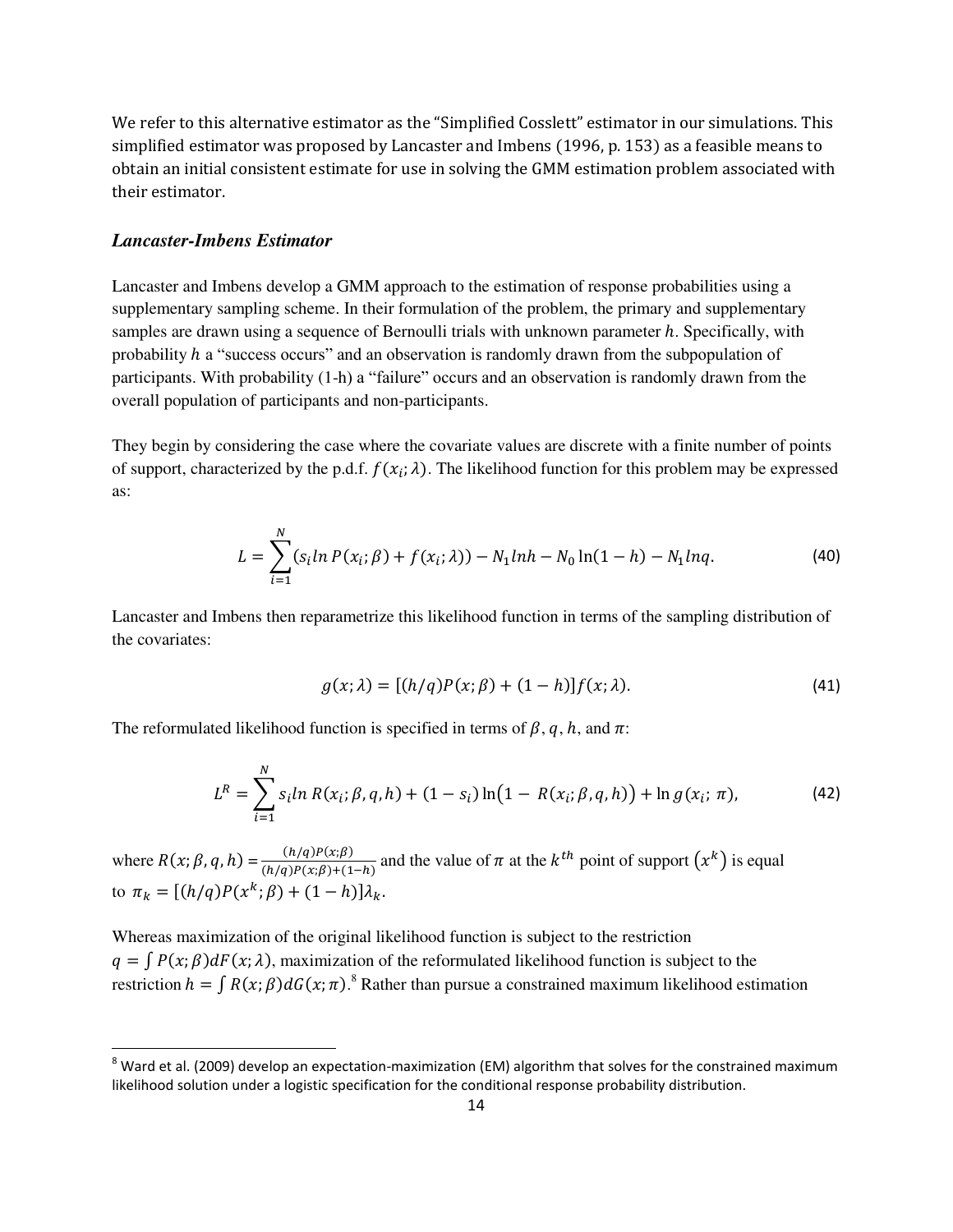strategy, Lancaster and Imbens derive their estimator  $(\hat{\beta}, \hat{h})_{LI}$  by applying GMM estimation based on the following three moment conditions:

$$
g_1(x; \beta, h) = \frac{P'_\beta(x; \beta)}{P(x; \beta)} \big(s - R(x; \beta, q, h)\big).
$$
 (43)

<span id="page-16-1"></span><span id="page-16-0"></span>
$$
g_2(x; \beta, h) = -\frac{1}{q} (s - R(x; \beta, q, h)).
$$
\n(44)

$$
g_3(x; \beta, h) = h - R(x; \beta, q, h). \tag{45}
$$

The third moment condition is the sample analogue of the restriction  $h = \int R(x;\beta) dG(x;\pi)$ , while the first two conditions represent the single observation scores of the likelihood function in Equation ([42](#page-15-0)) for  $\beta$  and  $h$ , respectively. Observe that these three moment conditions do not require knowledge of the points of support for  $x$ , and they remain valid even when  $x$  is continuous.

### **3.2 Monte Carlo Framework and Results**

In our simulations, we employ a logit specification for the conditional probability of participation involving two independent standard normal regressors and an intercept. The coefficients of the two regressors are fixed at one, while the intercept is varied to achieve alternative approximate values of the prevalence rate  $q$ , including 0.125, 0.25, 0.50, 0.75, and 0.875. We perform 1,000 replications for each experiment.

Two alternative sampling designs are employed. The first is a logit sampling design consisting of  $N_0$ overall observations, including  $N_1 = N_0 q$  participants and  $N_0(1 - q)$  non-participants. Under this design, the "supplementary sample" is the combined sample of  $N_0$  participants and non-participants, while the "primary sample" is the subsample of  $N_1$  participants. This sampling design permits us to compare the relative performance of a given estimator to that of the standard logit estimator, and to explore how this relative performance varies with the value of  $q$ .

The second sampling design retains the  $N_1$  participants from the first sampling design as the primary sample. In this case, however, a supplementary sample of size  $N_0$  is drawn independently of the primary sample. A comparison of the results from the first and second sampling designs reveals the degree to which the relative performance of a given estimator is impacted by the reliance on an independent supplementary sample. For most of our simulations, we rely on a supplementary sample of size  $N_0 = 400$ . However, we also consider one case with a larger supplementary sample size of  $N_0 = 1,600$ .

The results of the Monte Carlo simulations are summarized in Table 1. For each case, we report the mean and median estimates, the mean asymptotic standard deviation of the estimates (ASD), the standard deviation of the estimates (SSD) over the 1,000 replications, and the mean absolute deviation from the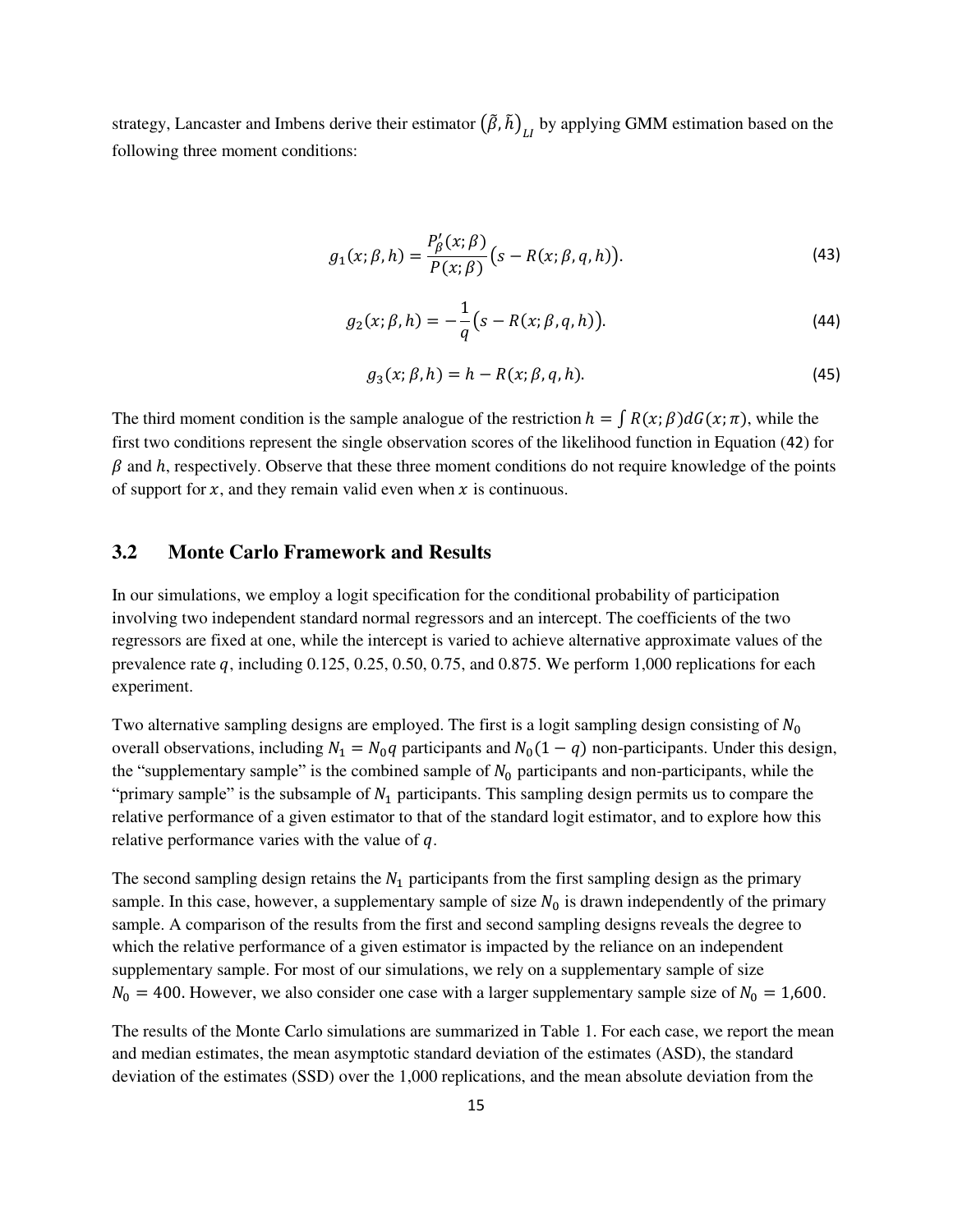median estimates (MAD) over the 1,000 replications. In some of the simulations, certain estimators are subject to convergence problems. For such estimators, we perform our tabulations based on the subset of replications that are free from convergence problems. The number of replications where an estimator has failed to converge is reported as "#Failures".

Consider first the results for the logit sampling design. Under this design, the Steinberg-Cardell estimator is identical to the standard logit estimator.<sup>9</sup> For the first two cases with  $q = 0.125$  and  $q = 0.25$ , respectively, all of the estimators perform quite similarly to the Steinberg-Cardell estimator, and hence, to the standard logit estimator. However, as  $q$  is increased beyond this point, the standard errors of these other estimators become increasingly large relative to the standard errors of the Steinberg-Cardell/standard logit estimator. Intuitively, the overall sample is made up predominantly of participants when the prevalence rate is high. When relatively few members of the sample are non-participants, specific information on identities of those non-participants becomes more valuable. As  $q$  increases, the performances of the alternative estimators also become less similar. After the Steinberg-Cardell/standard logit estimator, the calibrated logit estimates show the lowest standard errors, followed by the Lancaster-Imbens and Cosslett estimates.

All of the estimators exhibit larger standard errors under the independent primary and supplementary sampling design than under the logit sampling design. Intuitively, the lack of any overlap between the primary and supplementary samples results in greater variability in the covariates across the two samples, which leads to noisier estimates. When  $q$  is relatively low, the estimators all perform similarly under the independent primary and supplementary sampling design, with the exception of the Steinberg-Cardell estimator. Even when the prevalence rate is small, this estimator is relatively inefficient in comparison with the other estimators.

As the prevalence rate rises, the choice of estimators becomes increasingly more important under this sampling design. Unlike the other estimators under consideration, the calibrated logit, Lancaster-Imbens, and Cosslett estimators impose certain consistency requirements. The calibrated logit estimator ensures that the average predicted probability of participation in the supplementary sample is consistent with the overall prevalence rate. The Lancaster-Imbens estimator ensures that the average predicted probability that a member of the combined sample came from the primary sample of participants is consistent with the actual share of observations from the primary sample. The Cosslett estimator imposes constraints on the multipliers that correspond to a condition in the dual problem that the weighted probability of participation in the combined sample is consistent with the overall prevalence rate. When  $q$  is relatively high ( $q = 0.75$  or  $q = 0.875$ ), these three estimators substantially outperform the unconstrained pseudomaximum likelihood estimator, the simplified Cosslett estimator, and the Steinberg-Cardell estimator,

 $\overline{a}$ 

 $^9$  Note that, under this sampling design, the optimization problems for the estimators are somewhat different, because participants are present in both the primary and supplementary samples. So, for instance, the formula for the Steinberg-Cardell estimator in Equation [\(32\)](#page-13-4) is modified to:  $\tilde{\beta}_{SC}=\argmax_{\beta}\sum_{i=1}^N\left[s_i\left(\frac{N_0q}{N_1}\right)\right]$  $\binom{N_0 q}{N_1}$   $\ln \left( \frac{P(x_i;\beta)}{1-P(x_i;\beta)} \right)$  $\int_{i=1}^{N} \left[ S_i \left( \frac{N_0 q}{N_1} \right) \ln \left( \frac{F(x_i, p)}{1 - P(x_i; \beta)} \right) + \right]$ 

 $\ln(1-P(x_i;\beta))\big]$  . After rearranging terms and taking into account that  $N_1$  has been chosen to be equal to  $N_0q$ under this design, this simplifies to:  $\bar{\beta}_{SC} = \text{argmax}_{\beta} \sum_{i=1}^{N} [s_i \ln(P(x_i; \beta)) + (1 - s_i) \ln(1 - P(x_i; \beta))]$ , which is recognized as the standard logit estimator.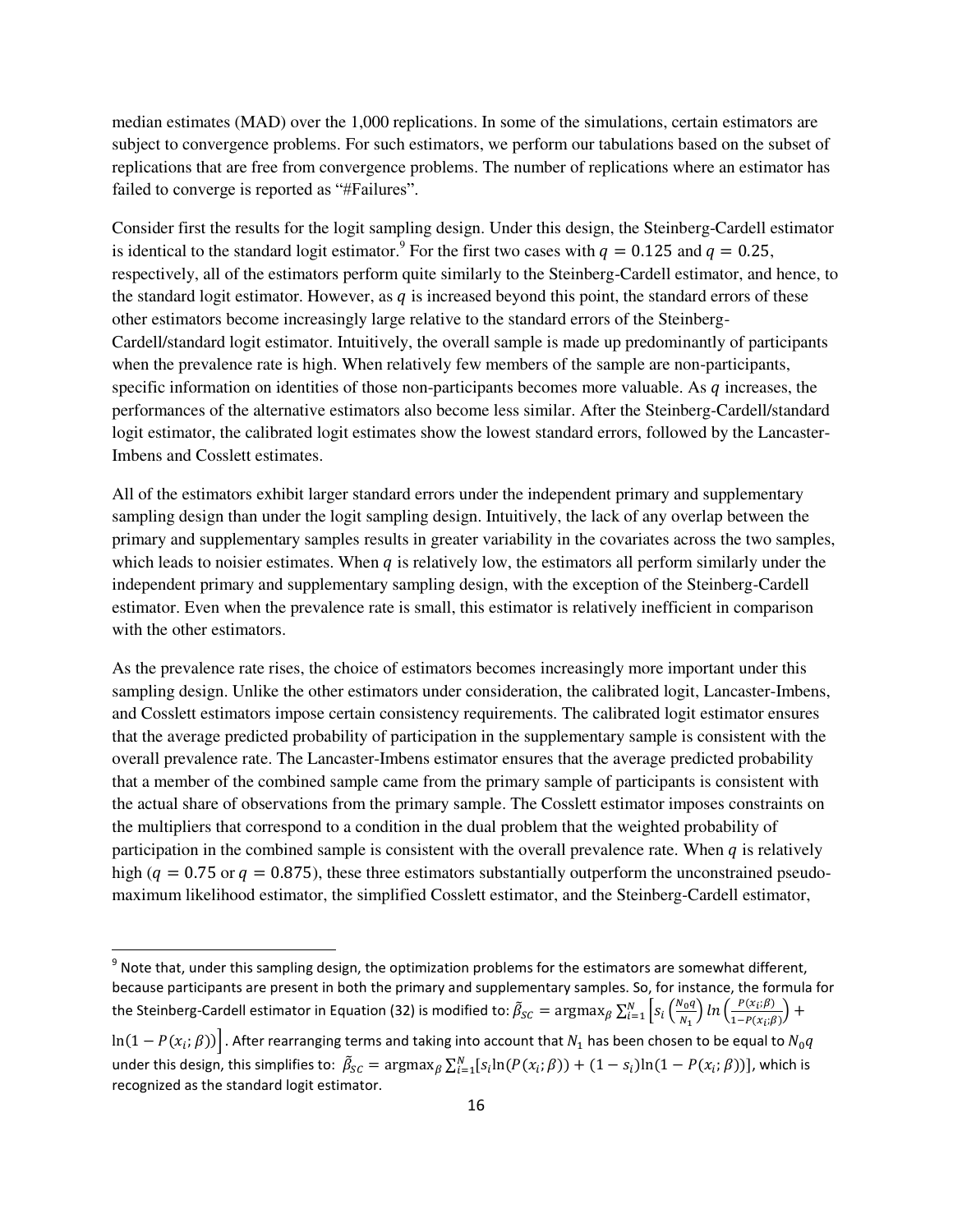which do not impose any consistency requirements. Not only do these latter estimators have relatively high standard errors, they also are subject to periodic convergence problems.

In Case 6 of Table 1, we explore the performance of our estimators when the prevalence rate is high  $(q = 0.875)$ , but a larger estimation sample is employed. In particular, we quadruple the sample size (from  $N_0 = 400$  and  $N_1 = 350$  to  $N_0 = 1,600$  and  $N_1 = 1,400$ ). The application of a larger estimation sample largely eliminates the convergence problems associated with the unconstrained pseudo-maximum likelihood estimator, the simplified Cosslett estimator, and the Steinberg-Cardell estimator. As well, the precision of all of the estimators is substantially improved. The standard errors of our unconstrained pseudo-maximum likelihood estimator and the simplified Cosslett estimator of the slope coefficients are now reasonably similar those of the calibrated logit, Cosslett, and Lancaster-Imbens estimators. However, the standard errors of the intercept estimates remain much larger, indicating that the consistency restrictions imposed by the latter estimators remains valuable for pinning down the intercept of the conditional logit probability of participation even in larger samples.

We have also performed some Monte Carlo simulations for our alternative GMM-based estimators. Our GMM estimator described in Equation ([24](#page-11-2)) produces very similar results to our calibrated logit estimator, even in small samples. Likewise, our GMM estimator based solely on the moment condition in Equation ([22](#page-10-1)) performs very comparably to our unconstrained pseudo-maximum likelihood estimator.

## **4 Unknown Prevalence Rate**

So far, we have assumed that the prevalence rate q is known. If q was unknown but the cumulative distribution function  $F(x)$  was known, one could maximize the following log-likelihood function over  $\beta$ and  $q$ :

$$
L = \left(\sum_{i=1}^{N_1} ln(P(x_i; \beta))\right) - N_1 ln(q)
$$
\n(46)

subject to the constraint:

<span id="page-18-0"></span>
$$
q = \int P(x;\beta)dF(x). \tag{47}
$$

In practice, however,  $F(x)$  is not generally known. Following our earlier approach, consider replacing the actual formula for q in Equation ([47](#page-18-0)) with its analog based on a supplementary random sample of size  $N_0$ :

$$
\tilde{q} = \frac{\sum_{j=1}^{N_0} P(x_j; \beta)}{N_0}.
$$
\n(48)

This leads to the (concentrated) pseudo-log-likelihood function: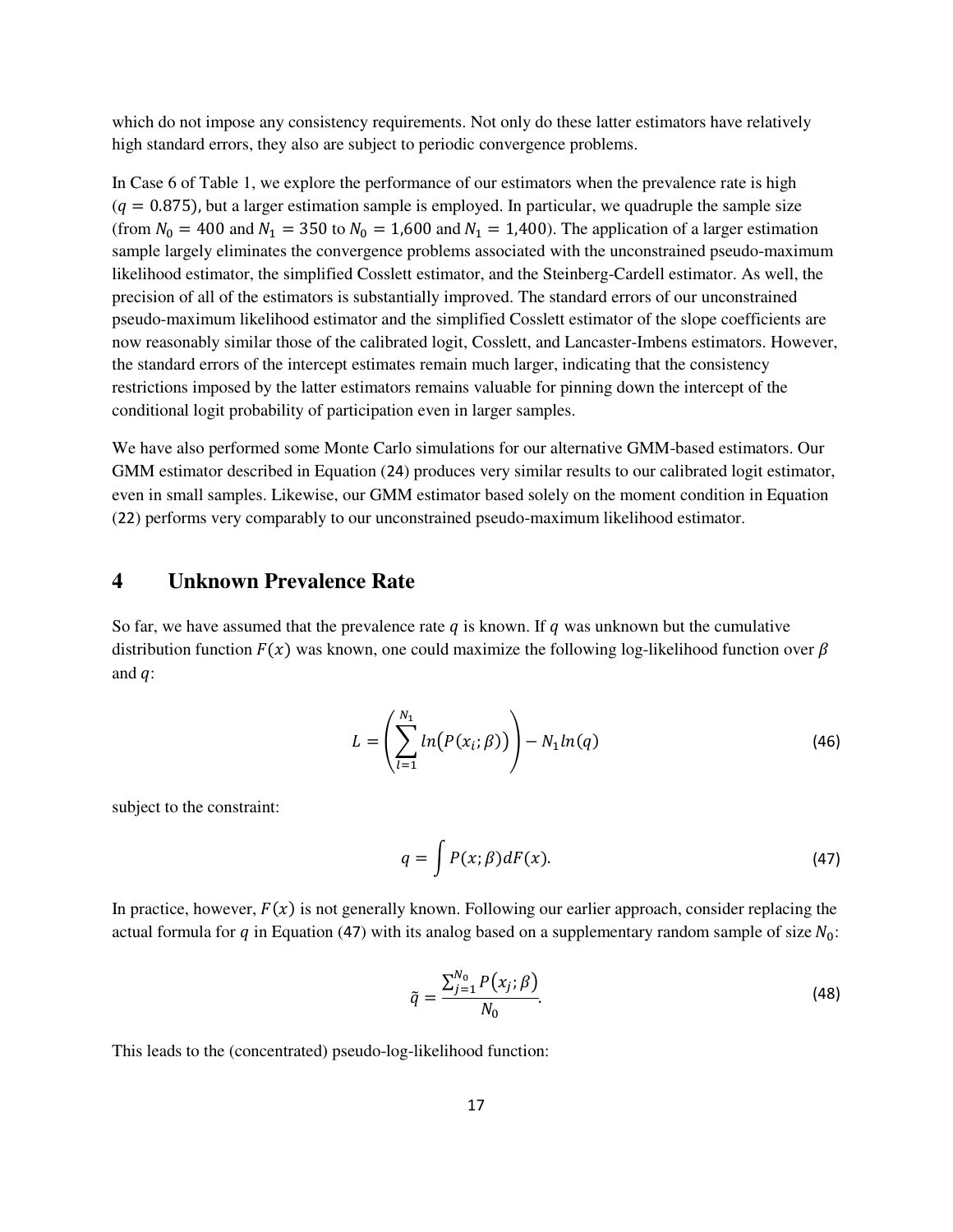<span id="page-19-2"></span>
$$
L = \left(\sum_{l=1}^{N_1} ln(P(x_i; \beta))\right) - N_1 ln\left(\frac{\sum_{j=1}^{N_0} P(x_j; \beta)}{N_0}\right).
$$
 (49)

The parameter estimates for this specification are found as the solution to the following first-order conditions: <sup>10</sup>

$$
\left(\sum_{i=1}^{N_1} \frac{P'_\beta(x_i;\beta)}{P(x_i;\beta)}\right) - \frac{N_1}{N_0 \tilde{q}} \left(\sum_{j=1}^{N_0} P'_\beta(x_j;\beta)\right) = 0.
$$
\n(50)

The usual estimated standard errors of the coefficient estimates computed by a maximum likelihood algorithm will tend to be somewhat too small in this case, owing to the reliance on a sample analog of the population relationship between q and  $\beta$ . As with the known q case, asymptotically valid standard error estimates can be obtained through a GMM approach, where the moment conditions specified previously in Equations ([22](#page-10-1)) and ([23](#page-11-1)) now involve the unknown value of q as well as the unknown value of  $\beta$ :

<span id="page-19-1"></span><span id="page-19-0"></span>
$$
g_1(x; \beta, q) = s \frac{P'_\beta(x; \beta)}{P(x; \beta)} - (1 - s) \frac{N_1}{N_0 q} P'_\beta(x; \beta).
$$
 (51)

$$
g_2(x; \beta, q) = (1 - s)(q - P(x; \beta)).
$$
\n(52)

One can either apply GMM estimation directly to Equations ([51](#page-19-0)) and ([52](#page-19-1)) to estimate parameters  $\beta$  and q as well as their standard errors, or one can estimate  $\beta$  by maximizing the pseudo-log-likelihood function defined in Equation ([49](#page-19-2)) and then substitute the estimated values of  $\beta$  and  $\tilde{q}$  into the GMM covariance matrix formula to estimate the standard errors.

## **5 Monte Carlo Analysis for Case of Unknown** *q*

Alternative estimators for the case of an unknown prevalence rate have been proposed by Cosslett (1981) and Lancaster and Imbens (1996). We show below that these two estimators are actually equivalent. Next we compare the small-sample performance of our pseudo-maximum likelihood estimator based on Equation ([49](#page-19-2)) against that of the Cosslett-Lancaster-Imbens estimator.

## **5.1 Cosslett-Lancaster-Imbens Estimator**

 $\overline{\phantom{0}}$ 

 $^{10}$  See Lele and Keim (2006) for a related simulation-based approach to estimation in this case .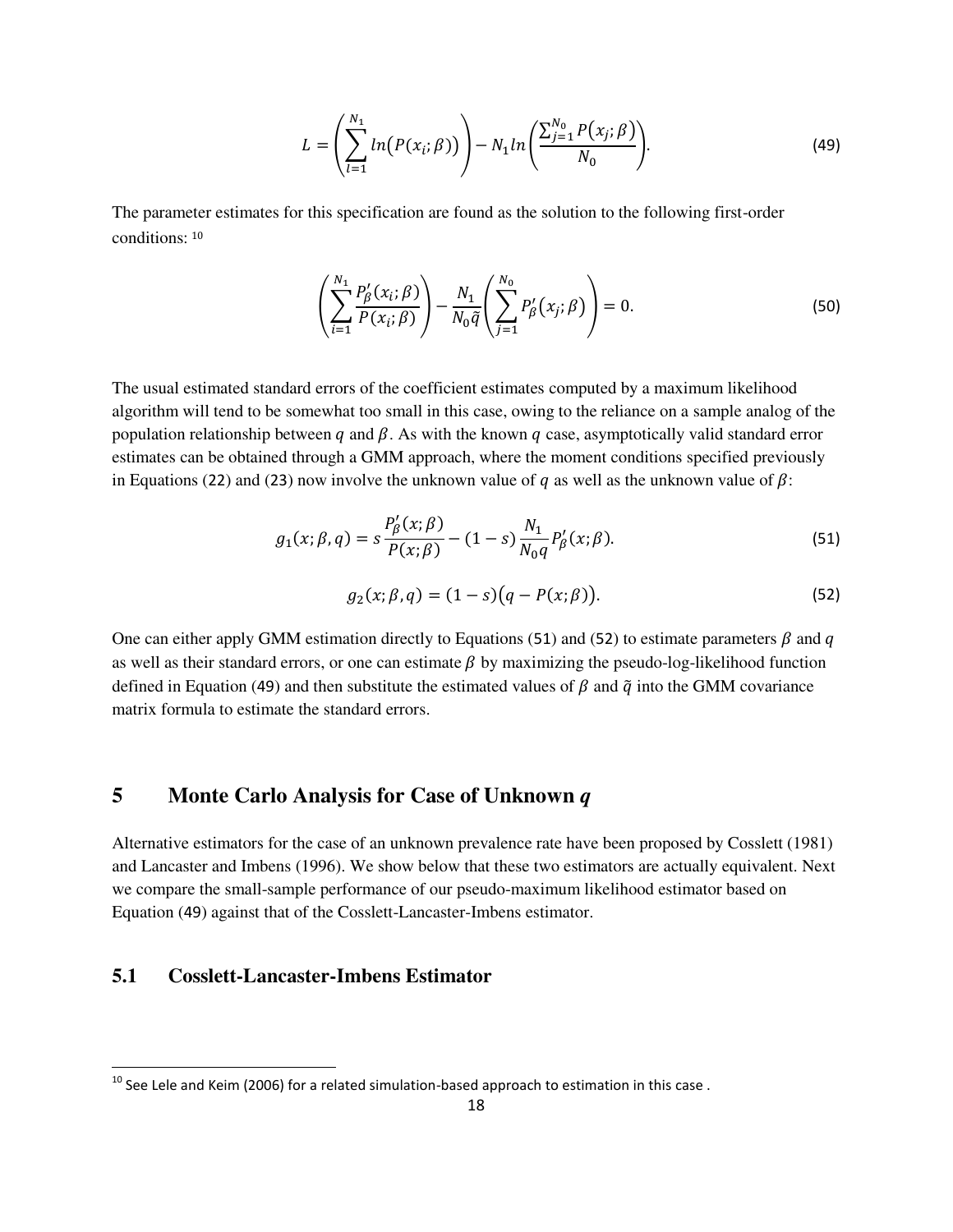Cosslett (1981) has derived an alternative supplementary sampling estimator for the case where  $q$  is unknown based on maximization of the following pseudo-likelihood function:

<span id="page-20-2"></span><span id="page-20-0"></span>
$$
L = \sum_{i=1}^{N} s_i ln(\lambda P(x_i; \beta)) - ln(\lambda P(x_i; \beta) + \frac{N_0}{N}).
$$
\n(53)

The above expression is maximized jointly over  $\beta$  and  $\lambda$ . If desired, an estimate of the prevalence rate can be obtained from the estimated value of  $\lambda$  by applying the normalization condition:

$$
\left(\lambda q + \frac{N_0}{N}\right) = 1.11\tag{54}
$$

Alternatively, one can employ Equation ([54](#page-20-0)) to re-specify the optimization problem directly in terms of  $\beta$ and  $q$ :

<span id="page-20-1"></span>
$$
\max_{\beta} \max_{q \in (0,1)} \sum_{i=1}^{N} \Big[ s_i ln \Big( \frac{N_1}{Nq} P(x_i; \beta) \Big) - ln \Big( \frac{N_1}{Nq} P(x_i; \beta) + \frac{N_0}{N} \Big) \Big].
$$
 (55)

This is, in fact, the same as the optimization problem that Lancaster and Imbens (1996) have derived for the case where the prevalence rate is unknown.<sup>12</sup>

#### **5.2 Monte-Carlo Simulations**

 $\overline{\phantom{0}}$ 

We have undertaken some Monte Carlo simulations to compare the small sample performance of our pseudo-maximum likelihood estimator based on Equation ([49](#page-19-2)) and the Cosslett-Lancaster-Imbens estimator based on Equation ([55](#page-20-1)) for the case where the prevalence rate is unknown. As with our simulations for the known prevalence rate case, we employ a logit specification for the conditional probability of participation with two independent standard normal regressors and an intercept. The coefficients of the two regressors are fixed at one, while the intercept is varied to achieve alternative approximate values of the prevalence rate q, including  $0.125, 0.25, 0.50, 0.75$ , and  $0.875$ . We perform 1,000 replications for each experiment. For these simulations, we focus on the case where the primary and supplementary samples are independently drawn. For most of our simulations, we rely on a supplementary sample of size  $N_0 = 400$ . However, we also explore one case with a larger supplementary

 $11$  See pp. 71-73 of Cosslett (1981) for a discussion of how to estimate prevalence rates by applying scale factors based on the relevant normalization condition for a problem. In the supplementary sampling case, the normalization condition implies the relationship described by Equation [\(54\)](#page-20-0). Although Cosslett imposed the restriction  $\lambda > 0$  for the maximization of the likelihood function in Equation [\(53\)](#page-20-2), one would also need to impose the restriction  $\lambda < \frac{N_1}{Nq}$  to insure that the estimated prevalence rate is less than one.

 $12$  Lele (2009) has introduced a data-cloning algorithm as an alternative to standard maximum likelihood estimation routines for this problem.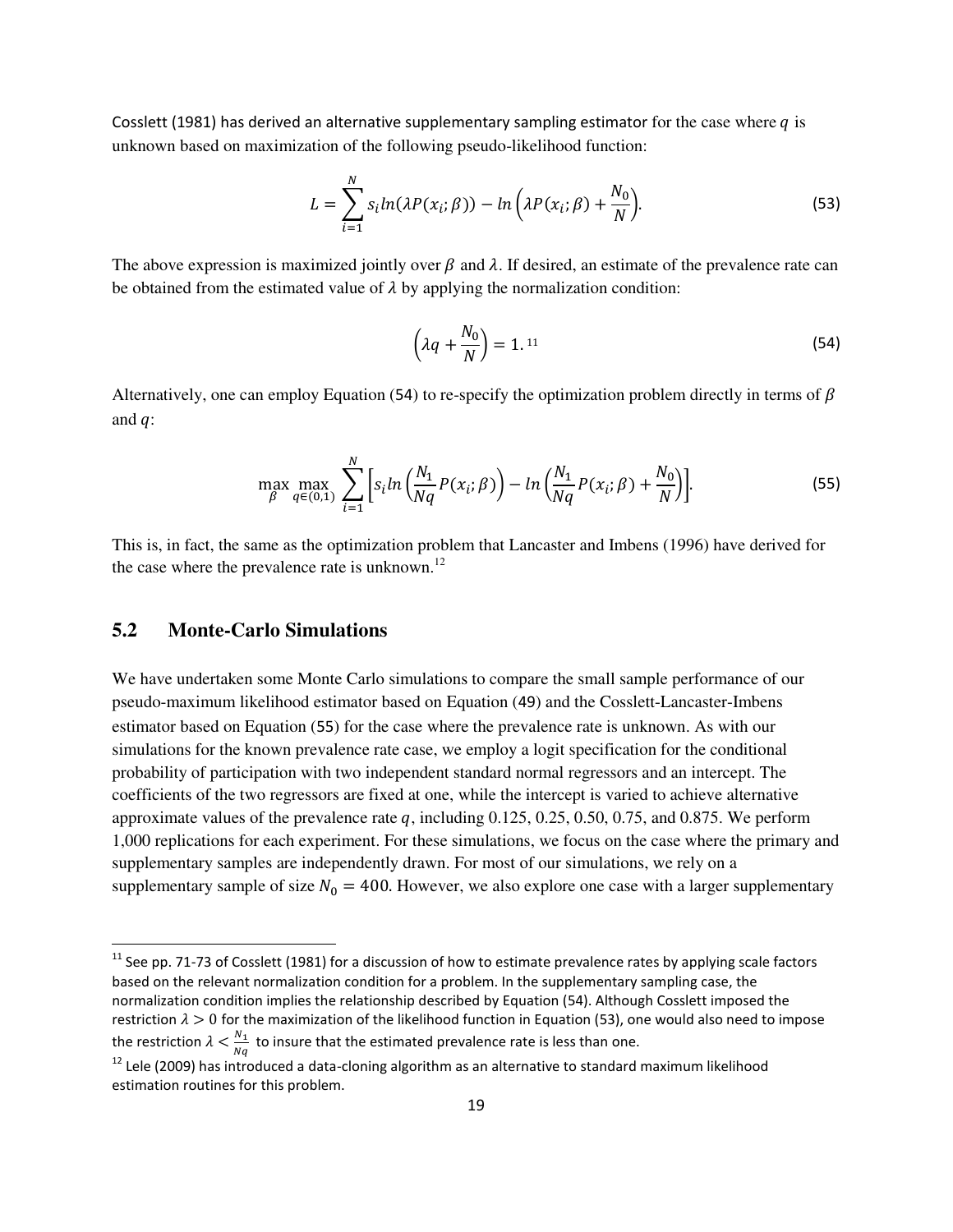sample size of  $N_0 = 1,600$ . As with our simulations for the known q case, we set the primary sample size  $(N_1)$  equal to  $N_0q$ .

The results of the Monte Carlo simulations are summarized in Table 2. For each case, we report the mean and median estimates, the standard deviation of the estimates (SSD), and the mean absolute deviation from the median estimates (MAD) over the 1,000 replications. We also present the mean asymptotic standard deviation of the estimates based on the pseudo-likelihood function (LSD). In the case of the Cosslett-Lancaster-Imbens estimator, we derive the standard error estimates using the inverse of the information matrix. Lancaster and Imbens (1996) have shown that these standard error estimates are consistent for the coefficients (but not for q). For our pseudo-maximum likelihood model, we rely on the Huber-White standard errors for our LSD estimates. The LSD estimate of the standard error for our pseudo-maximum likelihood estimate of  $q$  is computed using the delta method. In large samples, these estimates will tend to be somewhat too small, because they do not account for our reliance on a sample analogue of the true relationship between marginal q and conditional  $P(x; \beta)$ . We compare our LSD estimates to the GMM-based standard error estimates (GSD).

In small samples, both estimators are subject to periodic convergence problems. We base our performance measures for a given estimator on the subset of replications that are free from such problems. The number of replications where an estimator has failed to converge is reported as "#Failures".

Comparing findings for the cases where the prevalence rate is and is not known, it is clear that precision suffers when  $q$  is unknown. The discrepancy in performance across these two cases is especially pronounced when q is relatively large ( $q = .75$  and  $q = .875$ ). In addition, the discrepancy is much larger for the intercept than for the slope coefficients.

Overall, our pseudo-maximum likelihood estimator performs quite comparably to the Cosslett-Lancaster-Imbens estimator in terms of mean and median performance as well as precision. Lancaster and Imbens (1996) have reported that their estimator has periodic convergence issues in small samples, particularly when the true value of  $q$  is close to zero. This problem extends to our estimator. As noted by Lancaster and Imbens, when  $q$  is close to zero, supplementary sampling is close to pure choice-based sampling, and the choice-based sampling estimator of the intercept in a logit model is not identified when  $q$  is unknown. We find that the estimated covariance matrices for both supplementary sampling estimators tend to become ill-conditioned at solutions involving estimated values of  $q$  close to zero, and the standard error of the intercept estimate becomes very large in such cases.

Our simulation results indicate that convergence problems are also prevalent when the true value of  $q$  is relatively high ( $q = 0.75$  and  $q = .875$ ). One source of such problems is that, despite the high actual prevalence rate, there are a significant number of replications where the estimated prevalence rate is actually close to zero. Another source of convergence problems when  $q$  is relatively high involves estimates of the prevalence rate that are very close to the upper bound of one. Typically in such cases, the average predicted conditional probability of participation approaches one within the primary sample, while the average predicted probability is just slightly smaller within the supplementary sample.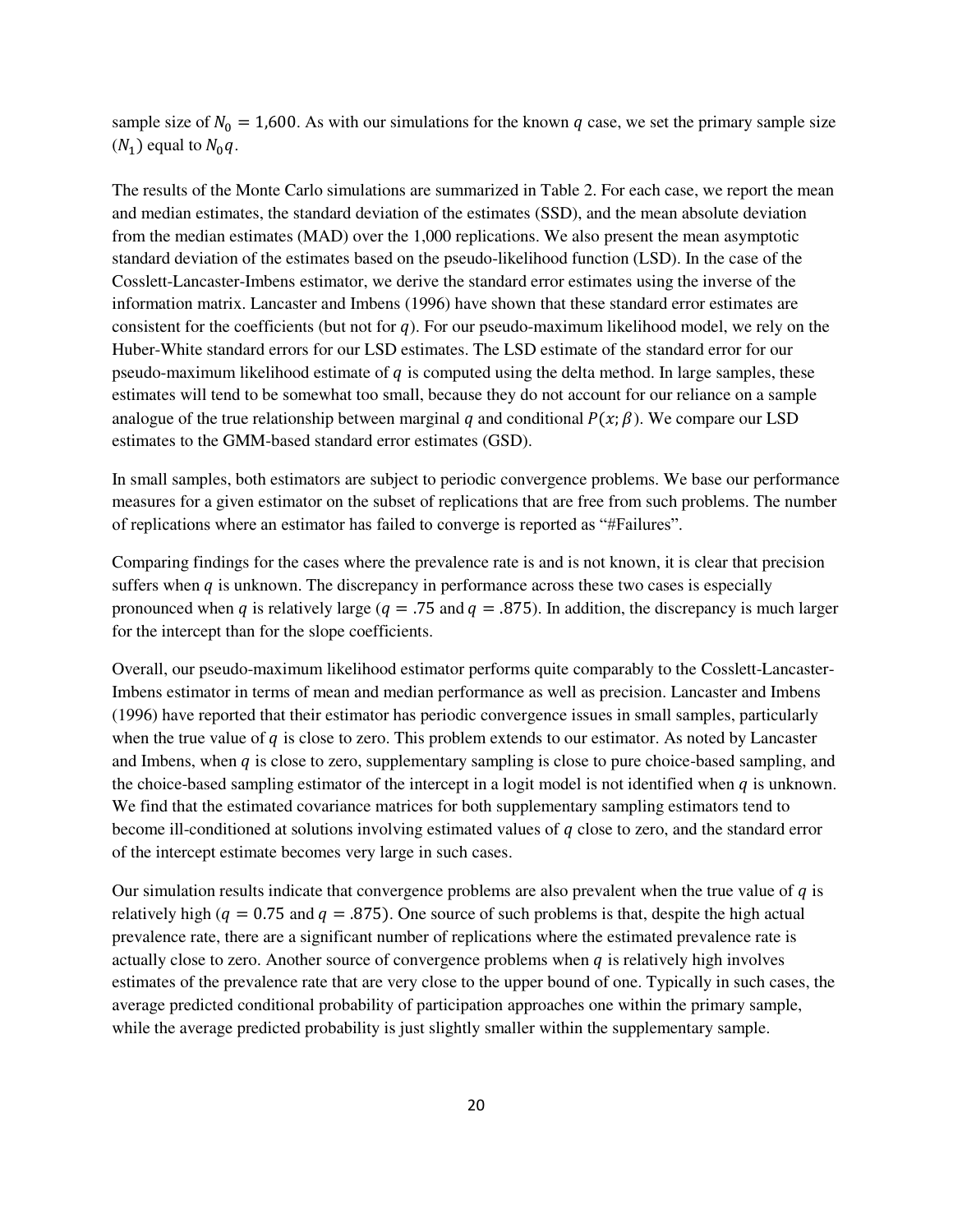In Case 6 of Table 2, we explore the performance of the estimators when the prevalence rate is high  $(q = 0.875)$ , but a larger estimation sample is employed. This not only leads to substantial improvements in precision, it also greatly reduces the incidence of convergence problems. In general, then, when the prevalence rate is not known, it is especially beneficial to employ a reasonably large overall sample in estimation.

We have also performed Monte Carlo simulations using our GMM estimator based on the moment conditions in Equation ([51](#page-19-0)) and ([52](#page-19-1)). The results indicate that this estimator and our pseudo-maximum likelihood estimator for the case of an unknown prevalence rate produce very similar estimates, even in small samples.

## **6 Stratified Samples**

 $\overline{a}$ 

Each of the above estimators can be generalized to accommodate exogenously stratified primary and/or supplementary samples. Let the sample weights for the primary data source be represented by  $w_1$  and those for the supplementary data source by  $w_0$ . We assume that these weights have been normalized so that they sum to the size of their respective samples,  $N_1$  and  $N_0$ . If either of the samples is not stratified, the weight for each observation in that sample would be set equal to one.

The Cosslett estimator in Equation ([38\)](#page-14-3) for the case where the prevalence rate is known can be generalized to accommodate an exogenously stratified sampling design as follows:

$$
\max_{\beta} \min_{\lambda_{11}, \lambda_{12,\dots,\lambda_{1B}}} \sum_{b=1}^{B} \sum_{i=1}^{N_b} s_i \ln(P(x_{ib}; \beta)) - \ln(\lambda_{1b} P(x_{ib}; \beta) + 1 - \lambda_{1b} q_b), \tag{56}
$$

where *B* represents the number of strata,  $N_b$  represents the sample size of stratum  $b$ ,  $\lambda_{1b}$  is the stratumspecific multiplier, and  $q_b$  is the stratum-specific prevalence rate.<sup>13</sup>

Similarly, the simplified Cosslett estimator in Equation ([39](#page-14-4)) for the case where the prevalence rate is known can be generalized to accommodate an exogenously stratified sampling design as follows:

<span id="page-22-0"></span>
$$
\max_{\beta} \sum_{b=1}^{B} \sum_{i=1}^{N_b} \left[ s_i ln(P(x_{ib}; \beta)) - ln \left( \frac{N_{1b}}{N_b q_b} P(x_{ib}; \beta) + \frac{N_{0b}}{N_b} \right) \right],
$$
\n(57)

where  $N_{0b}$  is the number of observations in stratum *b* of the supplementary sample,  $N_{1b}$  is the corresponding number in the primary sample. Alternatively, the generalized estimator can be expressed in terms of the sample weights as:

<sup>&</sup>lt;sup>13</sup> The stratum-specific prevalence rate  $q_b$  can be computed from the overall prevalence rate and the sample weights using the relationship:  $q_b = \left(\frac{w_{1b}}{w_{0b}}\right) \left(\frac{N_{1b}/N_1}{N_{0b}/N_0}\right) q$ .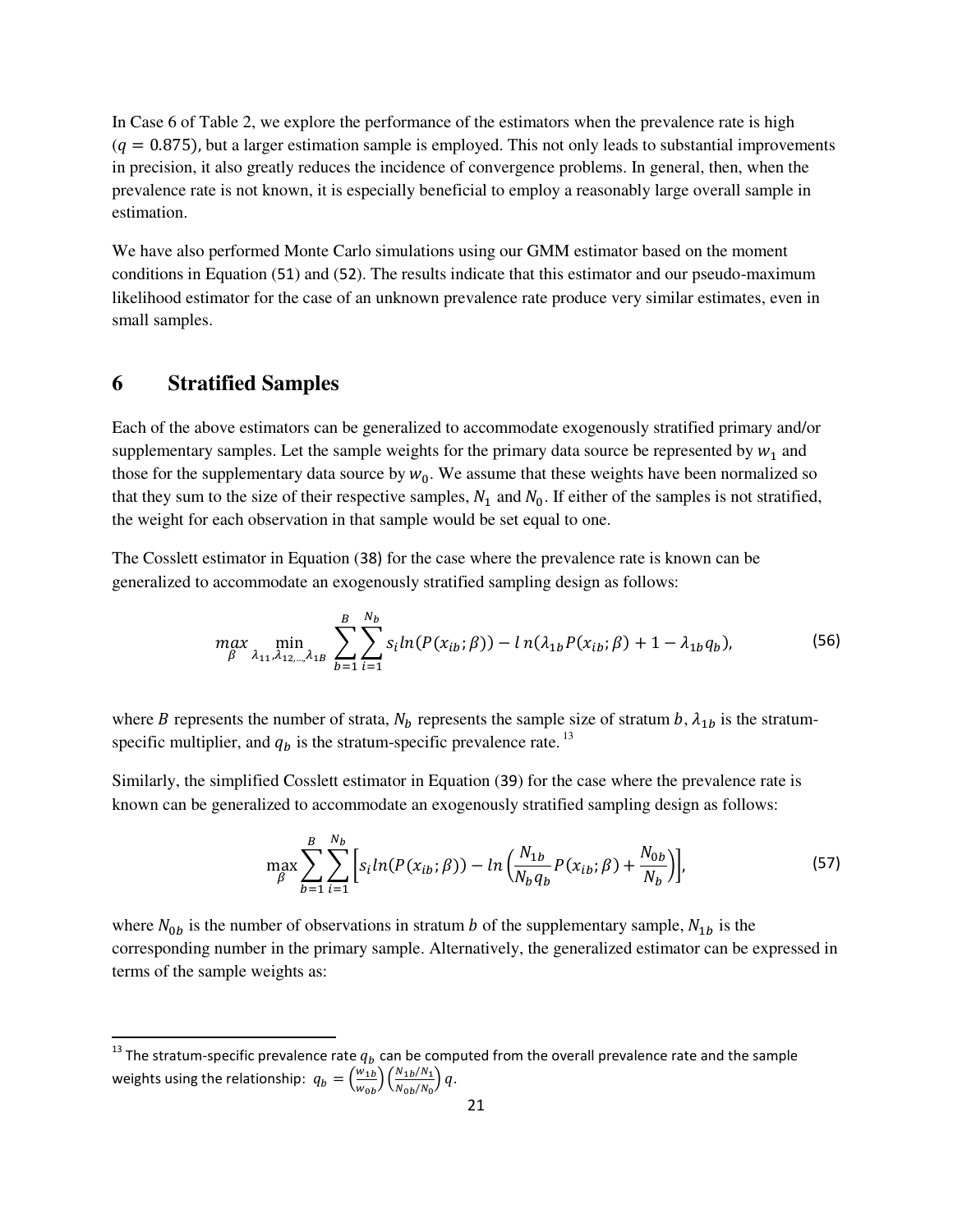<span id="page-23-0"></span>
$$
L = \max_{\beta} \sum_{b=1}^{B} \sum_{i=1}^{N_b} \left[ s_i ln(P(x_{ib}; \beta)) - ln \left( \frac{1}{w_{1b}} \left( \frac{N_1}{Nq} \right) P(x_{ib}; \beta) + \frac{1}{w_{0b}} \left( \frac{N_0}{N} \right) \right) \right].
$$
 (58)

The Lancaster-Imbens estimator for the case of a known prevalence rate relies on the moment conditions specified in Equations ([43](#page-16-0)) through ([45](#page-16-1)). To accommodate exogenous stratification, these moment conditions can be generalized by replacing the overall sampling probability parameter  $h$  and prevalence rate q with a set of stratum-specific parameters,  $h_b$  and  $q_b$ ,  $b = 1, \dots, B$ .

When the prevalence rate is unknown, the generalized Cosslett-Lancaster-Imbens pseudo-likelihood function for stratified samples can be expressed as:

<span id="page-23-1"></span>
$$
L = \sum_{b=1}^{B} \sum_{i=1}^{N_b} \left[ s_{ib} ln \left( \frac{1}{w_{1b}} \left( \frac{N_1}{Nq} \right) P(x_{ib}; \beta) \right) - ln \left( \frac{1}{w_{1b}} \left( \frac{N_1}{Nq} \right) P(x_{ib}; \beta) + \frac{1}{w_{0b}} \left( \frac{N_0}{N} \right) \right) \right].
$$
 (59)

Observe that implementation of these generalized estimators of Cosslett and Lancaster-Imbens requires one to be able to assign observations from both the primary and supplementary samples to the relevant sampling strata.<sup>14</sup> However, the requisite information is not always available. For instance, the U.S. Census Bureau does not publicly disclose its stratification criteria for national surveys such as the CPS, SIPP, and ACS.<sup>15</sup> An advantage of the generalized estimators discussed below is that they can be implemented even when the stratification criteria are unknown. All that is required is the sample weights, which are routinely available.

Steinberg and Cardell (1992) have proposed an extension of their estimation framework for the case of a known prevalence rate to accommodate exogenously stratified primary and/or supplementary samples. The generalized Steinberg-Cardell estimator is obtained from the following optimization problem:

l

<sup>&</sup>lt;sup>14</sup> One needs to be able to assign the observations in each of the samples to the relevant strata in order to obtain the stratum-level counts used in Equation [\(57\),](#page-22-0) to determine the sample weight associated with the stratum in the opposing sample in Equations [\(58\)](#page-23-0) and [\(59\)](#page-23-1) (i.e., one needs to know the value of  $w_{0b}$  as well as  $w_{1b}$  when an observation is in stratum *b* of the primary sample, and one needs to know the value of  $w_{1b}$  as well as  $w_{0b}$  when the observation is in stratum  $b$  of the supplementary sample), and to assign the correct stratum-specific parameters  $(h_b, \text{and } q_b)$  in the moment conditions for a given observation under the generalized Lancaster-Imbens approach for the case of a known prevalence rate.

<sup>&</sup>lt;sup>15</sup> Under a fairly simple stratified random sampling design, it may be possible to deduce the stratification criteria (at least approximately) by analyzing the characteristics of each subsample of observations with a common value for the sample weight. However, such an approach is not feasible for more complex survey designs. For instance, Census surveys often involve multi-stage sampling, clustering, post-stratification adjustment, and imputation. As a consequence, the final sample weight often varies among observations within the same initial stratum. Even when the sampling criteria for the supplementary sample can be deduced, it is only feasible to evaluate the relative sampling weights if the stratifying variables are also present in the primary sample. In cases where both the primary and supplementary data sources are stratified, one would further need to divide the existing strata for the two data samples into sub-strata that are comparable across the two samples. In such cases, the presence of sparse or empty sub-strata (i.e., cases where one of the samples contains few or no observations within a substratum) would complicate estimation.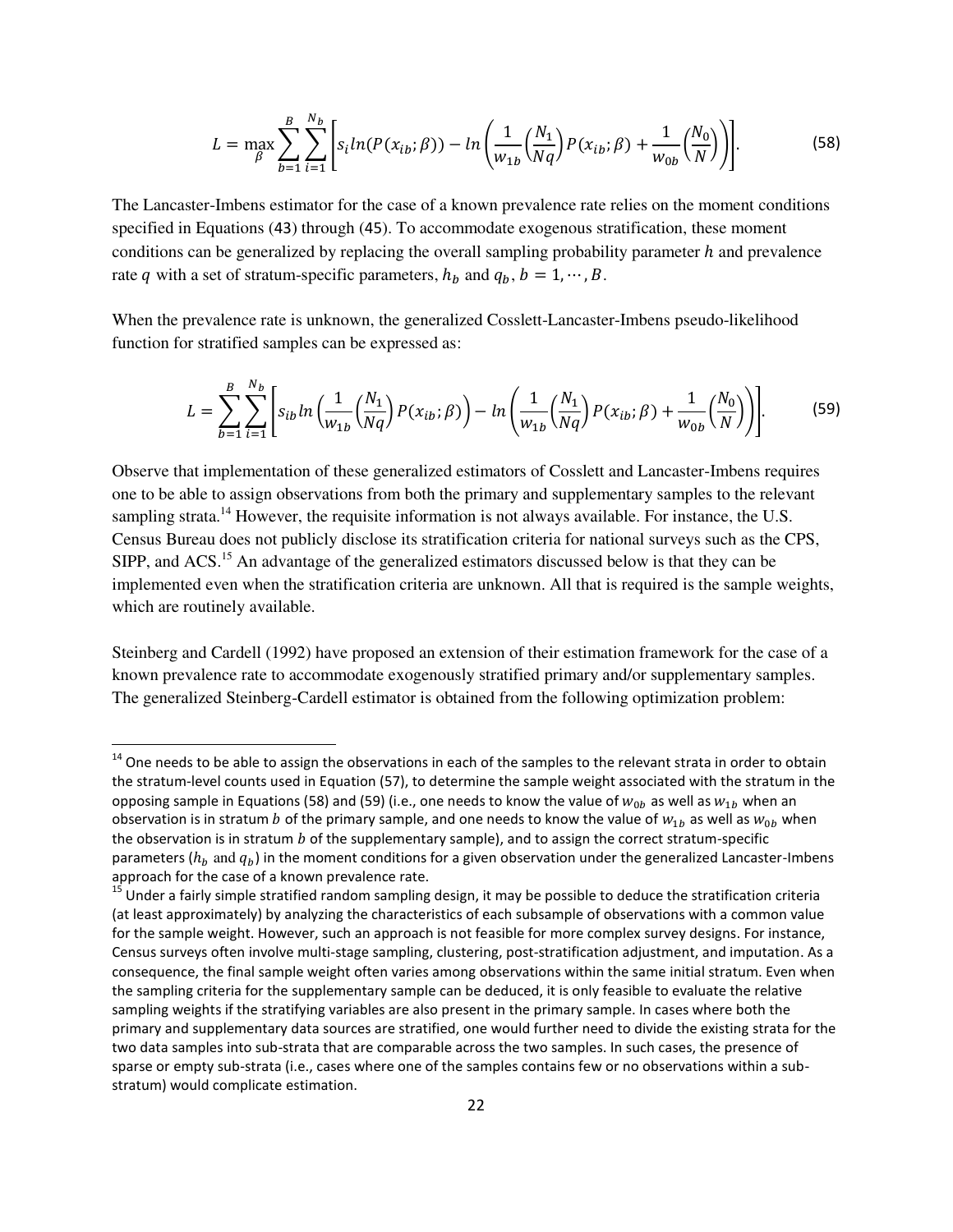$$
\max_{\beta} \sum_{i=1}^{N} \left[ w_{1i} \left( \frac{N_0 q}{N_1} \right) s_i ln \left( \frac{P(x_i; \beta)}{1 - P(x_i; \beta)} \right) + w_{0i} (1 - s_i) ln (1 - P(x_i; \beta)) \right].
$$
 (60)

However, as noted in the previous section, the Steinberg-Cardell estimator is relatively inefficient. Below, we introduce generalized versions of our more efficient calibrated qualitative response estimators.

Our generalized constrained pseudo-maximum likelihood estimator for the case of a known prevalence rate  $(\hat{\beta}_{1W})$  is constructed by incorporating the relevant sample weights into the objective function and constraint of the optimization problem described by Equation ([8](#page-6-0)):

$$
\tilde{\beta}_{1W} = \underset{\beta}{\text{argmax}} \sum_{i=1}^{N_1} w_{1i} ln(P(x_i; \beta)) \ \ s.t. \ \ q = \frac{\sum_{j=1}^{N_0} w_{0j} P(x_j; \beta)}{N_0}.
$$
 (61)

Similarly, our generalized unconstrained pseudo-maximum likelihood estimator  $(\beta_{2W})$  for this case is constructed by incorporating the sample weights into the relevant terms of Equation ([15](#page-8-0)):

$$
\tilde{\beta}_{2W} = \underset{\beta}{\text{argmax}} \sum_{i=1}^{N} \Big[ w_{1i} s_i ln\big(P(x_i; \beta)\big) - w_{0i} \Big(\frac{N_1}{N_0 q}\Big) (1 - s_i) P(x_i; \beta) \Big]. \tag{62}
$$

When the prevalence rate is unknown, the pseudo-log-likelihood function in Equation ([49](#page-19-2)) is easily generalized to account for stratified sampling as follows:

$$
L = \left(\sum_{l=1}^{N_1} w_{1l} ln(P(x_i; \beta))\right) - N_1 ln\left(\frac{\sum_{j=1}^{N_0} w_{0i} P(x_j; \beta)}{N_0}\right).
$$
<sup>16</sup> (63)

Estimates of the standard errors of these generalized estimators can be obtained by appropriately weighting the moment conditions in the GMM formulae for the covariance matrices.

## **7 Generalization to Polychotomous Response Models**

 $\overline{a}$ 

Our estimation approach readily generalizes to account for more than two outcomes. For instance, suppose there are  $M+1$  possible outcomes indexed by the values  $y = 0, 1, \dots, M$ . Define the outcome probabilities as:

<sup>&</sup>lt;sup>16</sup> If the available sample weights for the primary and supplementary samples sum to their respective population totals, then the prevalence rate actually will be known since it can be computed as the ratio of the sum of the sample weights for the primary sample to the sum of the sample weights for the supplementary sample. However, if only normalized sample weights are available (which instead sum to the respective sample sizes), it will not be possible to deduce the prevalence rate from such weights.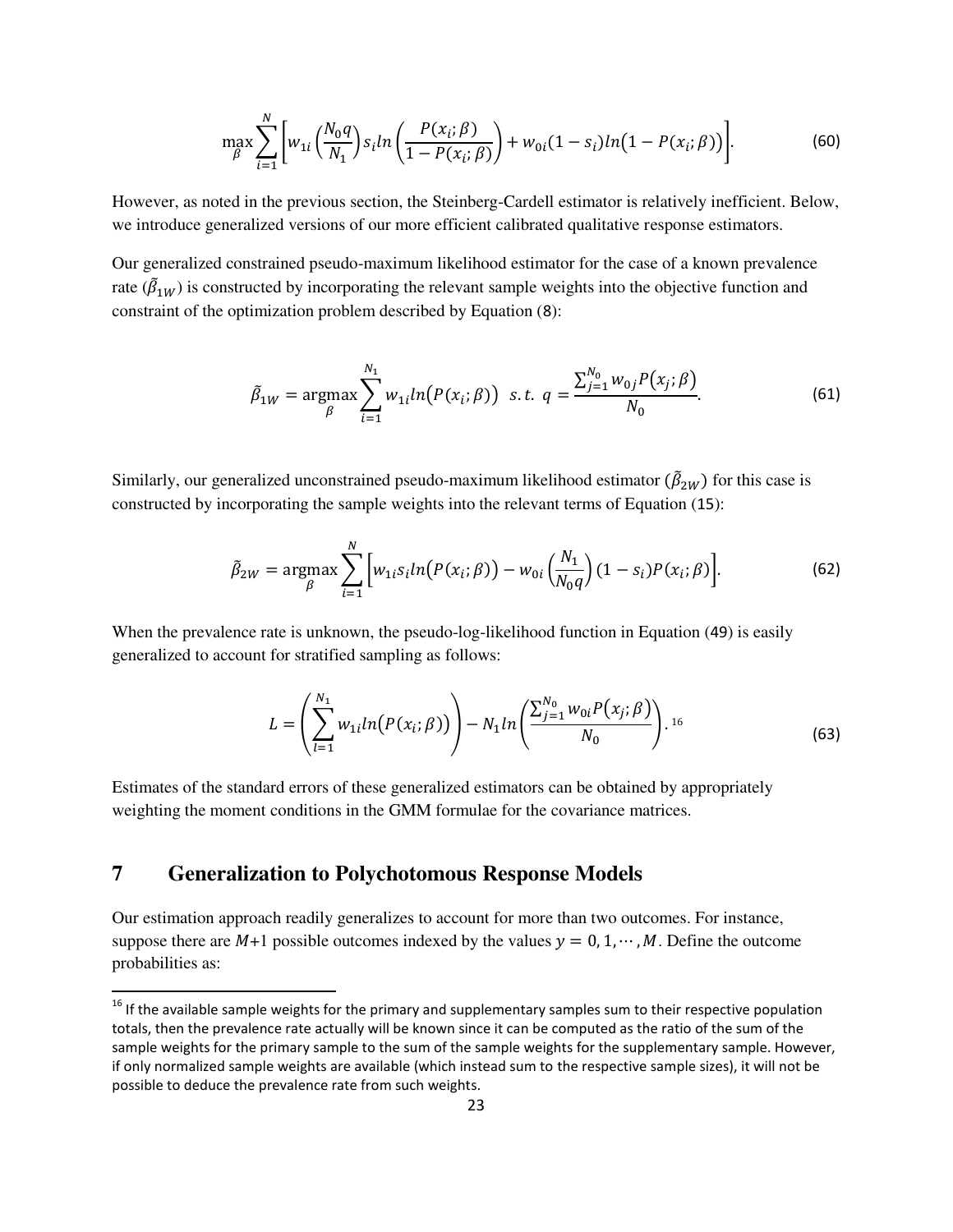$$
Pr(y = m|x; \beta) = P(m|x; \beta), \ m = 0, 1, ..., M,
$$
 (64)

where  $P(m|x; \beta)$  has a known parametric form. This framework is sufficiently general to include both ordinal and multinomial response models. Let the outcome  $y = 0$  represent non-participation and let the remaining  $M$  outcomes represent alternative forms of participation. Suppose one has a random participant-only sample of size  $N_1$  that includes observations with outcomes 1 through M. Sampling among these participants may be choice-based, meaning that the sampled number of observations  $(N_{1m})$ for a given participation outcome  $m$  may not be representative of the incidence of this outcome within the participant population. In addition, suppose one has a supplementary random sample of size  $N_0$  from the general population that includes observations on all types of participants as well as non-participants.

Define  $q_m$  as the prevalence rate for outcome  $m$ ,  $m = 1, \dots, M$ . Assuming these prevalence rates are known, our calibrated qualitative response estimator for the binary response case described in Equation ([8](#page-6-0)) may be adapted to account for polychotomous responses as follows:

$$
\tilde{\beta}_{1P} = \underset{\beta}{\text{argmax}} \sum_{i=1}^{N_1} y_i ln(P(y_i|x_i; \beta)) \ \text{ s.t. } q_m = \frac{\sum_{j=1}^{N_0} P(m|x_j; \beta)}{N_0}, \ m = 1 \cdots, M. \tag{65}
$$

Thus, the generalized form of our calibrated qualitative response estimator involves  $M$  constraints, one for each outcome in the primary sample. To estimate the covariance matrix of  $\beta_{1P}$ , one can rely on the GMM covariance matrix formula associated with the following moment conditions:<sup>17</sup>

<span id="page-25-2"></span><span id="page-25-1"></span><span id="page-25-0"></span>
$$
g_0(x;\beta) = y \frac{P'_\beta(y|x;\beta)}{P(y|x;\beta)} - (1-s) \sum_{m=1}^M \frac{N_{1m}}{N_0 q_m} P'_\beta(m|x;\beta). \tag{66}
$$

$$
g_m(x;\beta) = (1-s)(q_m - P(m|x;\beta)), \ \ m = 1, \dots, M. \tag{67}
$$

Alternatively, one can derive an asymptotically equivalent estimator of  $\beta$  by applying GMM estimation to these moment conditions.

The extension of our unconstrained pseudo-maximum likelihood estimator defined in Equation ([15](#page-8-0)) to the polychotomous outcome case is similarly straightforward:

$$
\tilde{\beta}_{2P} = \underset{\beta}{\text{argmax}} \left[ \sum_{i=1}^{N_1} y_i ln(P(y_i | x_i; \beta)) - \sum_{m=1}^{M} \left( \frac{N_{1m}}{N_0 q_m} \right) \sum_{j=1}^{N_0} P(m | x_j; \beta) \right]. \tag{68}
$$

l

 $17$  As discussed in Section 2.4, an alternative asymptotically valid approach for estimating the covariance matrix is to incorporate the Lagrange multipliers into the moment conditions; Under this approach, the multipliers would replace the term  $\frac{N_{1}m}{N_{0}q_{m}}$  in Equation [\(66\)](#page-25-0).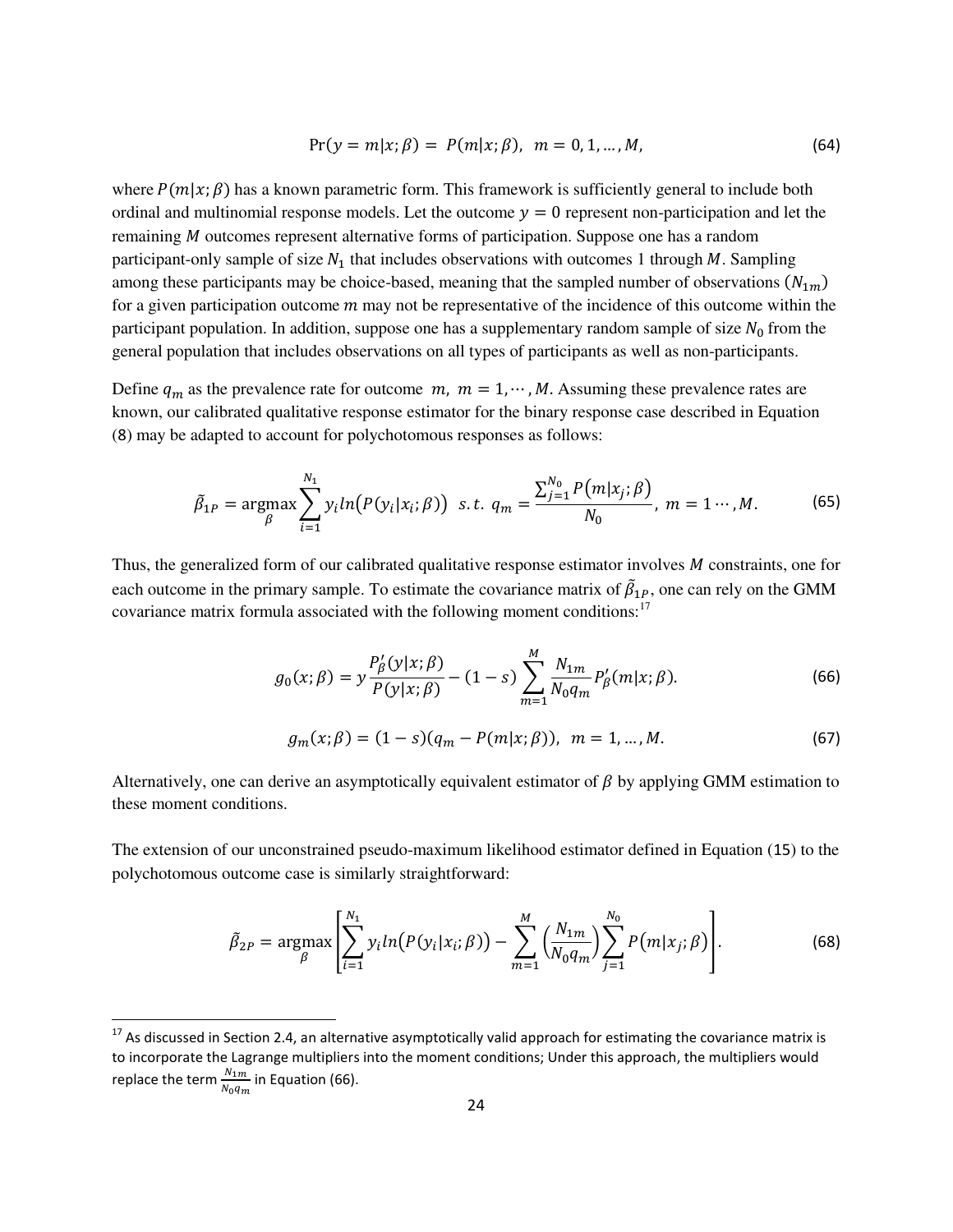The moment conditions defined in Equation ([66](#page-25-0)) can be used either to estimate the covariance matrix of  $\beta_{2P}$  or to develop an asymptotically equivalent GMM estimator for  $\beta$ .

If the prevalence rates are unknown, the pseudo-log-likelihood function defined in Equation ([49](#page-19-2)) may be generalized to:

<span id="page-26-0"></span>
$$
L = \left(\sum_{i=1}^{N_1} y_i ln(P(y_i|x_i; \beta))\right) - \left(\sum_{m=1}^{M} N_{1m} ln\left(\frac{\sum_{j=1}^{N_0} P(m|x_j; \beta)}{N_0}\right)\right).
$$
(69)

The parameters  $q_m$  can then be estimated using the analogue estimator  $\tilde{q}_m = \sum_{j=1}^{N_0} P(m|x_j; \tilde{\beta})/N_0$ . For estimation of the covariance matrix, one can rely on the GMM covariance matrix formula based on the moment conditions in Equations ([66](#page-25-0)) and ([67](#page-25-1)), where these conditions are now taken as a function of the unknown parameters  $q_m$  as well as  $\beta$ . Alternatively, one can derive asymptotically equivalent estimators of  $\beta$  and  $q$  by applying GMM estimation to these moment conditions.

To extend the above estimators to account for stratified random sampling on exogenous factors, one simply applies the appropriate primary and supplementary sample weights to the terms in equations ([65](#page-25-2)) through ([69](#page-26-0)).

## **8 An Example**

l

Burden et al. (2014) estimate the determinants of voting behavior using data from the Current Population Survey (CPS) for 2004 and 2008 using both binary and multinomial logit specifications. In this section, we focus on their analysis for 2008. We begin by estimating similar specifications to those used in their study based on the same 2008 CPS data sample. We then compare the results against our calibrated binary and multinomial logit model estimates based on a voter-only subsample from the CPS and a supplementary sample from the overall voting-eligible population from the American Community Survey (ACS). We also apply our pseudo-MLE estimator for the case where the prevalence rate is unknown to investigate its performance.<sup>18</sup>

The binary logit specification employed by Burden et al. distinguished voters and non-voters. The multinomial logit specification distinguished among the following modes of voting: (1) election-day voting; (2) early voting in person; and (3) early voting by mail. Both specifications relied on the following explanatory variables:

**Early:** Dummy for residence in a state that permits early voting. **EDR:** Dummy for residence in a state that permits one to both register and vote on Election Day. **Early\*SDR:** Dummy for residence in an early voting state that permits same-day registration. **Early\*EDR:** Interaction between Early Voting and EDR.

<sup>&</sup>lt;sup>18</sup>The authors have kindly posted the Stata code they used in their analysis at https://electionadmin.wisc.edu [/BCMM\\_AJPS\\_CPSanalysis.zip.](https://electionadmin.wisc.edu/BCMM_AJPS_CPSanalysis.zip) This code greatly facilitated the replication of their original results.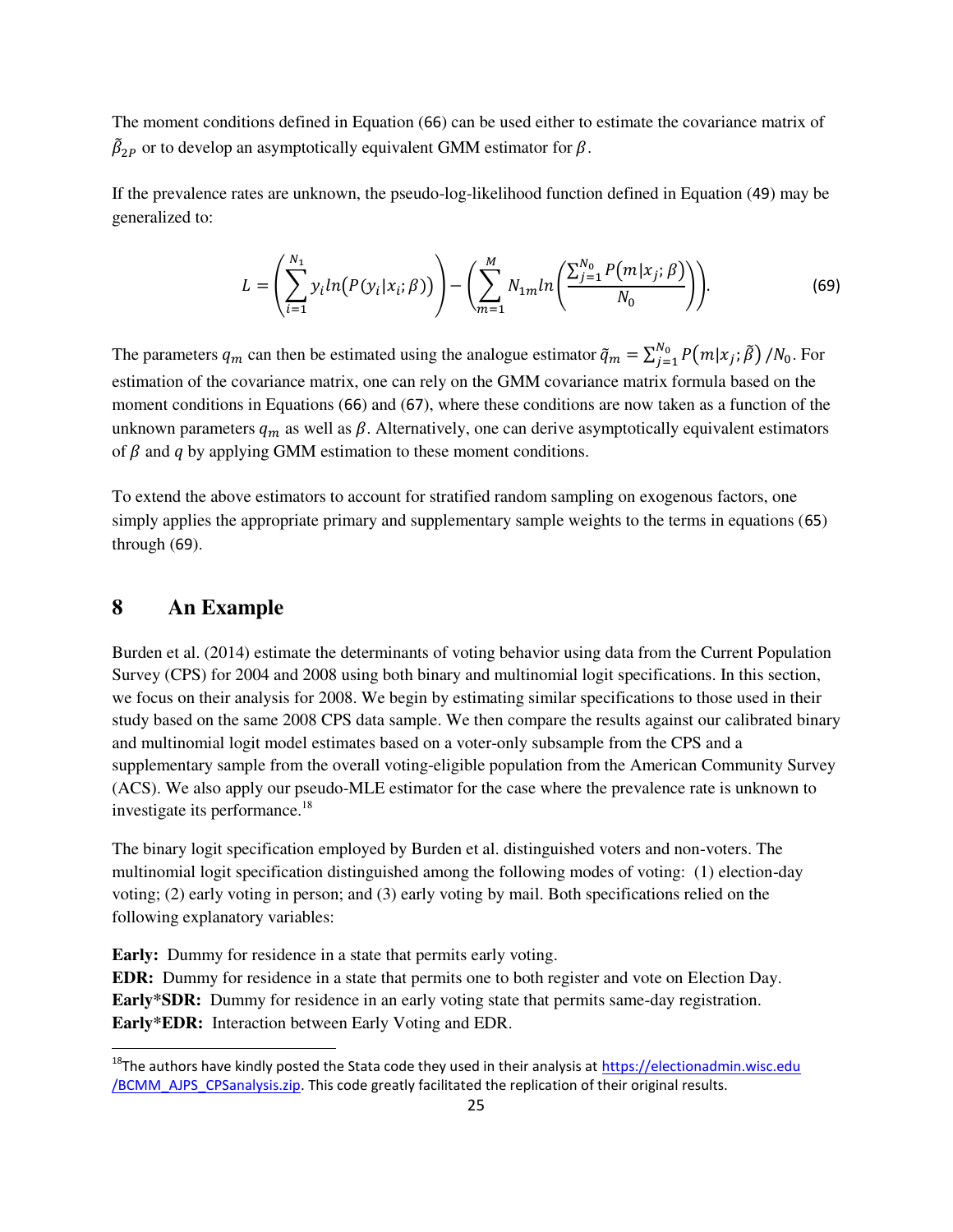**Early\*EDR\*SDR:** Interaction between Early Voting, SDR, and EDR.

- **30-Day Reg. Close:** Dummy for residence in a state that requires voters to be registered 30 days in advance of an election.
- **ID Requirement:** Dummy for residence in a state that requires voters to show some form of identification.
- **Education:** Indicator for educational attainment (4 values ranging from less than high school diploma to Bachelor's degree or higher).
- **African American:** Dummy for self-identified race of Black only or Black in combination with another race.

**Hispanic:** Dummy for self-identified race of Hispanic origin.

**Naturalized Citizen:** Dummy for naturalized citizenship.

**Married:** Dummy for married.

**Female:** Dummy for female.

**Age:** Age in years.

- **Age 18–24:** Dummy for age between 18 and 24.
- **Age 75 plus:** Dummy for age 75 or over.
- **Competitiveness:** A poll-based index of campaign competitiveness (a higher value indicates a more competitive campaign).
- **South:** Dummy for residence in a southern state.
- **North Dakota:** Dummy for residence in North Dakota (which does not require voter registration).

**Oregon:** Dummy for residence in Oregon (a "vote-by-mail" state).

**Washington:** Dummy for residence in Washington state (a "vote-by-mail" state).

- **Self-Reported Vote:** Dummy equal to one if voting status was self-reported and zero if reported by another family member.
- **Natural. 10+ Years:** Dummy for naturalized citizen who entered the U.S. prior to 1998.

**Residence 1 Year:** Dummy for tenure of at least one year at current residence.

**Income:** Indicator for total family income (16 values ranging from less than \$5,000 to \$150,000 and over).

The estimation sample was restricted to individuals who appeared eligible to vote (age 18 or over and a U.S. citizen) and who did not reside in the District of Columbia.

In order to apply the calibrated qualitative response methodology, it is essential to have comparably defined and measured variables in the primary and supplementary data sources. This example demonstrates that this requirement can place limitations on the set of explanatory variables that one can use in an analysis. In particular, the last four variables listed above do not satisfy this requirement.

Although a comparable family income concept can be constructed from the ACS data, it turns out that the CPS family income measure is missing for approximately 20 percent of the voting-eligible sample. Based on a comparison of the ACS (which has complete income information) and the CPS, it appears that a disproportionate share of the missing responses in the CPS is attributable to lower income households. Burden et al. restrict their analysis to the portion of their CPS sample with non-missing income information. This restriction might be justified if it can be assumed that willingness to provide income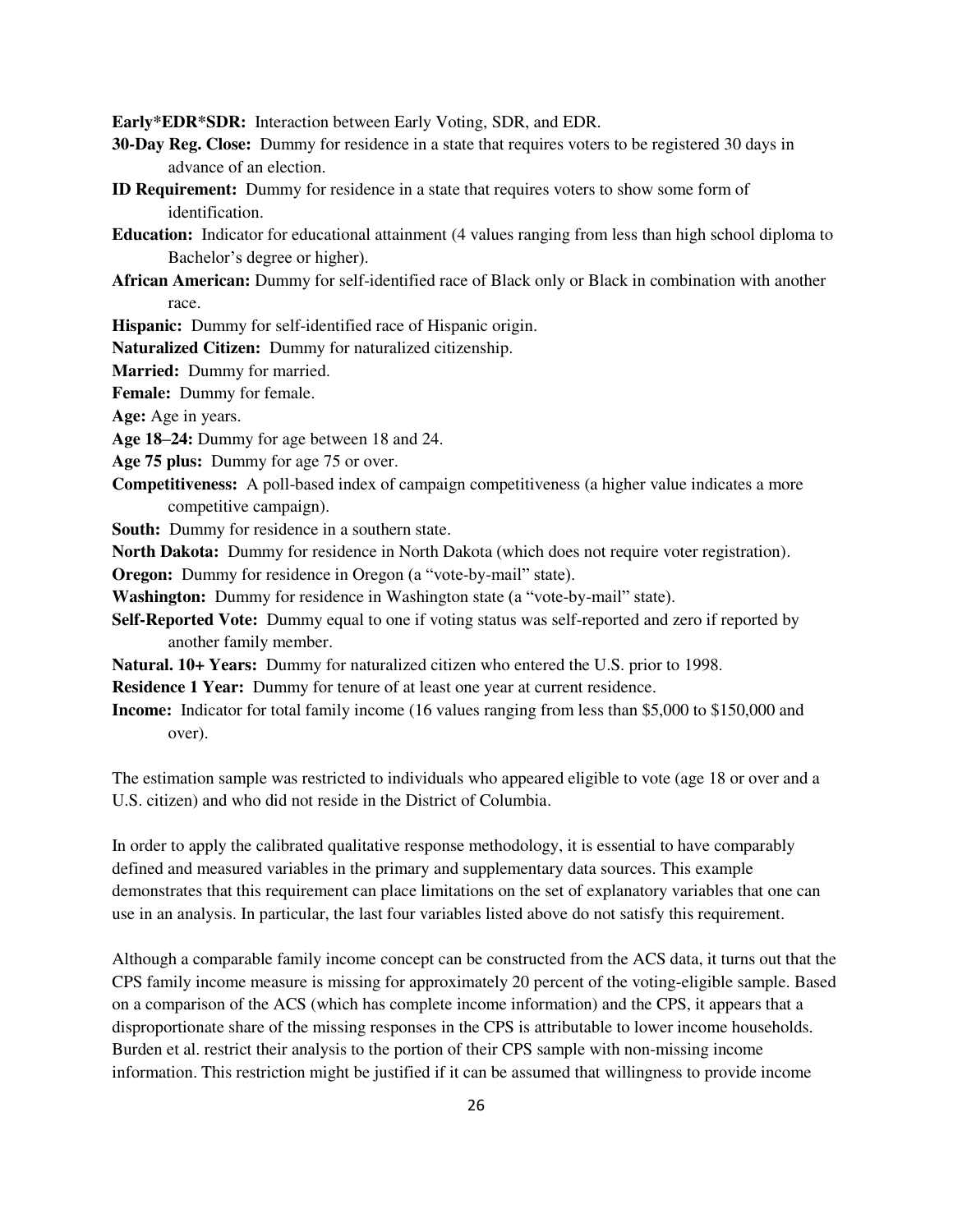information on the CPS survey is uncorrelated with voting behavior. However, the validity of this assumption is uncertain. Note that even if this assumption were valid, it would not be feasible to include the income measure as a regressor in the calibrated qualitative response model. Since the income measure in the CPS is not missing at random, but rather systematically with the level of income, the (weighted) subsample with non-missing information is not representative of the overall population and therefore cannot be validly compared against the (weighted) ACS sample.

Similarly, information regarding tenure at the current address is missing for approximately 13 percent of the CPS voter-eligible sample. The authors set the Residence 1 Year dummy equal to one when this information was missing, which resulted in an unknown number of instances of misclassified residential tenure status. Such an approach introduces bias into the binary and multivariate logit findings. Moreover, it invalidates the comparison against ACS data employed under our calibrated qualitative response approach.

The Naturalized 10+ Years dummy is based on information concerning the date of entry to the U.S. The ACS inquires about the date of naturalization but not the date of entry (which typically occurs many years earlier). So, a comparable dummy variable cannot be constructed using the ACS. Similarly, it is not feasible to construct a Self-Reported Vote indicator using the ACS sample.<sup>19</sup>

For purposes of illustration and comparison of methodologies, we have therefore estimated specifications that exclude these four variables from the analysis. Tables 3 and 4, respectively, compare the standard binary and multinomial logit estimates based on the CPS to the corresponding estimates of our alternative models based on a supplementary sampling scheme that includes the subsample of voters in the CPS as our primary sample and a 10 percent random subsample of voting-eligible individuals in the ACS as our supplementary sample. Both the CPS and the ACS rely on stratified sampling designs, so we incorporate the publicly available sample weights from both surveys in our analysis as discussed in Section  $7.^{20}$  For our calibrated binary logit model, we have relied on the weighted mean value of the voting indicator in the CPS sample, inclusive of those observations with missing income information, as our measure of the prevalence rate. Similarly, for the calibrated multinomial logit model, we have relied on the weighted mean values of reported shares of individuals voting on election day in person, voting early in person, and voting early by mail (inclusive of observations with missing income information) as our measures of the prevalence rates for these three different voting methods.

Overall, our calibrated qualitative response estimation methodology produces qualitatively quite similar results to the standard binary and multinomial logit approaches. Differences in the relative magnitudes of certain coefficients across methods are largely attributable to moderate differences in the weighted mean

l

 $^{19}$  The number of individuals who report voting on surveys tends to be higher than the actual number of voters based on election statistics. The Self-Reported Vote variable was included by the authors to control for the possibility that this tendency to misreport voting status is more pronounced when an individual is asked directly about his or her voting behavior than when voting status is reported by proxy.

<sup>&</sup>lt;sup>20</sup> In the case of the standard binary and multinomial logit specifications based on the CPS data sample, we have followed the authors in performing an unweighted analysis, followed by the computation of cluster-robust standard errors by state.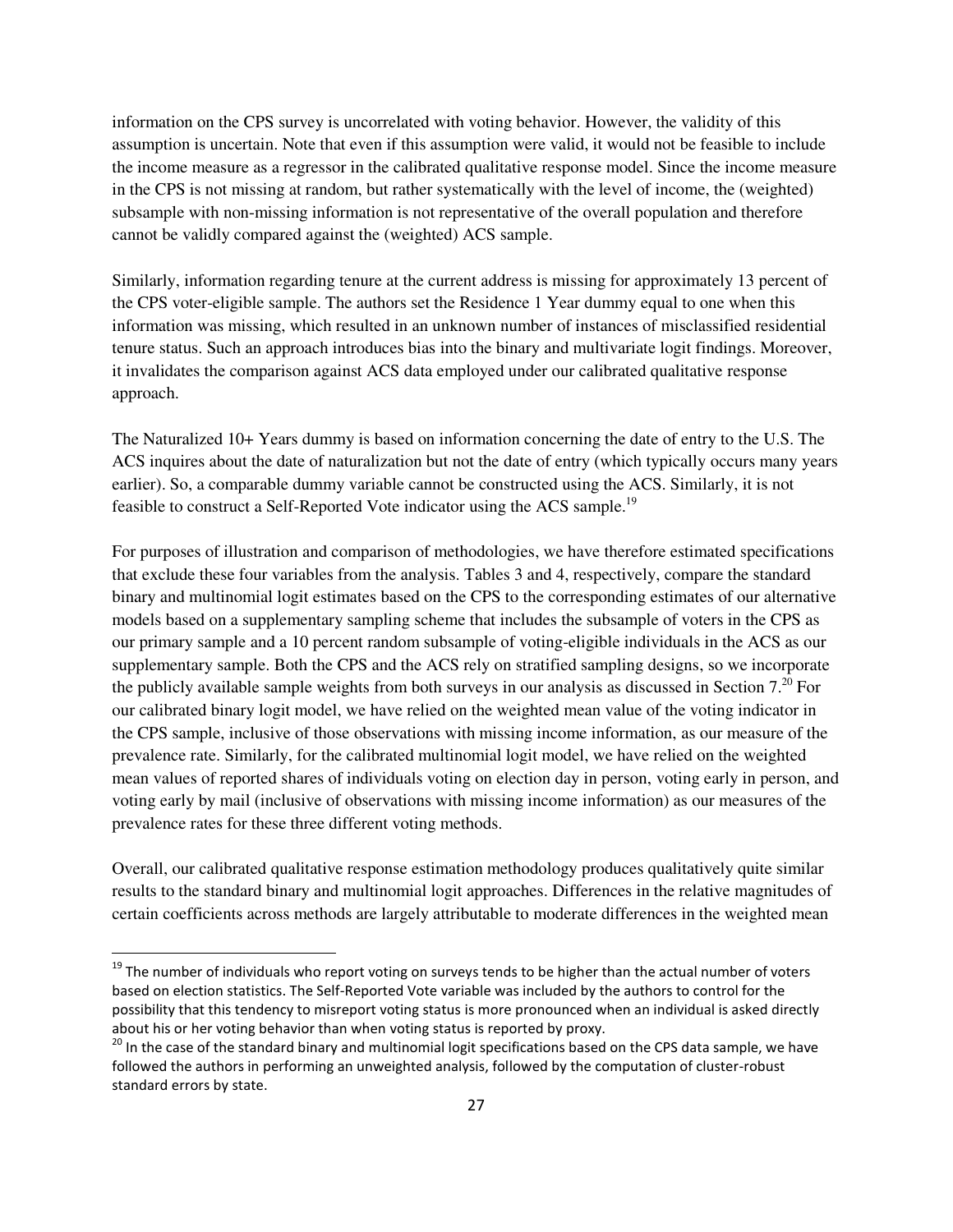values of the underlying regressors (such as the dummies for marital status, age range, and residence in certain states with different voting requirements) across the two data sources.

Our pseudo-maximum likelihood estimates based on unknown prevalence rates are very similar to our calibrated binary and multinomial logit results based on specified values for the prevalence rates. In addition, the pseudo-maximum likelihood estimates of the prevalence rates are reasonably close to measures computed using the weighted CPS statistics. Overall, our combined estimation sample is quite large (273,933). Although we do lose some precision when we do not specify a prevalence rate in estimation, the large overall size of the combined sample (273,933) ensures that we are still able to obtain reasonably precise estimates of the conditional response probability parameters.

## **9 Summary and Conclusion**

Frequently, researchers have access to detailed information on the relevant characteristics of participants in a program, patients suffering from a disease, or habitats where a species is known to be present. However, their lack of comparable information about households that do not participate in the program, individuals who are free of the disease, or habitats where the species is not present precludes the application of standard qualitative response models to analyze the determinants of the outcome under investigation.

If the joint probability distribution of the underlying covariates were known, we have demonstrated how a constrained maximum likelihood procedure could be used to estimate the parameters of the conditional response probability distribution based solely on an available sample of participants. This approach exploits the parameter restrictions implied by the relationship between the marginal and conditional probabilities of participation:  $q = \int P(x;\beta) dF(x)$ , where q is the marginal probability of participation (i.e., the prevalence rate),  $P(x; \beta)$  is the conditional probability of participation, and  $F(x)$  is the joint distribution function of the covariates. In practice, however, this approach is not generally feasible to implement, because  $F(x)$  is unknown.

To overcome this problem , we have shown that one can replace the unknown relationship between the marginal and conditional response probability distributions with its analogue based on a supplementary sample of size  $N_0$  from the general population:  $\tilde{q} = \frac{1}{N_0} \sum_{i=1}^{N_0} P(x_i; \beta)$ . Using this analogue relationship, we have derived some feasible new constrained and unconstrained pseudo-maximum likelihood estimators of the parameters of the conditional response probability distribution. Following Lancaster and Imbens (1996), we show how our optimization problem can be recast under a GMM framework. This leads to some additional new estimators as well as a straightforward way to obtain appropriate standard errors for our pseudo-maximum likelihood estimators. We also demonstrate that our framework is readily generalized to accommodate polychotomous responses.

We have conducted some Monte Carlo simulations to compare the small sample performance of our new estimators against that of existing estimators, including those proposed by Cosslett (1981) [including some estimators for the known prevalence rate case that we have derived based on his generalized choicebased estimation framework], Lancaster and Imbens (1996), and Steinberg and Cardell (1992). Our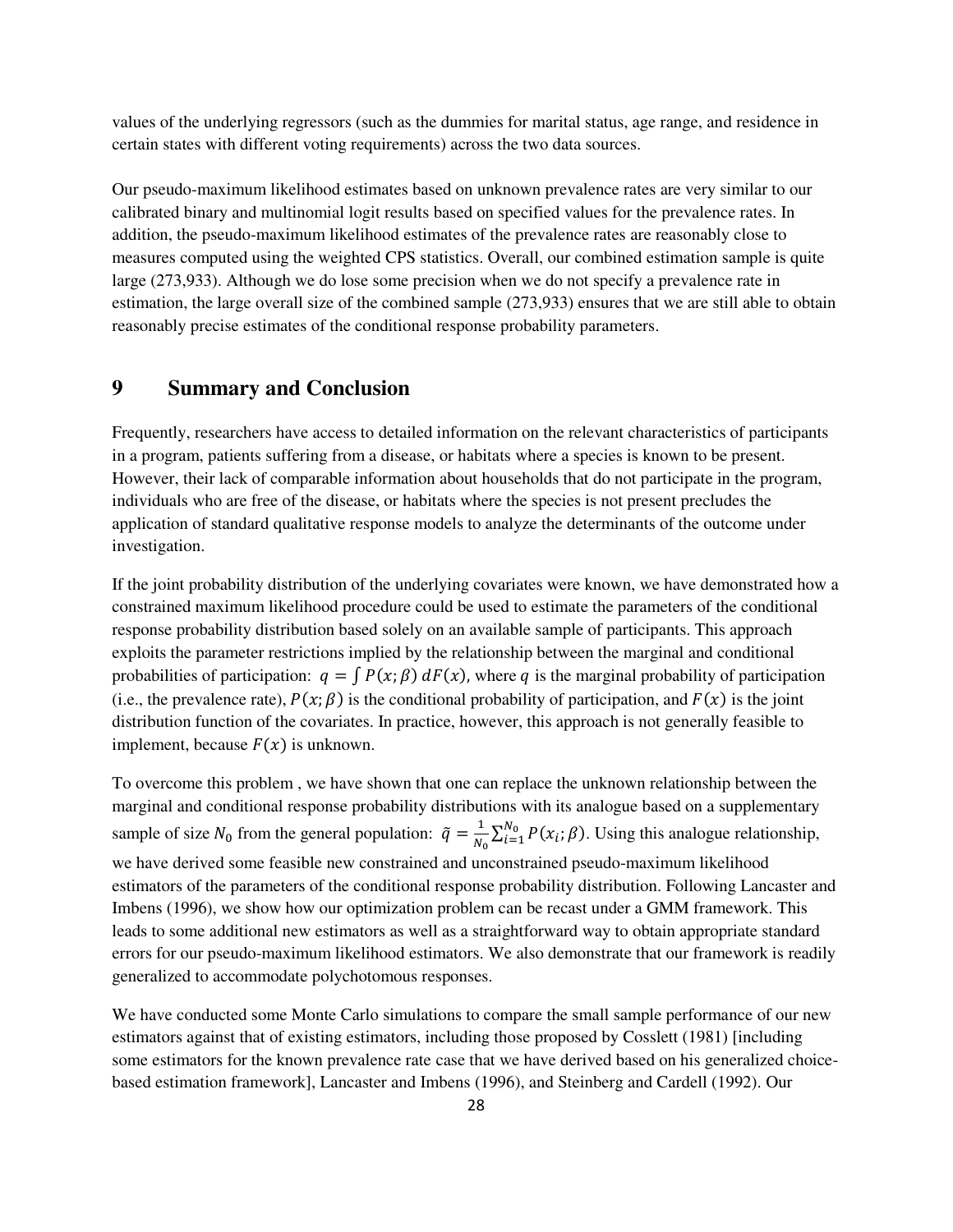Monte Carlo simulations reveal several insights. When the prevalence rate is known, our calibrated qualitative response estimator rivals the performance of the best existing estimators (Lancaster-Imbens and Cosslett) in small samples. A common feature among these top-performing estimators is that they impose certain consistency requirements. The estimators without this feature exhibit less precision in our Monte Carlo simulations, and they are also subject to convergence issues, particularly when the sample size is small and  $q$  is relatively large.

When the prevalence rate is unknown, our pseudo-maximum likelihood estimator performs comparably to the Cosslett-Lancaster-Imbens estimator. Our Monte Carlo simulations reveal that both estimators are relatively imprecise in small samples and are subject to convergence problems, particularly when  $q$  is fairly close to either of its boundaries (0 or 1). Both of these problems are alleviated by using a larger estimation sample.

An important advantage of our new estimators over those proposed by Cosslett and Lancaster-Imbens is that the latter estimators require detailed knowledge of the sampling criteria when the primary and/or supplementary sample is exogenously stratified. This precludes their use when the relevant sampling criteria have not been made available, such as when the supplementary sample has been drawn from a Census survey. In contrast, our estimators require knowledge only of the sample weights, which are routinely available.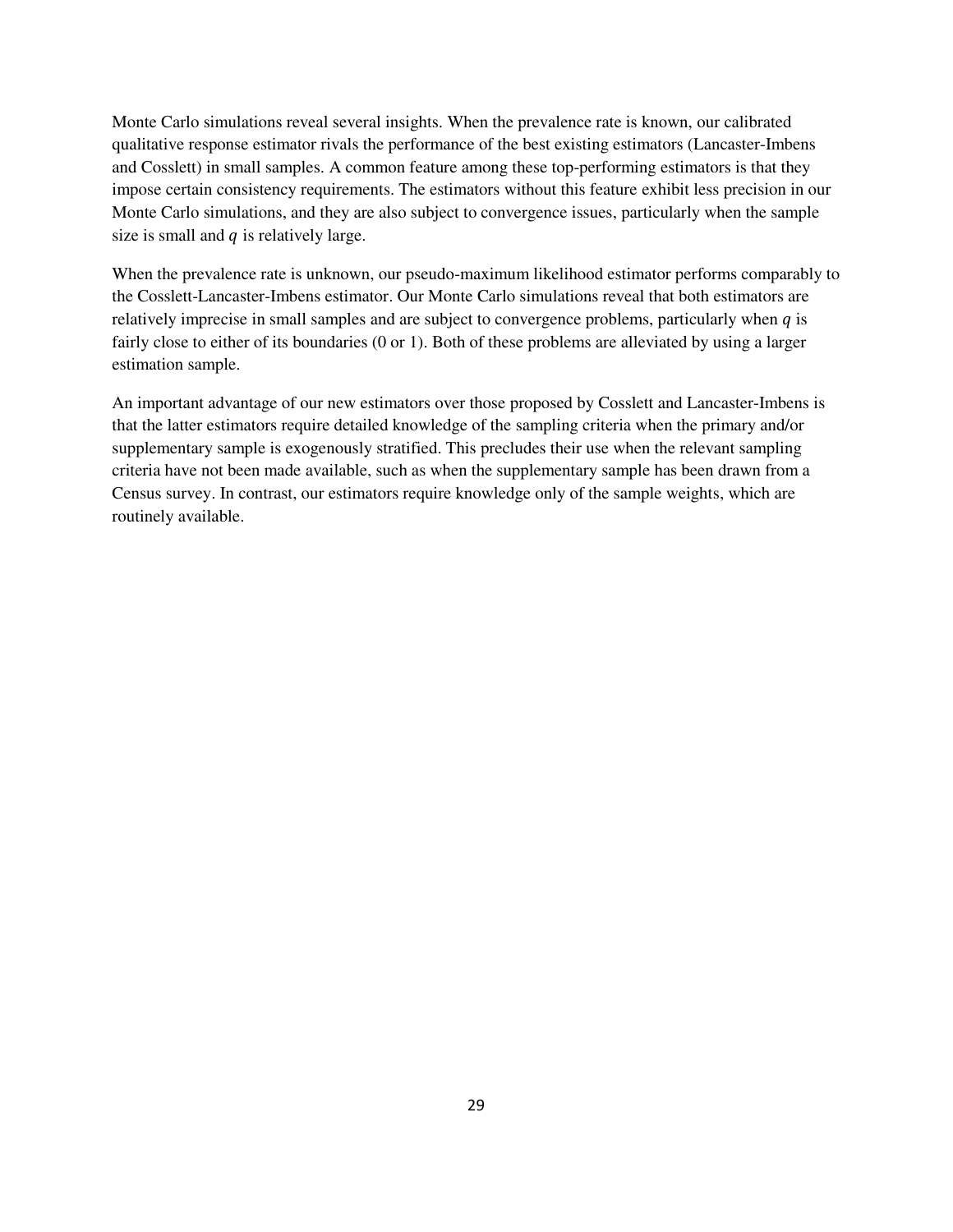#### **References**

- Brent, R.P. (1973) *Algorithms for Minimization Without Derivatives,* Englewood Cliffs, NJ: Prentice-Hall.
- Breslow, N.E. (1996) "Statistics in Epidemiology: The Case-Control Study," *Journal of the American Statistical Association* (91:433) 14-28.
- Burden, B.C., D.T. Canon, K.R. Mayer, and D.P. Moynihan (2014) "Election Laws, Mobilization, and Turnout: The Unanticipated Consequences of Election Reform," *American Journal of Political Science* (58:1) 95-109.
- Cosslett, S.R. (1981) "Efficient Estimation of Discrete Choice Models," in *Structural Analysis of Discrete Data with Econometric Applications*, ed. C. Manski and D. McFadden, Cambridge: MIT Press, 51-111.
- Erard, B., J. Guyton, P. Langetieg, M. Payne, and A. Plumley (2016) "What Drives Income Tax Filing Compliance? *IRS Research Bulletin, Publication 1500,* Washington, DC: Internal Revenue Service, 32-37.
- Imbens, G.W. (1992) "An Efficient Method of Moments Estimator for Discrete Choice Models with Choice –Based Sampling", *Econometrica* (60:5) 1187-1214.
- Keating, K.A. and S. Cherry (2004) "Use and Interpretation of Logistic Regression in Habitat Selection Studies," *Journal of Wildlife Management* (68:4) 774-789.
- Lancaster, T. and G. Imbens (1996) "Case Controlled Studies with Contaminated Controls," *Journal of Econometrics* (71) 145-160.
- Lele, S.R. (2009) "A New Method for Estimation of Resource Selection Probability Function," *Journal of Wildlife Management* (73:1) 122-127.
- Lele, S.R. and J.L. Keim (2006) "Weighted Distributions and Estimation of Resource Selection Probability Functions," *Ecology* (87:12) 3021-3028.
- Manski, C.F. and D. McFadden (1981) "Alternative Estimators and Sample Designs for Discrete Choice Analysis," in *Structural Analysis of Discrete Data with Econometric Applications*, ed. C. Manski and D. McFadden, Cambridge: MIT Press, 2-49.
- Phillips, S.J. and J. Elith (2013) "On Estimating Probability of Presence from Use-Availability or Presence-Background Data," *Ecology* (94:6) 1409-1419.
- Rosenman, R., S. Goates, and L. Hill (2012) "Participation in Universal Prevention Programs," *Applied Economics* (44:2) 219-28.
- Royle, J.A., R.B. Chandler, C. Yackulic, and J.D. Nichols (2012) "Likelihood Analysis of Species Occurrence Probability from Presence-Only Data for Modelling Species Distributions," *Methods in Ecology and Evolution* (3) 545-554.
- Solymos, P. and S.R. Lele (2016) "Revisiting Resource Section Probability Functions and Single-Visit Methods: Clarifications and Extensions," *Methods in Ecology and Evolution* (7:2), 196-205.
- Steinberg, D. and N.S. Cardell (1992) "Estimating Logistic Regression Models When the Dependent Variable Has No Variance,'' *Communication in Statistics –Theory and Methods* (21:2) 423-450.
- Ward, G., T. Hastie, S. Barry, J. Elith, and J.R. Leathwick (2009) "Presence-Only Data and the EM Algorithm,'' *Biometrics* (65) 554-563.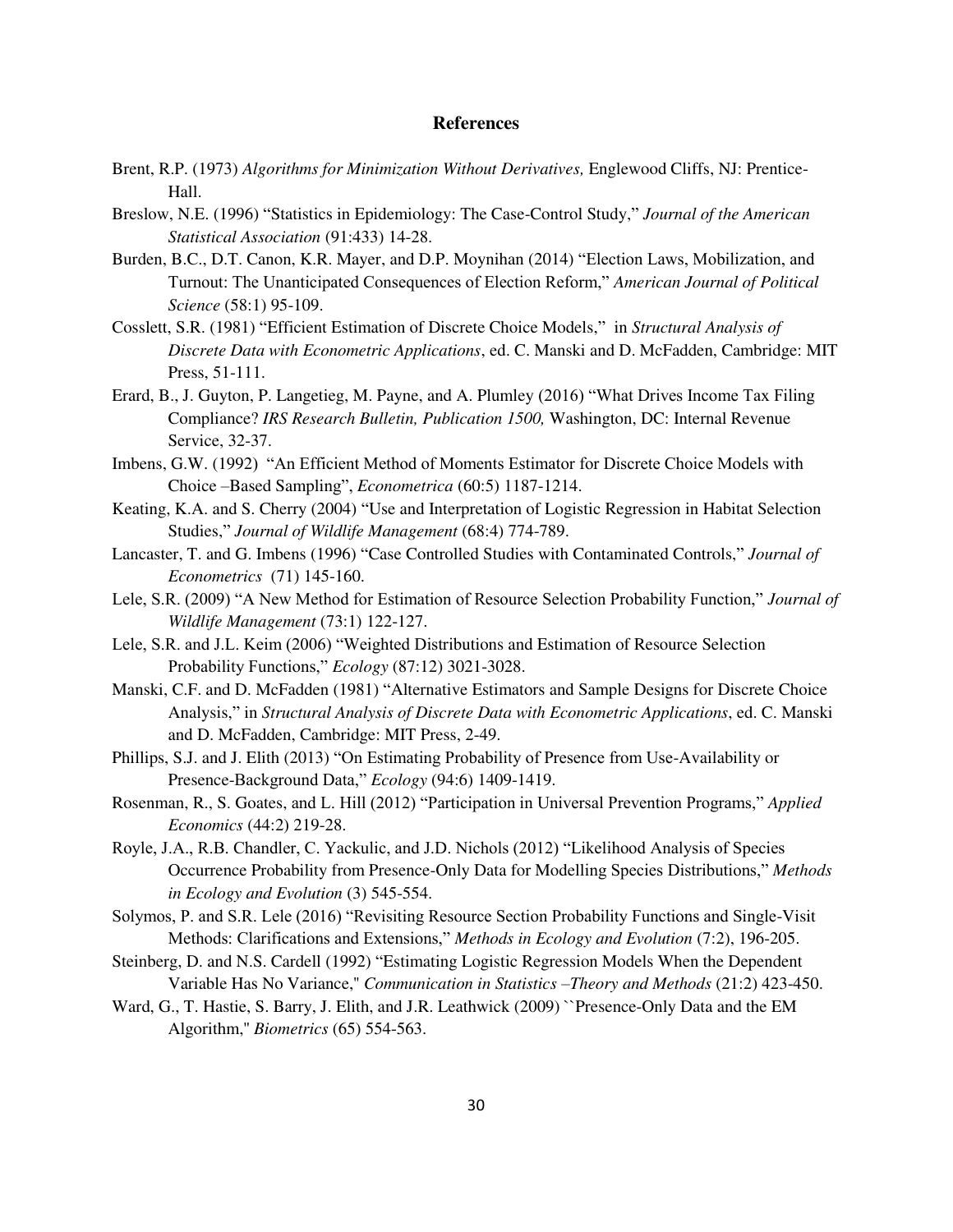## **Table 1: Monte Carlo Simulation Results, Prevalence Rate Known**

## *Case 1:*  $q = 0.125, N_0 = 400, N_1 = 50$

|            | Steinberg-Cardell |             |             | Lancaster-Imbens |           |             | Calibrated Logit                                     |             |                     | Cosslett  |           |             | Simplified Cosslett |          |             | Unconstrained |           |           |
|------------|-------------------|-------------|-------------|------------------|-----------|-------------|------------------------------------------------------|-------------|---------------------|-----------|-----------|-------------|---------------------|----------|-------------|---------------|-----------|-----------|
|            |                   |             |             |                  |           |             |                                                      |             |                     |           |           |             |                     |          |             | Pseudo-MLE    |           |           |
|            | $\beta_0$         | $\beta_{1}$ | $\beta_{2}$ | $\beta_0$        | $\beta_1$ | $\beta_{2}$ | $\beta_0$                                            | $\beta_{1}$ | $\beta_{2}$         | $\beta_0$ | $\beta_1$ | $\beta_{2}$ | $\beta_0$           | ß.       | $\beta_{2}$ | $\beta_0$     | $\beta_1$ | $\beta_2$ |
| Actual     | $-2.574$          | 00.         | 1.00        | $-2.574$         | 1.00      | 00.         | $-2.574$                                             | 00.         | 1.00                | $-2.574$  | 1.00      | 1.00        | $-2.574$            | 1.00     | 1.00        | $-2.574$      | 1.00      | 1.00      |
|            |                   |             |             |                  |           |             |                                                      |             | <b>Logit Sample</b> |           |           |             |                     |          |             |               |           |           |
| Mean       | $-2.60$           | 1.02        | 1.01        | $-2.62$          | 1.05      | 1.03        | $-2.61$                                              | 1.03        | 1.02                | $-2.61$   | 1.03      | 1.02        | $-2.61$             | 1.03     | 1.02        | $-2.61$       | 1.03      | 1.02      |
| Median     | $-2.59$           | 1.01        | 1.00        | $-2.61$          | 1.04      | 1.03        | $-2.59$                                              | 1.01        | 1.01                | $-2.59$   | 1.01      | 1.01        | $-2.59$             | 1.02     | 1.02        | $-2.59$       | 1.02      | 1.02      |
| ASD        | 0.24              | 0.19        | 0.19        | 0.18             | 0.20      | 0.20        | 0.19                                                 | 0.20        | 0.20                | 0.19      | 0.21      | 0.21        | 0.24                | 0.21     | 0.21        | 0.19          | 0.20      | 0.20      |
| <b>SSD</b> | 0.18              | 0.20        | 0.19        | 0.20             | 0.22      | 0.22        | 0.19                                                 | 0.21        | 0.20                | 0.20      | 0.22      | 0.21        | 0.19                | 0.22     | 0.21        | 0.19          | 0.21      | 0.21      |
| Mad        | 0.14              | 0.16        | 0.15        | 0.15             | 0.17      | 0.17        | 0.15                                                 | 0.16        | 0.16                | 0.15      | 0.17      | 0.17        | 0.15                | 0.17     | 0.17        | 0.15          | 0.17      | 0.16      |
| #Failures  |                   | 0           |             |                  | 0         |             |                                                      | 0           |                     |           | 0         |             |                     | $\Omega$ |             |               |           |           |
|            |                   |             |             |                  |           |             | <b>Independent Primary and Supplementary Samples</b> |             |                     |           |           |             |                     |          |             |               |           |           |
| Mean       | $-2.64$           | 1.05        | 1.04        | $-2.58$          | 1.00      | 00.1        | $-2.61$                                              | 1.03        | 1.02                | $-2.61$   | 1.03      | 1.03        | $-2.61$             | 1.04     | 1.03        | $-2.61$       | 1.03      | 1.02      |
| Median     | $-2.59$           | 1.01        | 1.01        | $-2.56$          | 0.99      | 0.98        | $-2.58$                                              | 1.01        | 1.01                | $-2.59$   | 1.01      | 1.01        | $-2.59$             | 1.02     | 1.01        | $-2.59$       | 1.03      | 1.02      |
| <b>ASD</b> | 0.30              | 0.32        | 0.32        | 0.18             | 0.23      | 0.24        | 0.20                                                 | 0.25        | 0.25                | 0.20      | 0.25      | 0.25        | 0.26                | 0.26     | 0.26        | 0.20          | 0.25      | 0.25      |
| <b>SSD</b> | 0.26              | 0.31        | 0.30        | 0.21             | 0.26      | 0.26        | 0.20                                                 | 0.26        | 0.25                | 0.21      | 0.26      | 0.25        | 0.21                | 0.26     | 0.25        | 0.21          | 0.26      | 0.25      |
| Mad        | 0.19              | 0.24        | 0.23        | 0.16             | 0.21      | 0.20        | 0.16                                                 | 0.20        | 0.19                | 0.16      | 0.20      | 0.19        | 0.16                | 0.20     | 0.19        | 0.16          | 0.20      | 0.19      |
| #Failures  |                   | 0           |             |                  |           |             |                                                      | 0           |                     |           | $\theta$  |             |                     |          |             |               |           |           |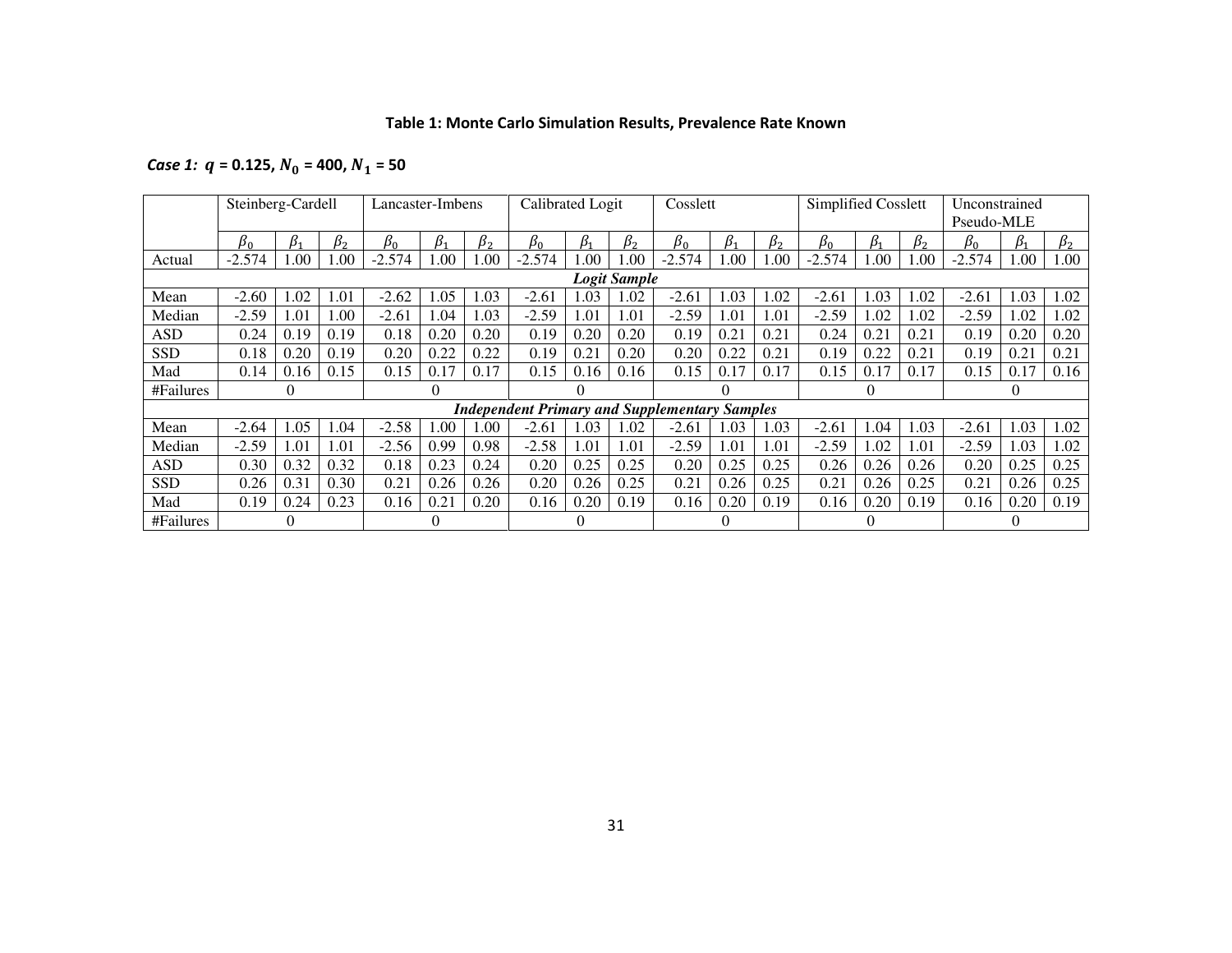*Case 2:*  $q = 0.25, N_0 = 400, N_1 = 100$ 

|            | Steinberg-Cardell |           |           | Lancaster-Imbens |           |           | Calibrated Logit |           |                     | Cosslett                                             |           |           | Simplified Cosslett |           |           | Unconstrained |           |           |
|------------|-------------------|-----------|-----------|------------------|-----------|-----------|------------------|-----------|---------------------|------------------------------------------------------|-----------|-----------|---------------------|-----------|-----------|---------------|-----------|-----------|
|            |                   |           |           |                  |           |           |                  |           |                     |                                                      |           |           |                     |           |           | Pseudo-MLE    |           |           |
|            | $\beta_0$         | $\beta_1$ | $\beta_2$ | $\beta_0$        | $\beta_1$ | $\beta_2$ | $\beta_0$        | $\beta_1$ | $\beta_2$           | $\beta_0$                                            | $\beta_1$ | $\beta_2$ | $\beta_0$           | $\beta_1$ | $\beta_2$ | $\beta_0$     | $\beta_1$ | $\beta_2$ |
| Actual     | $-1.492$          | 1.00      | 1.00      | $-1.492$         | 1.00      | 1.00      | $-1.492$         | .00       | 1.00                | $-1.492$                                             | 1.00      | 1.00      | $-1.492$            | 1.00      | 00.1      | $-1.492$      | 1.00      | 1.00      |
|            |                   |           |           |                  |           |           |                  |           | <b>Logit Sample</b> |                                                      |           |           |                     |           |           |               |           |           |
| Mean       | $-1.51$           | .02       | 1.02      | $-1.51$          | 1.04      | 1.04      | $-1.51$          | .02       | 1.03                | $-1.51$                                              | 1.03      | 1.03      | $-1.51$             | 1.03      | 1.03      | $-1.51$       | 1.03      | 1.03      |
| Median     | $-1.50$           | .01       | 1.01      | $-1.50$          | 1.03      | 1.03      | $-1.50$          | .01       | 1.02                | $-1.50$                                              | 1.01      | 1.02      | $-1.50$             | 1.02      | 1.02      | $-1.50$       | 1.01      | 1.02      |
| ASD        | 0.16              | 0.16      | 0.16      | 0.11             | 0.17      | 0.17      | 0.11             | 0.17      | 0.17                | 0.11                                                 | 0.18      | 0.18      | 0.16                | 0.18      | 0.18      | 0.11          | 0.17      | 0.17      |
| <b>SSD</b> | 0.10              | 0.15      | 0.16      | 0.11             | 0.17      | 0.18      | 0.11             | 0.16      | 0.17                | 0.11                                                 | 0.17      | 0.18      | 0.11                | 0.17      | 0.18      | 0.11          | 0.16      | 0.17      |
| Mad        | 0.08              | 0.12      | 0.12      | 0.09             | 0.13      | 0.14      | 0.09             | 0.13      | 0.13                | 0.09                                                 | 0.13      | 0.14      | 0.08                | 0.13      | 0.14      | 0.08          | 0.13      | 0.13      |
| #Failures  |                   | $\theta$  |           |                  | $_{0}$    |           |                  | $\theta$  |                     |                                                      |           |           |                     | $\theta$  |           |               |           |           |
|            |                   |           |           |                  |           |           |                  |           |                     | <b>Independent Primary and Supplementary Samples</b> |           |           |                     |           |           |               |           |           |
| Mean       | $-1.53$           | .04       | 1.05      | $-1.50$          | 1.00      | 1.01      | $-1.51$          | .02       | 1.03                | $-1.51$                                              | 1.03      | 1.04      | $-1.51$             | 1.03      | 1.04      | $-1.51$       | 1.02      | 1.03      |
| Median     | $-1.50$           | 0.99      | 1.00      | $-1.49$          | 0.99      | 0.99      | $-1.50$          | .00       | 1.02                | $-1.50$                                              | 1.01      | 1.01      | $-1.50$             | 1.01      | 1.01      | $-1.50$       | 1.01      | 1.02      |
| <b>ASD</b> | 0.21              | 0.32      | 0.32      | 0.10             | 0.22      | 0.22      | 0.11             | 0.23      | 0.23                | 0.11                                                 | 0.23      | 0.23      | 0.19                | 0.23      | 0.23      | 0.11          | 0.23      | 0.23      |
| <b>SSD</b> | 0.15              | 0.31      | 0.30      | 0.11             | 0.22      | 0.23      | 0.11             | 0.22      | 0.23                | 0.11                                                 | 0.22      | 0.23      | 0.11                | 0.22      | 0.23      | 0.11          | 0.22      | 0.23      |
| Mad        | 0.11              | 0.23      | 0.23      | 0.08             | 0.17      | 0.18      | 0.08             | 0.17      | 0.18                | 0.08                                                 | 0.17      | 0.18      | 0.09                | 0.17      | 0.18      | 0.09          | 0.17      | 0.18      |
| #Failures  |                   |           |           |                  |           |           |                  | 0         |                     |                                                      |           |           |                     |           |           |               |           |           |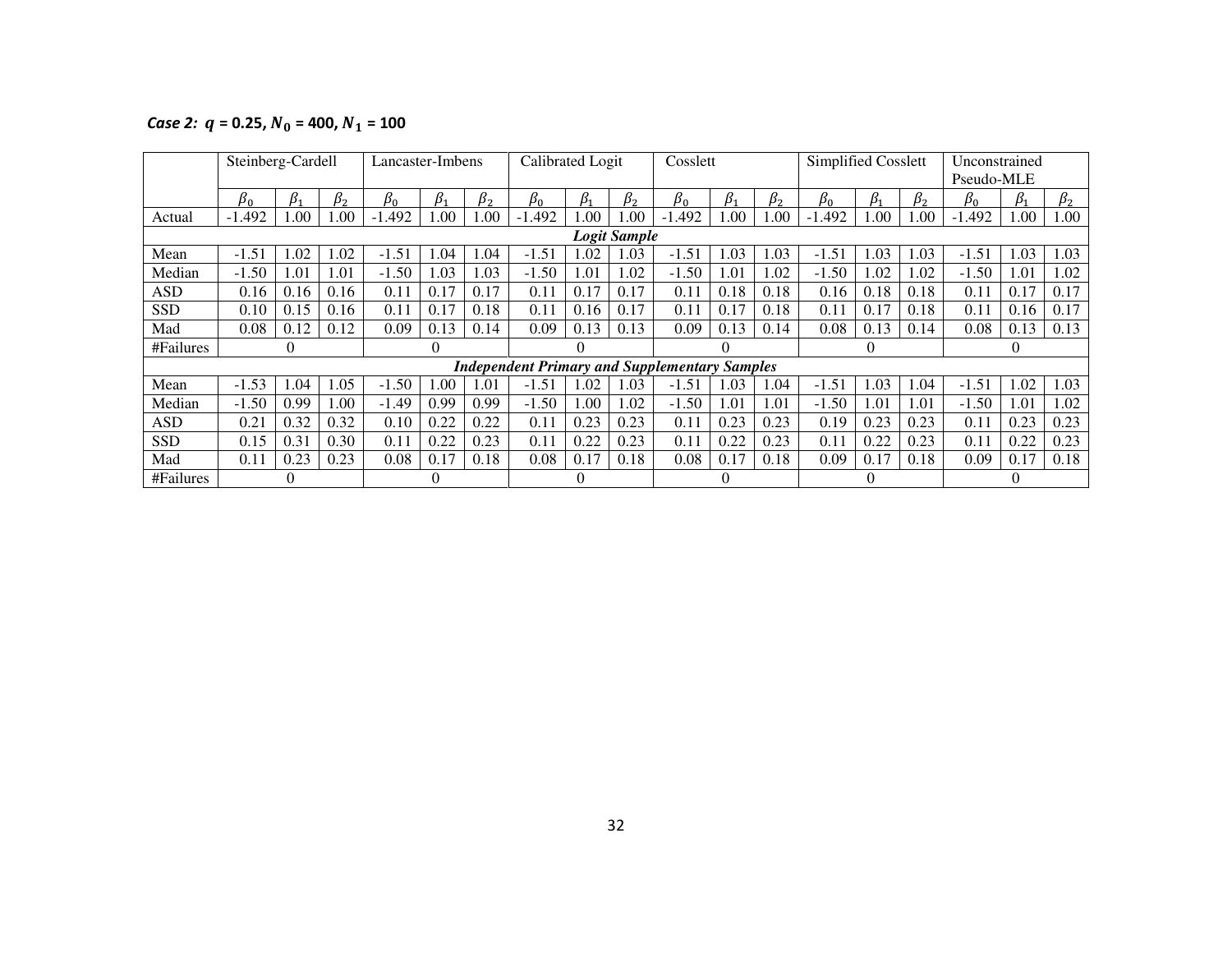*Case 3:*  $q = 0.50, N_0 = 400, N_1 = 200$ 

|            |           | Steinberg-Cardell |           |           | Lancaster-Imbens |           |           | Calibrated Logit                                     |                     | Cosslett  |           |           |           | Simplified Cosslett |           |           | Unconstrained |           |
|------------|-----------|-------------------|-----------|-----------|------------------|-----------|-----------|------------------------------------------------------|---------------------|-----------|-----------|-----------|-----------|---------------------|-----------|-----------|---------------|-----------|
|            |           |                   |           |           |                  |           |           |                                                      |                     |           |           |           |           |                     |           |           | Pseudo-MLE    |           |
|            | $\beta_0$ | $\beta_1$         | $\beta_2$ | $\beta_0$ | $\beta_1$        | $\beta_2$ | $\beta_0$ | $\beta_1$                                            | $\beta_2$           | $\beta_0$ | $\beta_1$ | $\beta_2$ | $\beta_0$ | $\beta_1$           | $\beta_2$ | $\beta_0$ | $\beta_1$     | $\beta_2$ |
| Actual     | 0.00      | 1.00              | 1.00      | 0.00      | .00.             | 1.00      | 0.00      | 1.00                                                 | .00.                | 0.00      | 1.00      | 1.00      | 0.00      | 1.00                | 1.00      | 0.00      | 1.00          | 1.00      |
|            |           |                   |           |           |                  |           |           |                                                      | <b>Logit Sample</b> |           |           |           |           |                     |           |           |               |           |
| Mean       | 0.00      | 1.01              | 1.01      | 0.01      | .03              | 1.03      | 0.00      | 1.02                                                 | 1.02                | 0.00      | 1.02      | 1.03      | 0.01      | 1.03                | 1.03      | 0.01      | 1.02          | 1.03      |
| Median     | 0.00      | 1.01              | 1.00      | 0.01      | .02              | 1.02      | 0.00      | 1.01                                                 | 1.01                | 0.00      | 1.02      | 1.01      | 0.01      | 1.02                | 1.01      | 0.01      | 1.01          | 1.01      |
| ASD        | 0.12      | 0.14              | 0.14      | 0.07      | 0.17             | 0.17      | 0.06      | 0.16                                                 | 0.16                | 0.07      | 0.18      | 0.18      | 0.13      | 0.17                | 0.17      | 0.07      | 0.16          | 0.16      |
| <b>SSD</b> | 0.06      | 0.14              | 0.14      | 0.07      | 0.17             | 0.16      | 0.06      | 0.16                                                 | 0.16                | 0.07      | 0.18      | 0.17      | 0.08      | 0.18                | 0.17      | 0.07      | 0.17          | 0.16      |
| Mad        | 0.05      | 0.11              | 0.11      | 0.05      | 0.14             | 0.13      | 0.05      | 0.13                                                 | 0.12                | 0.05      | 0.14      | 0.13      | 0.06      | 0.14                | 0.13      | 0.06      | 0.14          | 0.13      |
| #Failures  |           | $\theta$          |           |           | $\Omega$         |           |           | $\theta$                                             |                     |           | $^{(1)}$  |           |           | $\theta$            |           |           | $\theta$      |           |
|            |           |                   |           |           |                  |           |           | <b>Independent Primary and Supplementary Samples</b> |                     |           |           |           |           |                     |           |           |               |           |
| Mean       | 0.02      | 1.10              | 1.08      | 0.01      | .02              | 1.01      | 0.01      | 1.03                                                 | 1.02                | 0.01      | 1.03      | 1.02      | 0.02      | 1.05                | 1.04      | 0.01      | 1.04          | 1.03      |
| Median     | 0.01      | 1.05              | 1.02      | 0.00      | 1.01             | 1.00      | 0.01      | 1.03                                                 | 1.01                | 0.01      | 1.03      | 1.01      | 0.01      | 1.04                | 1.02      | 0.00      | 1.04          | 1.02      |
| <b>ASD</b> | 0.28      | 0.48              | 0.47      | 0.07      | 0.23             | 0.23      | 0.08      | 0.24                                                 | 0.24                | 0.07      | 0.24      | 0.24      | 0.24      | 0.26                | 0.26      | 0.08      | 0.25          | 0.25      |
| <b>SSD</b> | 0.09      | 0.42              | 0.41      | 0.07      | 0.25             | 0.23      | 0.07      | 0.25                                                 | 0.23                | 0.07      | 0.25      | 0.23      | 0.10      | 0.25                | 0.24      | 0.09      | 0.25          | 0.23      |
| Mad        | 0.06      | 0.30              | 0.29      | 0.05      | 0.20             | 0.19      | 0.06      | 0.20                                                 | 0.18                | 0.05      | 0.19      | 0.18      | 0.08      | 0.20                | 0.19      | 0.07      | 0.20          | 0.18      |
| #Failures  |           | 2                 |           |           | $^{(1)}$         |           |           | $\theta$                                             |                     |           | 0         |           |           | $\Omega$            |           |           | $\Omega$      |           |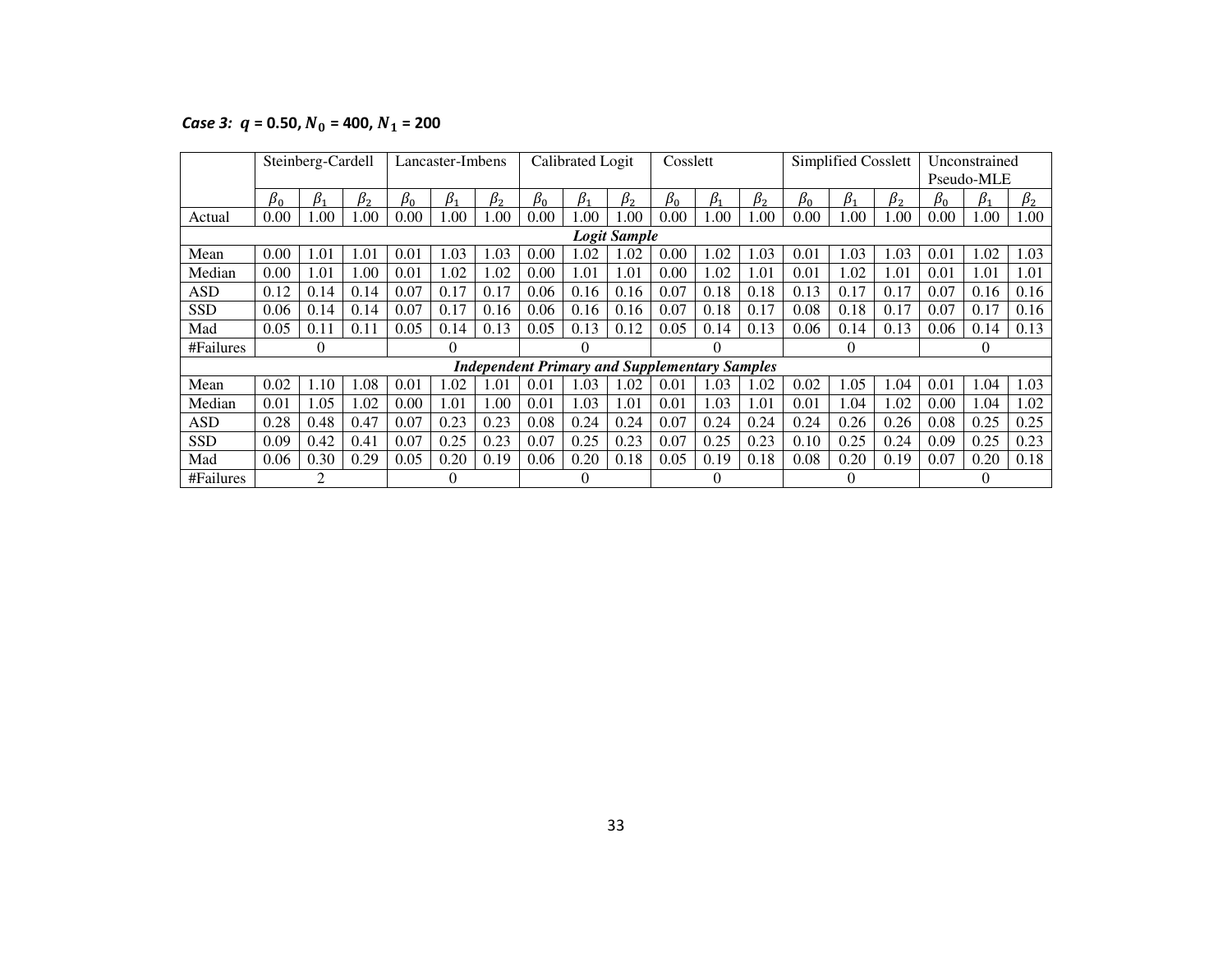*Case 4:*  $q = 0.75$ ,  $N_0 = 400$ ,  $N_1 = 300$ 

|            | Steinberg-Cardell |                 |           |           | Lancaster-Imbens |           |                                                      | Calibrated Logit |                     | Cosslett  |           |           | Simplified Cosslett |           |           | Unconstrained |           |           |
|------------|-------------------|-----------------|-----------|-----------|------------------|-----------|------------------------------------------------------|------------------|---------------------|-----------|-----------|-----------|---------------------|-----------|-----------|---------------|-----------|-----------|
|            |                   |                 |           |           |                  |           |                                                      |                  |                     |           |           |           |                     |           |           | Pseudo-MLE    |           |           |
|            | $\beta_0$         | $\mathcal{B}_1$ | $\beta_2$ | $\beta_0$ | $\beta_1$        | $\beta_2$ | $\beta_0$                                            | $\beta_1$        | $\beta_2$           | $\beta_0$ | $\beta_1$ | $\beta_2$ | $\beta_0$           | $\beta_1$ | $\beta_2$ | $\beta_0$     | $\beta_1$ | $\beta_2$ |
| Actual     | .492              | 1.00            | 1.00      | .492      | 1.00             | 1.00      | .492                                                 | $\Omega$         | 1.00                | .492      | .00       | .00.      | .492                | 1.00      | 1.00      | .492          | 1.00      | 1.00      |
|            |                   |                 |           |           |                  |           |                                                      |                  | <b>Logit Sample</b> |           |           |           |                     |           |           |               |           |           |
| Mean       | l.50              | 1.02            | 1.02      | 1.53      | 1.04             | 1.04      | l .51                                                | 1.03             | 1.03                | 1.53      | 1.04      | 1.04      | .57                 | 1.06      | 1.06      | 1.55          | .05       | 1.05      |
| Median     | 1.50              | 1.01            | 1.01      | 1.51      | 1.03             | 1.03      | 1.50                                                 | 1.02             | 1.02                | 1.51      | 1.02      | 1.03      | l.52                | 1.02      | 1.04      | 1.52          | 0.02      | 1.03      |
| ASD        | 0.16              | 0.16            | 0.16      | 0.15      | 0.20             | 0.20      | 0.14                                                 | 0.20             | 0.20                | 0.16      | 0.21      | 0.22      | 0.25                | 0.22      | 0.23      | 0.22          | 0.21      | 0.21      |
| <b>SSD</b> | 0.10              | 0.17            | 0.15      | 0.14      | 0.21             | 0.20      | 0.12                                                 | 0.19             | 0.19                | 0.15      | 0.21      | 0.21      | 0.24                | 0.24      | 0.24      | 0.20          | 0.22      | 0.21      |
| Mad        | 0.08              | 0.13            | 0.12      | 0.11      | 0.17             | 0.16      | 0.10                                                 | 0.15             | 0.15                | 0.11      | 0.17      | 0.16      | 0.17                | 0.18      | 0.18      | 0.15          | 0.17      | 0.16      |
| #Failures  |                   |                 |           |           | $\theta$         |           |                                                      | $\theta$         |                     |           | $_{0}$    |           |                     | $\theta$  |           |               |           |           |
|            |                   |                 |           |           |                  |           | <b>Independent Primary and Supplementary Samples</b> |                  |                     |           |           |           |                     |           |           |               |           |           |
| Mean       | 1.71              | 1.16            | 1.19      | 1.55      | 1.01             | 1.02      | l.56                                                 | .04              | 1.05                | 1.57      | 1.05      | 1.06      | 1.65                | 1.09      | 1.10      | 1.62          | 1.08      | 1.09      |
| Median     | 1.53              | 1.01            | 1.01      | 1.52      | 1.01             | 1.02      | 1.54                                                 | 1.03             | 1.03                | 1.54      | 1.03      | 1.04      | l.53                | 1.05      | 1.07      | 1.52          | 0.05      | 1.05      |
| <b>ASD</b> | 1.33              | .20             | 1.21      | 0.23      | 0.35             | 0.36      | 0.24                                                 | 0.34             | 0.35                | 0.24      | 0.35      | 0.35      | 0.66                | 0.44      | 0.44      | 0.27          | 0.36      | 0.36      |
| <b>SSD</b> | 0.58              | 0.76            | 0.75      | 0.26      | 0.38             | 0.38      | 0.24                                                 | 0.34             | 0.36                | 0.25      | 0.35      | 0.36      | 0.47                | 0.41      | 0.42      | 0.45          | 0.40      | 0.40      |
| Mad        | 0.38              | 0.54            | 0.53      | 0.19      | 0.30             | 0.30      | 0.18                                                 | 0.27             | 0.28                | 0.18      | 0.27      | 0.28      | 0.31                | 0.30      | 0.31      | 0.28          | 0.30      | 0.30      |
| #Failures  |                   | 30              |           |           |                  |           |                                                      | $\left($         |                     |           | $\Omega$  |           |                     |           |           |               |           |           |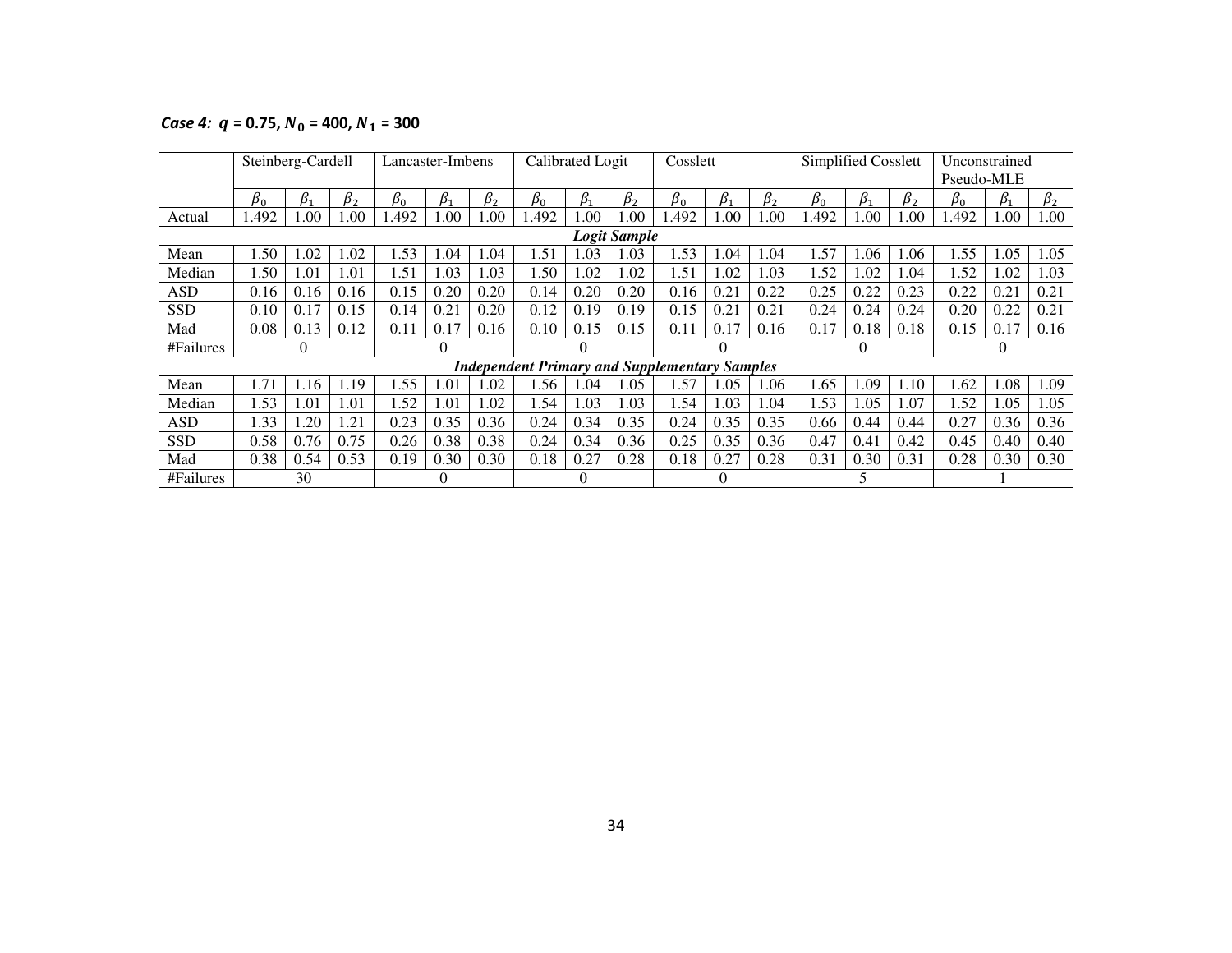*Case 5:*  $q = 0.875, N_0 = 400, N_1 = 350$ 

|            | Steinberg-Cardell |           |           | Lancaster-Imbens |           |           |                                                      | Calibrated Logit |                     | Cosslett  |           |           | Simplified Cosslett |      |      | Unconstrained |           |           |
|------------|-------------------|-----------|-----------|------------------|-----------|-----------|------------------------------------------------------|------------------|---------------------|-----------|-----------|-----------|---------------------|------|------|---------------|-----------|-----------|
|            |                   |           |           |                  |           |           |                                                      |                  |                     |           |           |           |                     |      |      | Pseudo-MLE    |           |           |
|            | $\beta_0$         | $\beta_1$ | $\beta_2$ | $\beta_0$        | $\beta_1$ | $\beta_2$ | $\beta_0$                                            | $\beta_1$        | $\beta_2$           | $\beta_0$ | $\beta_1$ | $\beta_2$ |                     |      |      | $\beta_0$     | $\beta_1$ | $\beta_2$ |
| Actual     | 2.574             | 1.00      | 1.00      | 2.574            | 1.00      | 1.00      | 2.574                                                | .00.             | 00.1                | 2.574     | 1.00      | 1.00      | 2.574               | 1.00 | 1.00 | 2.574         | 1.00      | 1.00      |
|            |                   |           |           |                  |           |           |                                                      |                  | <b>Logit Sample</b> |           |           |           |                     |      |      |               |           |           |
| Mean       | 2.61              | 1.03      | 1.02      | 2.65             | 1.03      | 1.04      | 2.64                                                 | .04              | 1.05                | 2.67      | 1.06      | 1.06      | 2.85                | 1.12 | 1.13 | 2.77          | .09       | 1.10      |
| Median     | 2.60              | 1.02      | 1.01      | 2.60             | 1.02      | 1.02      | 2.61                                                 | 1.03             | 1.03                | 2.63      | 1.03      | 1.04      | 2.67                | 1.04 | 1.06 | 2.66          | 1.04      | 1.05      |
| ASD        | 0.24              | 0.19      | 0.19      | 0.28             | 0.27      | 0.26      | 0.27                                                 | 0.26             | 0.26                | 0.30      | 0.28      | 0.28      | 0.64                | 0.36 | 0.38 | 0.30          | 0.28      | 0.28      |
| <b>SSD</b> | 0.18              | 0.19      | 0.20      | 0.30             | 0.29      | 0.29      | 0.24                                                 | 0.25             | 0.26                | 0.30      | 0.28      | 0.29      | 0.70                | 0.39 | 0.43 | 0.51          | 0.34      | 0.34      |
| Mad        | 0.14              | 0.15      | 0.15      | 0.21             | 0.22      | 0.22      | 0.19                                                 | 0.20             | 0.20                | 0.22      | 0.22      | 0.23      | 0.43                | 0.28 | 0.29 | 0.34          | 0.24      | 0.25      |
| #Failures  |                   | 0         |           |                  | 0         |           |                                                      |                  |                     |           | $\theta$  |           |                     | 10   |      |               |           |           |
|            |                   |           |           |                  |           |           | <b>Independent Primary and Supplementary Samples</b> |                  |                     |           |           |           |                     |      |      |               |           |           |
| Mean       | 2.96              | 1.02      | 1.10      | 2.75             | 0.97      | 1.01      | 2.81                                                 | 1.02             | 1.06                | 2.82      | 1.04      | 1.08      | 3.02                | 1.10 | 1.13 | 2.97          | 1.10      | 1.13      |
| Median     | 2.63              | 0.88      | 0.95      | 2.65             | 0.94      | 1.00      | 2.72                                                 | 1.03             | 1.07                | 2.72      | 1.02      | 1.08      | 2.66                | .04  | 1.09 | 2.66          | 1.03      | 1.10      |
| <b>ASD</b> | 3.90              | 2.25      | 2.44      | 0.50             | 0.60      | 0.62      | 0.54                                                 | 0.55             | 0.55                | 0.61      | 0.63      | 0.63      | 1.94                | 0.99 | 0.93 | 0.64          | 0.56      | 0.57      |
| <b>SSD</b> | 1.02              | 0.94      | 1.02      | 0.63             | 0.63      | 0.63      | 0.55                                                 | 0.61             | 0.61                | 0.64      | 0.60      | 0.63      | 1.07                | 0.74 | 0.73 | 1.00          | 0.71      | 0.71      |
| Mad        | 0.70              | 0.70      | 0.74      | 0.46             | 0.49      | 0.50      | 0.41                                                 | 0.45             | 0.47                | 0.44      | 0.44      | 0.47      | 0.73                | 0.53 | 0.53 | 0.68          | 0.51      | 0.52      |
| #Failures  |                   | 181       |           |                  | 0         |           |                                                      |                  |                     |           | $\Omega$  |           |                     | 86   |      |               | 53        |           |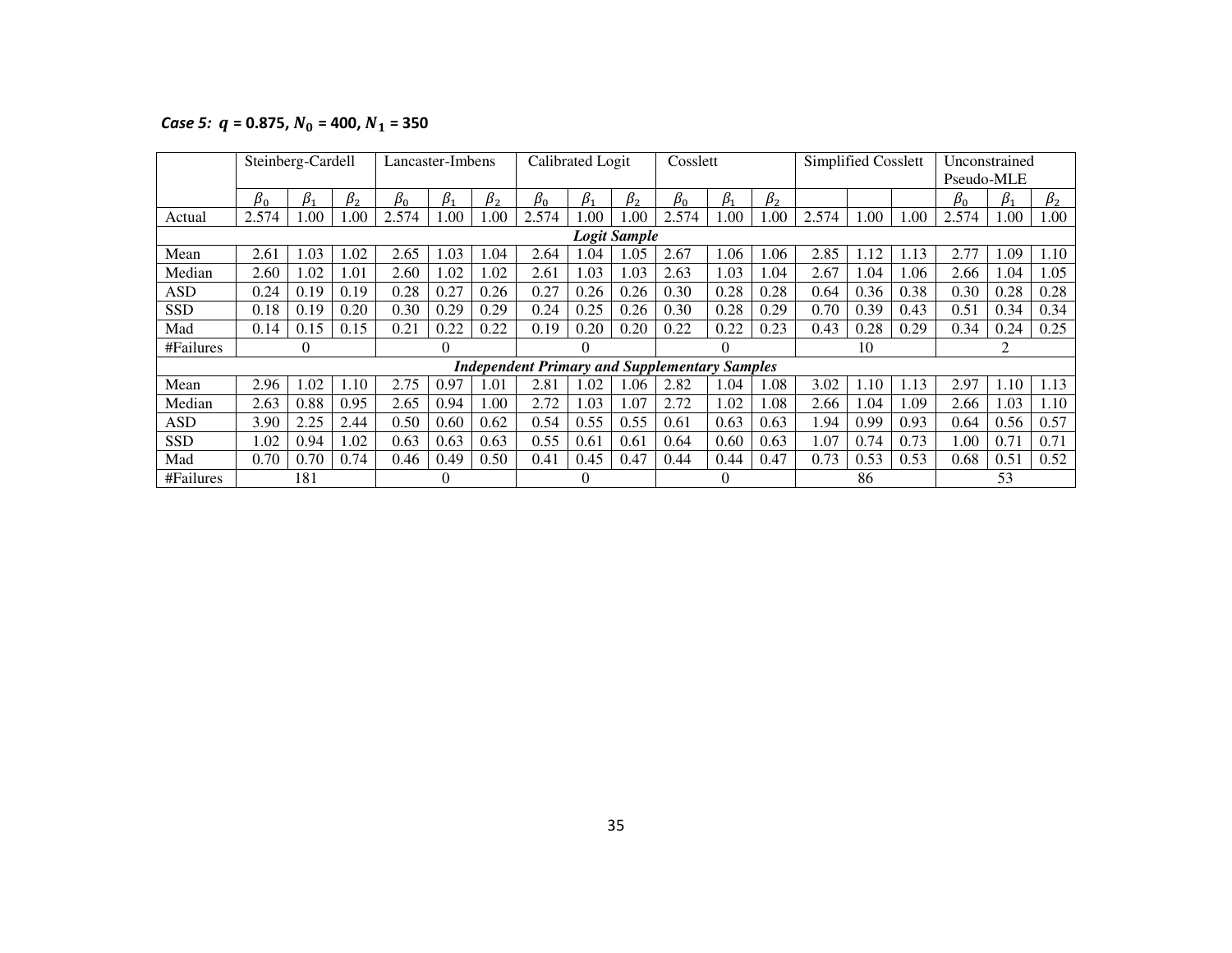*Case 6:*  $q = 0.875, N_0 = 1,600, N_1 = 1,400$ 

|            | Steinberg-Cardell |           |           | Lancaster-Imbens |           |           |                                                      | Calibrated Logit |                     | Cosslett  |           |           | Simplified Cosslett |      |      | Unconstrained |           |           |
|------------|-------------------|-----------|-----------|------------------|-----------|-----------|------------------------------------------------------|------------------|---------------------|-----------|-----------|-----------|---------------------|------|------|---------------|-----------|-----------|
|            |                   |           |           |                  |           |           |                                                      |                  |                     |           |           |           |                     |      |      | Pseudo-MLE    |           |           |
|            | $\beta_0$         | $\beta_1$ | $\beta_2$ | $\beta_0$        | $\beta_1$ | $\beta_2$ | $\beta_0$                                            | $\beta_1$        | $\beta_2$           | $\beta_0$ | $\beta_1$ | $\beta_2$ |                     |      |      | $\beta_0$     | $\beta_1$ | $\beta_2$ |
| Actual     | 2.574             | $1.00\,$  | 0.00      | 2.574            | 1.00      | .00       | 2.574                                                | .00.             | .00                 | 2.574     | 1.00      | 1.00      | 2.574               | 1.00 | 1.00 | 2.574         | 1.00      | 1.00      |
|            |                   |           |           |                  |           |           |                                                      |                  | <b>Logit Sample</b> |           |           |           |                     |      |      |               |           |           |
| Mean       | 2.61              | 1.03      | .02       | 2.65             | 1.03      | .04       | 2.64                                                 | .04              | 1.05                | 2.67      | 1.06      | 1.06      | 2.85                | 1.12 | 1.13 | 2.77          | 1.09      | 1.10      |
| Median     | 2.60              | 1.02      | 1.01      | 2.60             | 1.02      | .02       | 2.61                                                 | .03              | 1.03                | 2.63      | 1.03      | 1.04      | 2.67                | 1.04 | 1.06 | 2.66          | l.04      | 1.05      |
| ASD        | 0.24              | 0.19      | 0.19      | 0.28             | 0.27      | 0.26      | 0.27                                                 | 0.26             | 0.26                | 0.30      | 0.28      | 0.28      | 0.64                | 0.36 | 0.38 | 0.30          | 0.28      | 0.28      |
| <b>SSD</b> | 0.18              | 0.19      | 0.20      | 0.30             | 0.29      | 0.29      | 0.24                                                 | 0.25             | 0.26                | 0.29      | 0.28      | 0.29      | 0.70                | 0.39 | 0.43 | 0.51          | 0.34      | 0.34      |
| Mad        | 0.14              | 0.15      | 0.15      | 0.21             | 0.22      | 0.22      | 0.19                                                 | 0.20             | 0.20                | 0.22      | 0.23      | 0.23      | 0.43                | 0.28 | 0.29 | 0.34          | 0.24      | 0.25      |
| #Failures  |                   | $\theta$  |           |                  | 0         |           |                                                      |                  |                     |           | $\Omega$  |           |                     | 10   |      |               |           |           |
|            |                   |           |           |                  |           |           | <b>Independent Primary and Supplementary Samples</b> |                  |                     |           |           |           |                     |      |      |               |           |           |
| Mean       | 2.96              | 1.02      | 1.10      | 2.75             | 0.97      | .01       | 2.81                                                 | .02              | 1.06                | 2.80      | 1.04      | 1.08      | 3.02                | 1.10 | 1.13 | 2.97          | 1.10      | 1.13      |
| Median     | 2.63              | 0.88      | 0.95      | 2.65             | 0.94      | 00.1      | 2.72                                                 | .03              | 1.07                | 2.72      | 1.03      | 1.07      | 2.66                | 1.04 | 1.09 | 2.66          | 1.03      | 1.10      |
| <b>ASD</b> | 3.90              | 2.25      | 2.44      | 0.50             | 0.60      | 0.62      | 0.54                                                 | 0.55             | 0.55                | 0.59      | 0.61      | 0.62      | 1.94                | 0.99 | 0.93 | 0.64          | 0.56      | 0.57      |
| <b>SSD</b> | 1.02              | 0.94      | 1.02      | 0.63             | 0.63      | 0.63      | 0.55                                                 | 0.61             | 0.61                | 0.63      | 0.58      | 0.61      | 1.07                | 0.74 | 0.73 | 1.00          | 0.71      | 0.71      |
| Mad        | 0.70              | 0.70      | 0.74      | 0.46             | 0.49      | 0.50      | 0.41                                                 | 0.45             | 0.47                | 0.44      | 0.43      | 0.46      | 0.73                | 0.53 | 0.53 | 0.68          | 0.51      | 0.52      |
| #Failures  |                   | 181       |           |                  | 0         |           |                                                      |                  |                     |           | 16        |           |                     | 86   |      |               | 53        |           |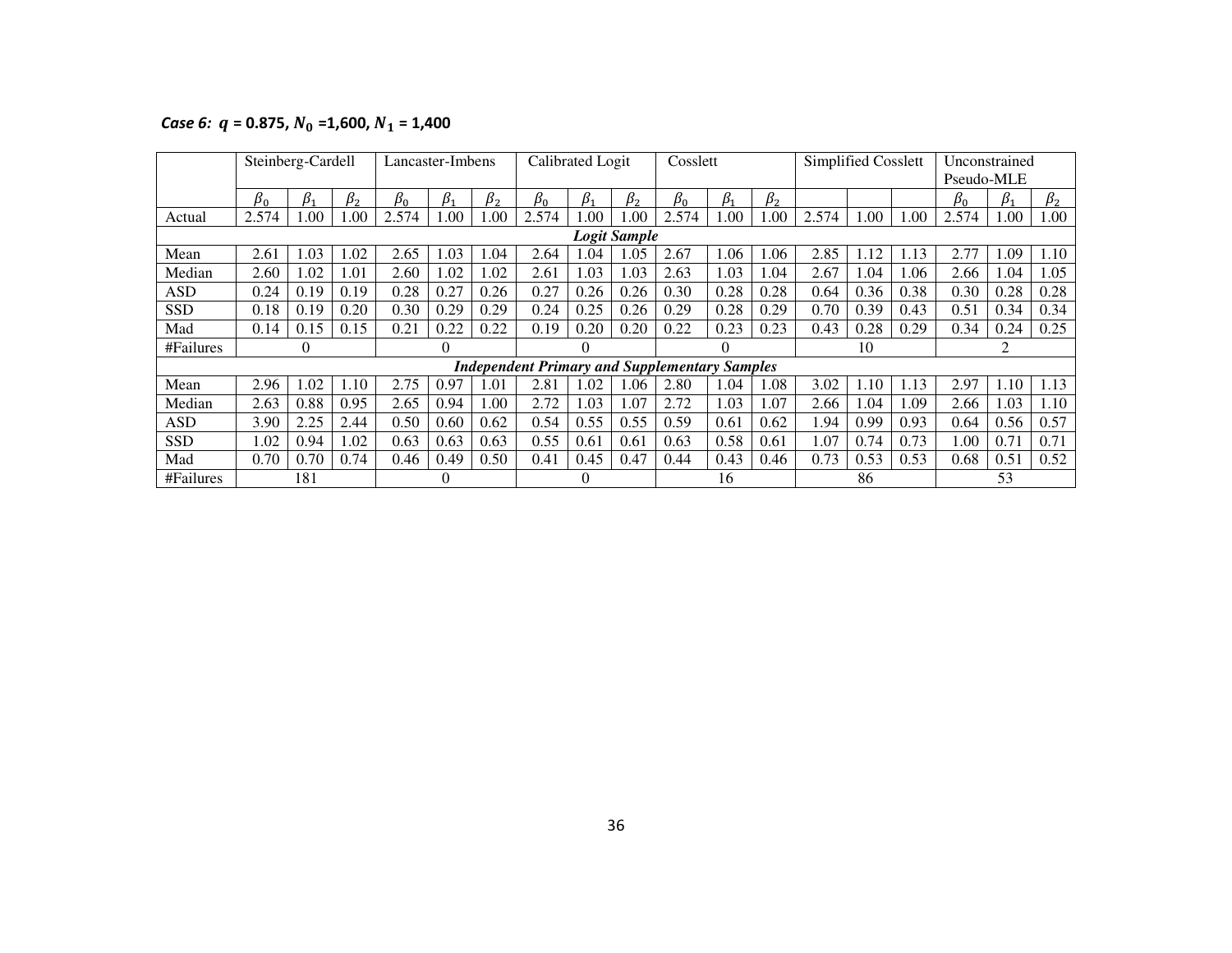### **Table 2: Monte Carlo Simulation Results, Prevalence Rate Unknown**

*Case 1:*  $q = 0.125, N_0 = 400, N_1 = 50$ 

|            |           |                  |           | q Known                                              |                  |                      |                           |           |           |       | q Unknown |            |                      |       |
|------------|-----------|------------------|-----------|------------------------------------------------------|------------------|----------------------|---------------------------|-----------|-----------|-------|-----------|------------|----------------------|-------|
|            |           | Lancaster-Imbens |           |                                                      | Calibrated Logit |                      | Cosslett-Lancaster-Imbens |           |           |       |           | Pseudo-MLE |                      |       |
|            | $\beta_0$ | $\beta_1$        | $\beta_2$ | $\beta_0$                                            | $\beta_1$        | $\beta$ <sub>2</sub> | $\beta_0$                 | $\beta_1$ | $\beta_2$ | a     | $\beta_0$ | $\beta_1$  | $\beta$ <sub>2</sub> | a     |
| Actual     | $-2.574$  | 1.00             | 1.00      | $-2.574$                                             | 1.00             | 1.00                 | $-2.574$                  | 1.00      | 1.00      | 0.125 | $-2.574$  | 1.00       | 1.00                 | 0.125 |
|            |           |                  |           |                                                      |                  |                      | <b>Logit Sample</b>       |           |           |       |           |            |                      |       |
| Mean       | $-2.62$   | 1.05             | 1.03      | $-2.61$                                              | 1.03             | 1.02                 | $-2.59$                   | 1.16      | 1.15      | 0.15  | $-2.63$   | 1.13       | 1.14                 | 0.14  |
| Median     | $-2.61$   | 1.04             | 1.03      | $-2.59$                                              | 1.01             | 1.01                 | $-2.58$                   | 1.07      | 1.08      | 0.14  | $-2.61$   | 1.06       | 1.06                 | 0.13  |
| GSD        | 0.18      | 0.20             | 0.20      | 0.19                                                 | 0.20             | 0.20                 | 0.81                      | 0.39      | 0.38      | 0.08  | 3.66      | 1.18       | 1.16                 | 0.44  |
| <b>LSD</b> |           |                  |           |                                                      |                  |                      | 3.00                      | 0.54      | 0.54      | 0.23  | 1.35      | 0.47       | 0.49                 | 0.11  |
| <b>SSD</b> | 0.20      | 0.22             | 0.22      | 0.19                                                 | 0.21             | 0.20                 | 0.72                      | 0.49      | 0.43      | 0.08  | 0.70      | 0.57       | 0.75                 | 0.07  |
| Mad        | 0.15      | 0.17             | 0.17      | 0.15                                                 | 0.16             | 0.16                 | 0.51                      | 0.28      | 0.27      | 0.06  | 0.48      | 0.26       | 0.27                 | 0.05  |
| #Failures  |           | 0                |           |                                                      | $\Omega$         |                      |                           | 51        |           |       |           | 37         |                      |       |
|            |           |                  |           | <b>Independent Primary and Supplementary Samples</b> |                  |                      |                           |           |           |       |           |            |                      |       |
| Mean       | $-2.58$   | 1.00             | 1.00      | $-2.61$                                              | 1.03             | 1.02                 | $-2.42$                   | 1.26      | 1.25      | 0.18  | $-2.47$   | 1.24       | 1.24                 | 0.17  |
| Median     | $-2.56$   | 0.99             | 0.98      | $-2.58$                                              | 1.01             | 1.01                 | $-2.40$                   | 1.15      | 1.17      | 0.16  | $-2.43$   | 1.16       | 1.17                 | 0.16  |
| GSD        | 0.18      | 0.23             | 0.24      | 0.20                                                 | 0.25             | 0.25                 | 1.30                      | 0.49      | 0.49      | 0.12  | 2.93      | 1.16       | 1.13                 | 0.38  |
| <b>LSD</b> |           |                  |           |                                                      |                  |                      | 1.33                      | 0.47      | 0.46      | 0.12  | 1.53      | 0.47       | 0.45                 | 0.11  |
| SSD        | 0.21      | 0.26             | 0.26      | 0.20                                                 | 0.26             | 0.25                 | 0.93                      | 0.60      | 0.57      | 0.10  | 0.94      | 0.52       | 0.51                 | 0.10  |
| Mad        | 0.16      | 0.21             | 0.20      | 0.16                                                 | 0.20             | 0.19                 | 0.68                      | 0.34      | 0.34      | 0.08  | 0.68      | 0.32       | 0.32                 | 0.08  |
| #Failures  |           | 0                |           |                                                      | $\Omega$         |                      |                           | 288       |           |       |           | 297        |                      |       |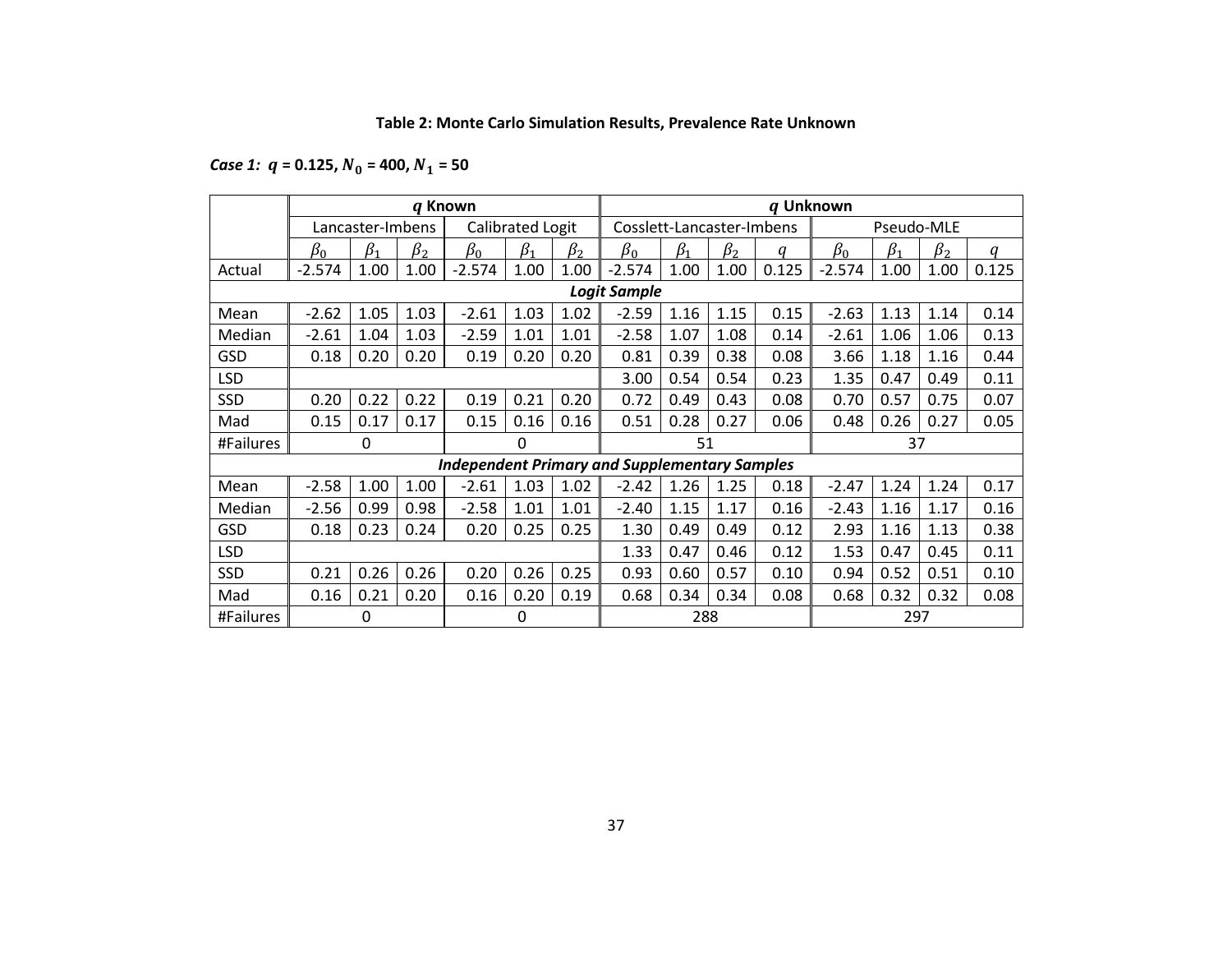*Case 2:*  $q = 0.25, N_0 = 400, N_1 = 100$ 

|            |           |                  |           | q Known                                              |                  |           |                           |           |           |       | q Unknown |            |           |       |
|------------|-----------|------------------|-----------|------------------------------------------------------|------------------|-----------|---------------------------|-----------|-----------|-------|-----------|------------|-----------|-------|
|            |           | Lancaster-Imbens |           |                                                      | Calibrated Logit |           | Cosslett-Lancaster-Imbens |           |           |       |           | Pseudo-MLE |           |       |
|            | $\beta_0$ | $\beta_1$        | $\beta_2$ | $\beta_0$                                            | $\beta_1$        | $\beta_2$ | $\beta_0$                 | $\beta_1$ | $\beta_2$ | q     | $\beta_0$ | $\beta_1$  | $\beta_2$ | q     |
| Actual     | $-1.492$  | 1.00             | 1.00      | $-1.492$                                             | 1.00             | 1.00      | $-1.492$                  | 1.00      | 1.00      | 0.125 | $-1.492$  | 1.00       | 1.00      | 0.125 |
|            |           |                  |           |                                                      |                  |           | <b>Logit Sample</b>       |           |           |       |           |            |           |       |
| Mean       | $-1.51$   | 1.04             | 1.04      | $-1.51$                                              | 1.02             | 1.03      | $-1.51$                   | 1.07      | 1.08      | 0.26  | $-1.51$   | 1.06       | 1.07      | 0.25  |
| Median     | $-1.50$   | 1.03             | 1.03      | $-1.50$                                              | 1.01             | 1.02      | $-1.49$                   | 1.03      | 1.03      | 0.26  | $-1.51$   | 1.02       | 1.03      | 0.25  |
| <b>GSD</b> | 0.11      | 0.17             | 0.17      | 0.11                                                 | 0.17             | 0.17      | 0.49                      | 0.28      | 0.28      | 0.07  | 2.52      | 0.82       | 0.82      | 0.41  |
| <b>LSD</b> |           |                  |           |                                                      |                  |           | 1.98                      | 0.51      | 0.51      | 0.31  | 0.70      | 0.31       | 0.31      | 0.11  |
| <b>SSD</b> | 0.11      | 0.17             | 0.18      | 0.11                                                 | 0.16             | 0.17      | 0.48                      | 0.29      | 0.31      | 0.08  | 0.43      | 0.26       | 0.28      | 0.07  |
| Mad        | 0.09      | 0.13             | 0.14      | 0.09                                                 | 0.13             | 0.13      | 0.35                      | 0.22      | 0.23      | 0.06  | 0.31      | 0.20       | 0.21      | 0.05  |
| #Failures  |           | 0                |           |                                                      | $\Omega$         |           |                           | 2         |           |       |           |            |           |       |
|            |           |                  |           | <b>Independent Primary and Supplementary Samples</b> |                  |           |                           |           |           |       |           |            |           |       |
| Mean       | $-1.50$   | 1.00             | 1.01      | $-1.51$                                              | 1.02             | 1.03      | $-1.45$                   | 1.14      | 1.16      | 0.27  | $-1.49$   | 1.12       | 1.15      | 0.27  |
| Median     | $-1.49$   | 0.99             | 0.99      | $-1.50$                                              | 1.00             | 1.02      | $-1.41$                   | 1.09      | 1.09      | 0.27  | $-1.44$   | 1.08       | 1.09      | 0.27  |
| <b>GSD</b> | 0.10      | 0.22             | 0.22      | 0.11                                                 | 0.23             | 0.23      | 0.95                      | 0.39      | 0.40      | 0.13  | 2.69      | 0.98       | 1.00      | 0.42  |
| <b>LSD</b> |           |                  |           |                                                      |                  |           | 0.91                      | 0.37      | 0.37      | 0.13  | 0.91      | 0.35       | 0.35      | 0.11  |
| SSD        | 0.11      | 0.22             | 0.23      | 0.11                                                 | 0.22             | 0.23      | 0.76                      | 0.38      | 0.40      | 0.11  | 0.79      | 0.37       | 0.38      | 0.11  |
| Mad        | 0.08      | 0.17             | 0.18      | 0.08                                                 | 0.17             | 0.18      | 0.58                      | 0.28      | 0.29      | 0.09  | 0.59      | 0.27       | 0.28      | 0.09  |
| #Failures  |           | 0                |           |                                                      | $\Omega$         |           |                           | 138       |           |       |           | 136        |           |       |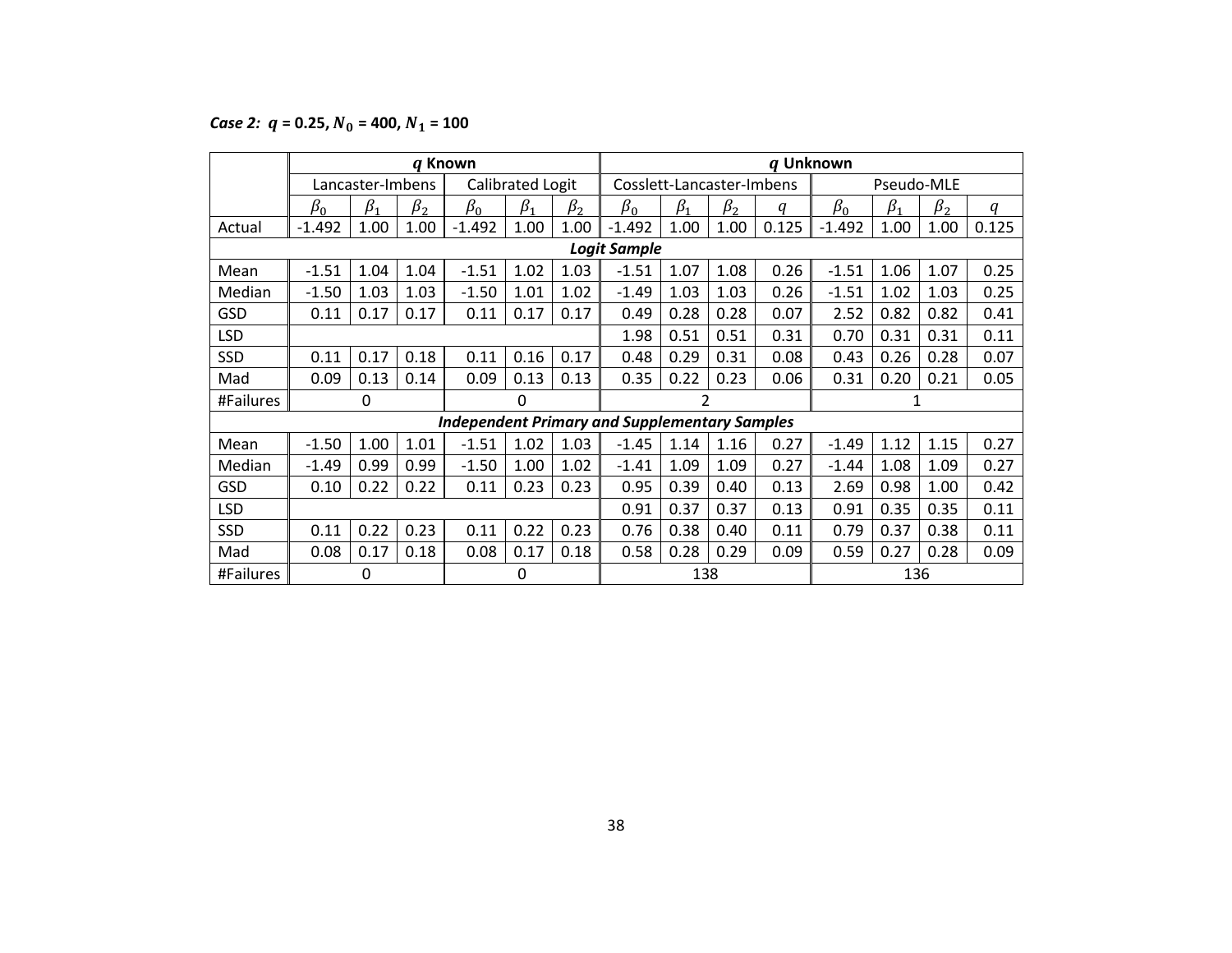*Case 3:*  $q = 0.5$ ,  $N_0 = 400$ ,  $N_1 = 200$ 

|            |           |                  | q Known   |           |                  |           |                                                      |           |           |      | q Unknown |            |           |      |
|------------|-----------|------------------|-----------|-----------|------------------|-----------|------------------------------------------------------|-----------|-----------|------|-----------|------------|-----------|------|
|            |           | Lancaster-Imbens |           |           | Calibrated Logit |           | Cosslett-Lancaster-Imbens                            |           |           |      |           | Pseudo-MLE |           |      |
|            | $\beta_0$ | $\beta_1$        | $\beta_2$ | $\beta_0$ | $\beta_1$        | $\beta_2$ | $\beta_0$                                            | $\beta_1$ | $\beta_2$ | q    | $\beta_0$ | $\beta_1$  | $\beta_2$ | q    |
| Actual     | 0.00      | 1.00             | 1.00      | 0.00      | 1.00             | 1.00      | 0.00                                                 | 1.00      | 1.00      | 0.50 | 0.00      | 1.00       | 1.00      | 0.50 |
|            |           |                  |           |           |                  |           | <b>Logit Sample</b>                                  |           |           |      |           |            |           |      |
| Mean       | 0.01      | 1.03             | 1.03      | 0.00      | 1.02             | 1.02      | 0.08                                                 | 1.08      | 1.08      | 0.51 | 0.05      | 1.06       | 1.06      | 0.50 |
| Median     | 0.01      | 1.02             | 1.02      | 0.00      | 1.01             | 1.01      | 0.06                                                 | 1.05      | 1.04      | 0.51 | 0.04      | 1.03       | 1.04      | 0.51 |
| GSD        | 0.07      | 0.17             | 0.17      | 0.06      | 0.16             | 0.16      | 0.41                                                 | 0.27      | 0.27      | 0.06 | 1.39      | 0.55       | 0.55      | 0.26 |
| <b>LSD</b> |           |                  |           |           |                  |           | 1.89                                                 | 0.65      | 0.65      | 0.42 | 0.60      | 0.33       | 0.33      | 0.10 |
| SSD        | 0.07      | 0.17             | 0.16      | 0.06      | 0.16             | 0.16      | 0.45                                                 | 0.33      | 0.30      | 0.07 | 0.35      | 0.27       | 0.26      | 0.06 |
| Mad        | 0.05      | 0.14             | 0.13      | 0.05      | 0.13             | 0.12      | 0.32                                                 | 0.23      | 0.23      | 0.05 | 0.27      | 0.21       | 0.20      | 0.05 |
| #Failures  |           | 0                |           |           | 0                |           |                                                      | $\Omega$  |           |      |           | 0          |           |      |
|            |           |                  |           |           |                  |           | <b>Independent Primary and Supplementary Samples</b> |           |           |      |           |            |           |      |
| Mean       | 0.01      | 1.02             | 1.01      | 0.01      | 1.03             | 1.02      | 0.09                                                 | 1.13      | 1.12      | 0.50 | 0.02      | 1.11       | 1.10      | 0.49 |
| Median     | 0.00      | 1.01             | 1.00      | 0.01      | 1.03             | 1.01      | 0.04                                                 | 1.04      | 1.05      | 0.50 | 0.01      | 1.03       | 1.04      | 0.50 |
| GSD        | 0.07      | 0.23             | 0.23      | 0.08      | 0.24             | 0.24      | 0.96                                                 | 0.46      | 0.44      | 0.15 | 2.63      | 1.03       | 1.00      | 0.45 |
| <b>LSD</b> |           |                  |           |           |                  |           | 0.83                                                 | 0.40      | 0.40      | 0.14 | 0.85      | 0.39       | 0.38      | 0.12 |
| SSD        | 0.07      | 0.25             | 0.23      | 0.07      | 0.25             | 0.23      | 0.89                                                 | 0.47      | 0.45      | 0.13 | 0.89      | 0.45       | 0.43      | 0.14 |
| Mad        | 0.05      | 0.20             | 0.19      | 0.06      | 0.20             | 0.18      | 0.65                                                 | 0.32      | 0.32      | 0.11 | 0.65      | 0.31       | 0.31      | 0.11 |
| #Failures  |           | 0                |           |           | 0                |           |                                                      | 56        |           |      |           | 57         |           |      |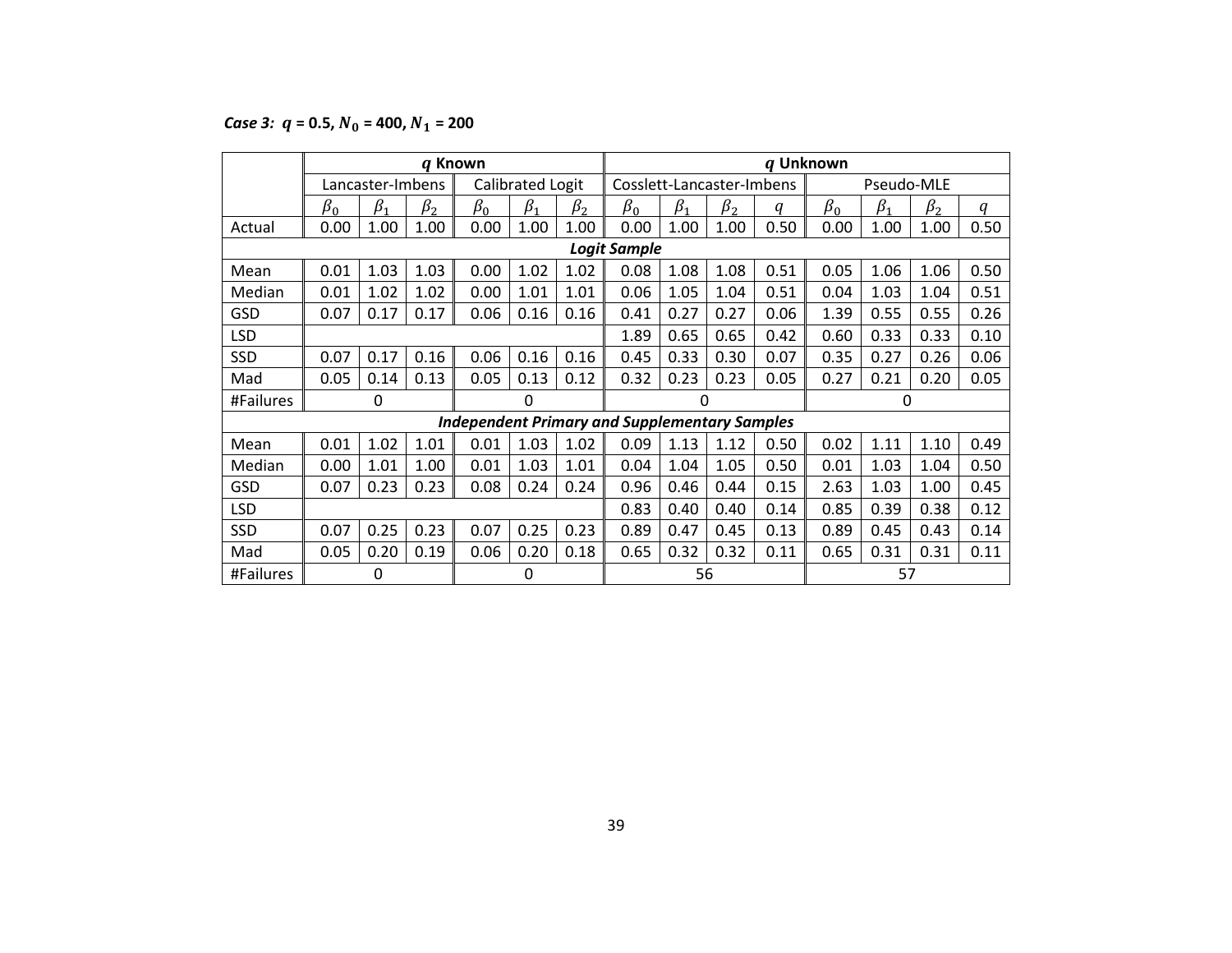*Case 4:*  $q = 0.75, N_0 = 400, N_1 = 300$ 

|            |           |                  | q Known   |           |                         |           |                                                      |           |           | q Unknown |                              |            |           |      |  |
|------------|-----------|------------------|-----------|-----------|-------------------------|-----------|------------------------------------------------------|-----------|-----------|-----------|------------------------------|------------|-----------|------|--|
|            |           | Lancaster-Imbens |           |           | <b>Calibrated Logit</b> |           | Cosslett-Lancaster-Imbens                            |           |           |           |                              | Pseudo-MLE |           |      |  |
|            | $\beta_0$ | $\beta_1$        | $\beta_2$ | $\beta_0$ | $\beta_1$               | $\beta_2$ | $\beta_0$                                            | $\beta_1$ | $\beta_2$ | q         | $\beta_0$                    | $\beta_1$  | $\beta_2$ | q    |  |
| Actual     | 1.492     | 1.00             | 1.00      | 1.492     | 1.00                    | 1.00      | 1.492                                                | 1.00      | 1.00      | 0.75      | 1.492                        | 1.00       | 1.00      | 0.75 |  |
|            |           |                  |           |           |                         |           | <b>Logit Sample</b>                                  |           |           |           |                              |            |           |      |  |
| Mean       | 1.53      | 1.04             | 1.04      | 1.51      | 1.03                    | 1.03      | 1.77                                                 | 1.14      | 1.16      | 0.76      | 1.67                         | 1.09       | 1.11      | 0.75 |  |
| Median     | 1.51      | 1.03             | 1.03      | 1.50      | 1.02                    | 1.02      | 1.59                                                 | 1.05      | 1.05      | 0.76      | 1.55                         | 1.04       | 1.04      | 0.75 |  |
| GSD        | 0.15      | 0.20             | 0.20      | 0.14      | 0.20                    | 0.20      | 0.70                                                 | 0.37      | 0.37      | 0.05      | 1.23                         | 0.48       | 0.49      | 0.13 |  |
| <b>LSD</b> |           |                  |           |           |                         |           | 3.61                                                 | 1.21      | 1.23      | 0.59      | 1.01                         | 0.47       | 0.48      | 0.09 |  |
| SSD        | 0.14      | 0.21             | 0.20      | 0.12      | 0.19                    | 0.19      | 1.07                                                 | 0.51      | 0.60      | 0.05      | 0.80                         | 0.42       | 0.48      | 0.04 |  |
| Mad        | 0.11      | 0.17             | 0.16      | 0.10      | 0.15                    | 0.15      | 0.56                                                 | 0.31      | 0.32      | 0.04      | 0.44                         | 0.26       | 0.26      | 0.03 |  |
| #Failures  |           | 0                |           |           | 0                       |           |                                                      | 0         |           |           |                              | 0          |           |      |  |
|            |           |                  |           |           |                         |           | <b>Independent Primary and Supplementary Samples</b> |           |           |           |                              |            |           |      |  |
| Mean       | 1.55      | 1.01             | 1.02      | 1.56      | 1.04                    | 1.05      | 2.10                                                 | 1.30      | 1.33      | 0.72      | 1.91                         | 1.25       | 1.25      | 0.72 |  |
| Median     | 1.52      | 1.01             | 1.02      | 1.54      | 1.03                    | 1.03      | 1.62                                                 | 1.06      | 1.10      | 0.75      | 1.58                         | 1.05       | 1.07      | 0.75 |  |
| GSD        | 0.23      | 0.35             | 0.36      | 0.24      | 0.34                    | 0.35      | 2.34                                                 | 0.92      | 0.93      | 0.17      | 3.26                         | 1.22       | 1.22      | 0.36 |  |
| <b>LSD</b> |           |                  |           |           |                         |           | 1.80                                                 | 0.70      | 0.75      | 0.15      | 1.51                         | 0.61       | 0.61      | 0.12 |  |
| SSD        | 0.26      | 0.38             | 0.38      | 0.24      | 0.34                    | 0.36      | 2.77                                                 | 1.07      | 1.34      | 0.15      | 2.30                         | 0.95       | 1.09      | 0.15 |  |
| Mad        | 0.19      | 0.30             | 0.30      | 0.18      | 0.27                    | 0.28      | 1.39                                                 | 0.59      | 0.59      | 0.11      | 1.26<br>0.55<br>0.52<br>0.11 |            |           |      |  |
| #Failures  |           | 0                |           |           | 0                       |           |                                                      | 67        |           |           |                              | 61         |           |      |  |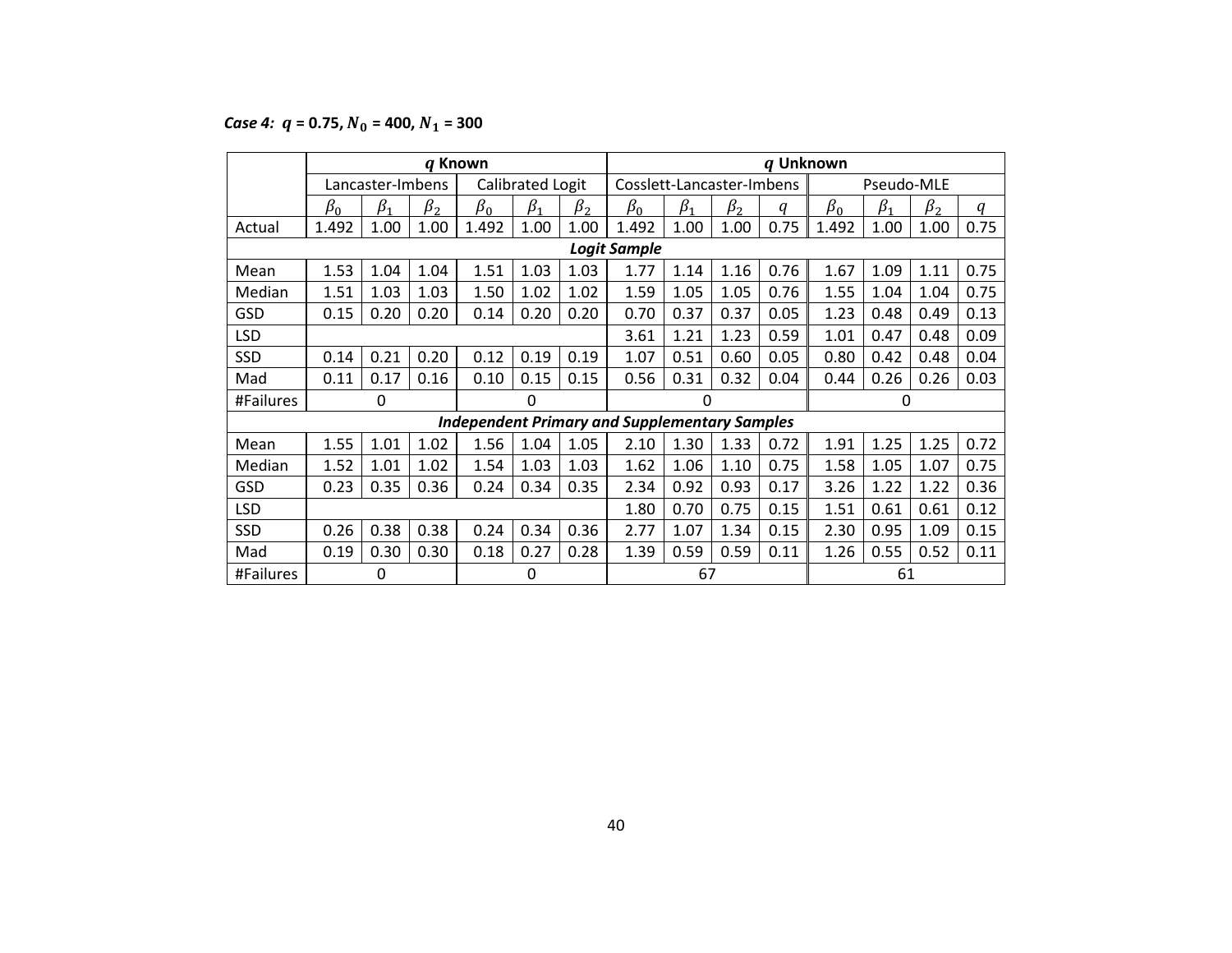*Case 5:*  $q = 0.875, N_0 = 400, N_1 = 350$ 

|            |           |                  |           | q Known                                              |                  |           |                     |                           |           | q Unknown |           |           |            |       |
|------------|-----------|------------------|-----------|------------------------------------------------------|------------------|-----------|---------------------|---------------------------|-----------|-----------|-----------|-----------|------------|-------|
|            |           | Lancaster-Imbens |           |                                                      | Calibrated Logit |           |                     | Cosslett-Lancaster-Imbens |           |           |           |           | Pseudo-MLE |       |
|            | $\beta_0$ | $\beta_1$        | $\beta_2$ | $\beta_0$                                            | $\beta_1$        | $\beta_2$ | $\beta_0$           | $\beta_1$                 | $\beta_2$ | q         | $\beta_0$ | $\beta_1$ | $\beta_2$  | q     |
| Actual     | 2.574     | 1.00             | 1.00      | 2.574                                                | 1.00             | 1.00      | 2.574               | 1.00                      | 1.00      | 0.875     | 2.574     | 1.00      | 1.00       | 0.875 |
|            |           |                  |           |                                                      |                  |           | <b>Logit Sample</b> |                           |           |           |           |           |            |       |
| Mean       | 2.65      | 1.03             | 1.04      | 2.64                                                 | 1.04             | 1.05      | 3.24                | 1.25                      | 1.27      | 0.88      | 3.08      | 1.19      | 1.21       | 0.88  |
| Median     | 2.60      | 1.02             | 1.02      | 2.61                                                 | 1.03             | 1.03      | 2.77                | 1.06                      | 1.08      | 0.88      | 2.71      | 1.04      | 1.05       | 0.88  |
| GSD        | 0.28      | 0.27             | 0.26      | 0.27                                                 | 0.26             | 0.26      | 1.57                | 0.64                      | 0.65      | 0.04      | 1.71      | 0.59      | 0.63       | 0.09  |
| <b>LSD</b> |           |                  |           |                                                      |                  |           | 8.51                | 2.60                      | 2.62      | 0.82      | 2.36      | 0.88      | 0.92       | 0.09  |
| <b>SSD</b> | 0.30      | 0.29             | 0.29      | 0.24                                                 | 0.25             | 0.26      | 2.55                | 1.03                      | 1.00      | 0.04      | 1.81      | 0.74      | 0.77       | 0.04  |
| Mad        | 0.21      | 0.22             | 0.22      | 0.19                                                 | 0.20             | 0.20      | 1.07                | 0.48                      | 0.48      | 0.03      | 0.89      | 0.41      | 0.41       | 0.03  |
| #Failures  |           | $\mathbf{0}$     |           |                                                      | $\Omega$         |           |                     |                           | 38        |           |           |           | 12         |       |
|            |           |                  |           | <b>Independent Primary and Supplementary Samples</b> |                  |           |                     |                           |           |           |           |           |            |       |
| Mean       | 2.75      | 0.97             | 1.01      | 2.81                                                 | 1.02             | 1.06      | 4.40                | 1.51                      | 1.73      | 0.83      | 4.31      | 1.48      | 1.68       | 0.83  |
| Median     | 2.65      | 0.94             | 1.00      | 2.72                                                 | 1.03             | 1.07      | 2.86                | 1.11                      | 1.08      | 0.88      | 2.89      | 1.10      | 1.08       | 0.88  |
| GSD        | 0.50      | 0.60             | 0.62      | 0.54                                                 | 0.55             | 0.55      | 4.61                | 1.40                      | 1.63      | 0.19      | 4.26      | 1.44      | 1.48       | 0.26  |
| <b>LSD</b> |           |                  |           |                                                      |                  |           | 5.38                | 1.59                      | 2.02      | 0.17      | 2.93      | 0.99      | 1.04       | 0.13  |
| SSD        | 0.60      | 0.62             | 0.63      | 0.55                                                 | 0.61             | 0.61      | 7.44                | 2.15                      | 3.25      | 0.14      | 7.30      | 2.23      | 3.11       | 0.15  |
| Mad        | 0.45      | 0.48             | 0.50      | 0.41                                                 | 0.45             | 0.47      | 2.86                | 1.02                      | 1.16      | 0.09      | 2.83      | 1.01      | 1.14       | 0.10  |
| #Failures  |           | 1                |           |                                                      | 0                |           |                     |                           | 220       |           |           |           | 181        |       |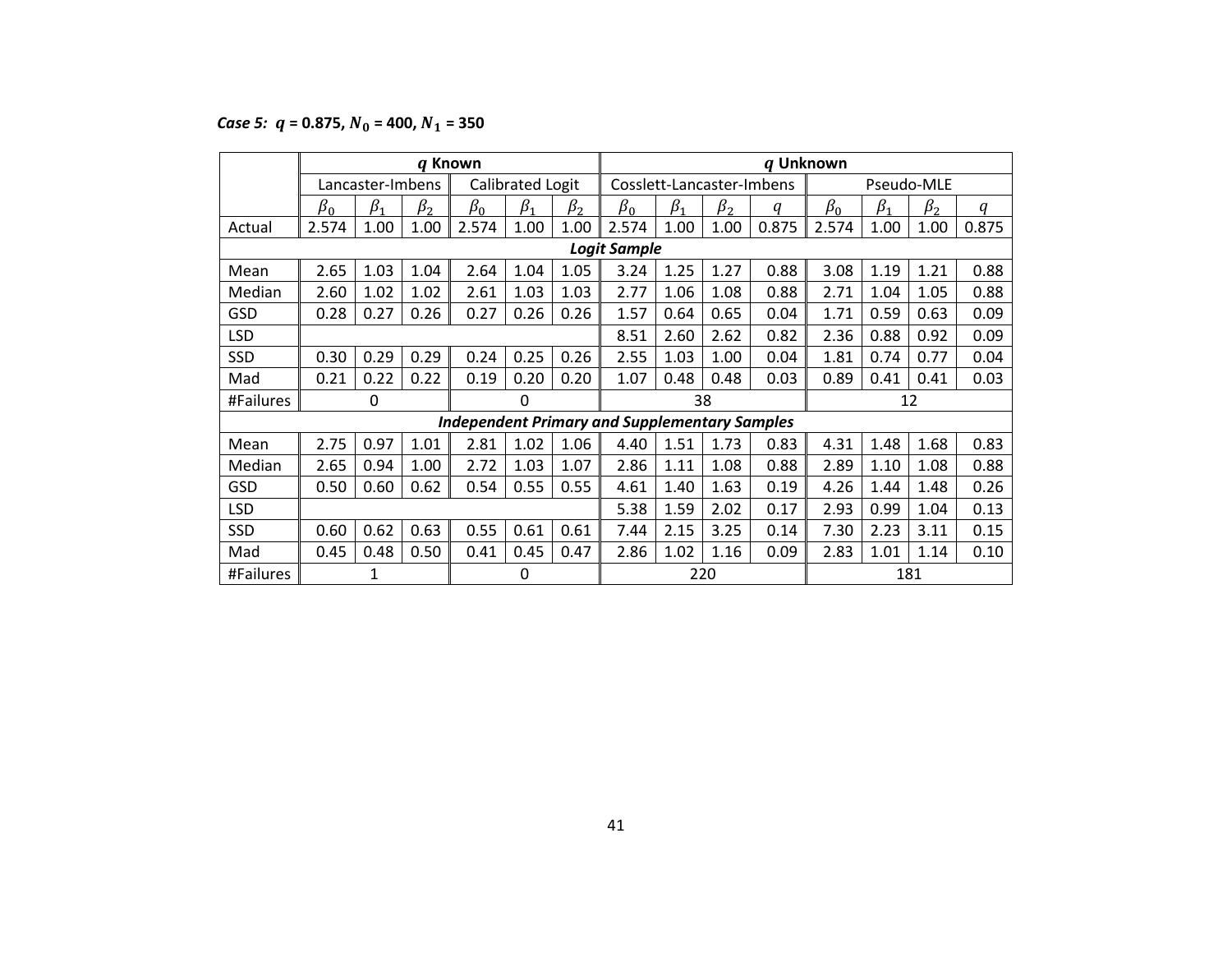## *Case 6:*  $q = 0.875$ ,  $N_0 = 1,600$ ,  $N_1 = 1,400$

|            |           |                  | q Known   |                                                      |                  |           |                     |           |           |                           | q Unknown |              |            |       |
|------------|-----------|------------------|-----------|------------------------------------------------------|------------------|-----------|---------------------|-----------|-----------|---------------------------|-----------|--------------|------------|-------|
|            |           | Lancaster-Imbens |           |                                                      | Calibrated Logit |           |                     |           |           | Cosslett-Lancaster-Imbens |           |              | Pseudo-MLE |       |
|            | $\beta_0$ | $\beta_1$        | $\beta_2$ | $\beta_0$                                            | $\beta_1$        | $\beta_2$ | $\beta_0$           | $\beta_1$ | $\beta_2$ | q                         | $\beta_0$ | $\beta_1$    | $\beta_2$  | q     |
| Actual     | 2.574     | 1.00             | 1.00      | 2.574                                                | 1.00             | 1.00      | 2.574               | 1.00      | 1.00      | 0.875                     | 2.574     | 1.00         | 1.00       | 0.875 |
|            |           |                  |           |                                                      |                  |           | <b>Logit Sample</b> |           |           |                           |           |              |            |       |
| Mean       | 2.59      | 1.01             | 1.01      | 2.59                                                 | 1.01             | 1.01      | 2.69                | 1.05      | 1.04      | 0.88                      | 2.66      | 1.04         | 1.03       | 0.88  |
| Median     | 2.58      | 1.00             | 1.01      | 2.58                                                 | 1.00             | 1.00      | 2.63                | 1.02      | 1.01      | 0.88                      | 2.62      | 1.02         | 1.01       | 0.88  |
| GSD        | 0.13      | 0.13             | 0.13      | 0.12                                                 | 0.13             | 0.13      | 0.44                | 0.21      | 0.21      | 0.02                      | 0.43      | 0.23         | 0.23       | 0.04  |
| <b>LSD</b> |           |                  |           |                                                      |                  |           | 3.21                | 0.95      | 0.95      | 0.37                      | 0.74      | 0.31         | 0.30       | 0.04  |
| <b>SSD</b> | 0.09      | 0.10             | 0.10      | 0.11                                                 | 0.12             | 0.12      | 0.48                | 0.23      | 0.23      | 0.02                      | 0.40      | 0.20         | 0.20       | 0.02  |
| Mad        | 0.07      | 0.08             | 0.08      | 0.09                                                 | 0.10             | 0.10      | 0.36                | 0.18      | 0.17      | 0.02                      | 0.30      | 0.16         | 0.15       | 0.01  |
| #Failures  |           | 0                |           |                                                      | $\Omega$         |           |                     |           | 0         |                           |           | $\mathbf{0}$ |            |       |
|            |           |                  |           | <b>Independent Primary and Supplementary Samples</b> |                  |           |                     |           |           |                           |           |              |            |       |
| Mean       | 2.59      | 0.98             | 0.98      | 2.61                                                 | 1.01             | 1.00      | 2.81                | 1.09      | 1.08      | 0.86                      | 2.75      | 1.07         | 1.07       | 0.86  |
| Median     | 2.57      | 0.99             | 0.99      | 2.59                                                 | 1.00             | 1.00      | 2.62                | 1.00      | 1.00      | 0.87                      | 2.58      | 1.01         | 1.00       | 0.87  |
| GSD        | 0.22      | 0.25             | 0.25      | 0.23                                                 | 0.25             | 0.25      | 1.26                | 0.46      | 0.46      | 0.08                      | 2.05      | 0.71         | 0.70       | 0.13  |
| <b>LSD</b> |           |                  |           |                                                      |                  |           | 1.08                | 0.41      | 0.41      | 0.07                      | 0.96      | 0.36         | 0.36       | 0.70  |
| SSD        | 0.24      | 0.28             | 0.27      | 0.23                                                 | 0.24             | 0.25      | 1.79                | 0.60      | 0.64      | 0.07                      | 1.76      | 0.62         | 0.60       | 0.08  |
| Mad        | 0.19      | 0.21             | 0.21      | 0.17                                                 | 0.19             | 0.19      | 0.92                | 0.35      | 0.35      | 0.05                      | 0.91      | 0.35         | 0.34       | 0.05  |
| #Failures  |           | 0                |           |                                                      | 0                |           |                     |           | 15        |                           |           |              | 10         |       |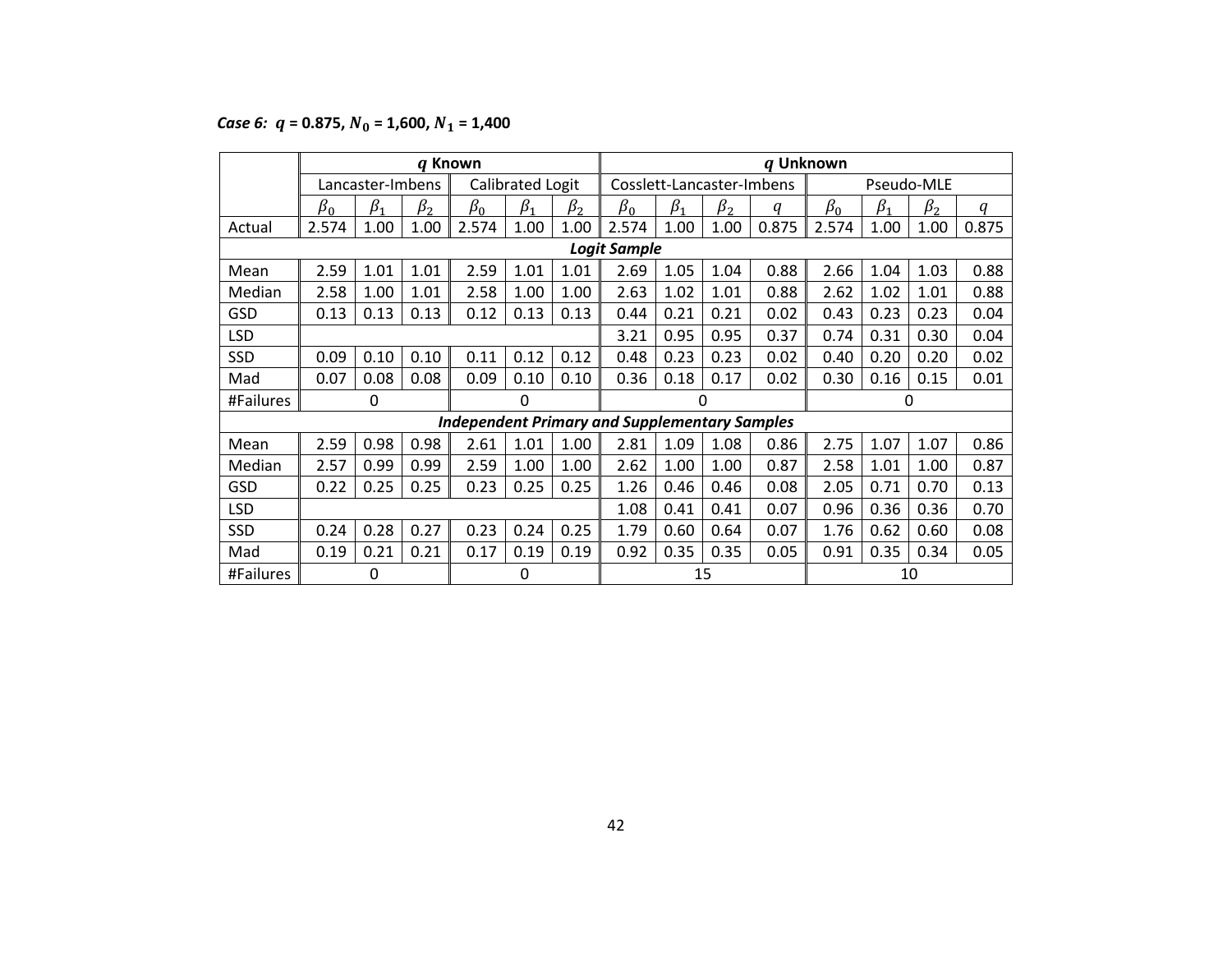|                     | Original              |          | <b>Restricted Specification</b> |          |                         |          |            |         |  |
|---------------------|-----------------------|----------|---------------------------------|----------|-------------------------|----------|------------|---------|--|
|                     | Specification         |          |                                 |          |                         |          |            |         |  |
| Variable            | <b>Standard Logit</b> |          | <b>Standard Logit</b>           |          | <b>Calibrated Logit</b> |          | Pseudo-MLE |         |  |
|                     |                       |          |                                 |          |                         |          | q unknown  |         |  |
|                     | Coeff.                | t-Stat.  | Coeff.                          | t-Stat.  | Coeff.                  | t-Stat.  | Coeff.     | t-Stat. |  |
| Early               | $-0.1845$             | $-3.32$  | $-0.1283$                       | $-2.18$  | $-0.1083$               | $-2.75$  | $-0.1108$  | $-2.63$ |  |
| <b>EDR</b>          | 0.1870                | 2.07     | 0.2392                          | 3.31     | 0.2745                  | 3.65     | 0.2825     | 3.31    |  |
| Early*SDR           | 0.0037                | 0.08     | 0.0004                          | 0.01     | 0.0336                  | 0.71     | 0.0328     | 0.67    |  |
| Early*EDR           | $-0.0723$             | $-0.57$  | 0.0283                          | 0.25     | 0.0218                  | 0.17     | 0.0198     | 0.15    |  |
| Early*EDR*SDR       | 0.1292                | 1.58     | 0.2033                          | 2.68     | 0.1778                  | 2.31     | 0.1807     | 2.22    |  |
| 30-Day Reg. Close   | $-0.1220$             | $-2.51$  | $-0.1048$                       | $-2.46$  | $-0.0581$               | $-1.54$  | $-0.0596$  | $-1.50$ |  |
| ID Requirement      | 0.0036                | 0.06     | $-0.0090$                       | $-0.16$  | $-0.0042$               | $-0.10$  | $-0.6029$  | $-0.13$ |  |
| Education           | 0.6002                | 28.64    | 0.6277                          | 31.93    | 0.7074                  | 41.17    | 0.7322     | 5.91    |  |
| African American    | 0.7181                | 11.83    | 0.4030                          | 7.09     | 0.6192                  | 11.34    | 0.6429     | 4.84    |  |
| Hispanic            | $-0.0489$             | $-0.48$  | $-0.1068$                       | $-1.00$  | 0.0600                  | 1.11     | 0.0650     | 1.06    |  |
| Naturalized Citizen | $-1.0275$             | $-5.88$  | $-0.5793$                       | $-8.31$  | $-0.5242$               | $-8.34$  | $-0.5319$  | $-7.30$ |  |
| Married             | 0.4258                | 18.04    | 0.4619                          | 19.06    | 0.8235                  | 24.01    | 0.8515     | 6.03    |  |
| Female              | 0.1489                | 8.26     | 0.1693                          | 12.08    | 0.2353                  | 7.57     | 0.2424     | 5.21    |  |
| Age                 | 0.0254                | 21.29    | 0.0237                          | 21.89    | 0.0248                  | 17.98    | 0.0256     | 5.92    |  |
| Age 18-24           | 0.4257                | 11.37    | 0.2141                          | 6.23     | 0.3308                  | 6.14     | 0.3455     | 3.82    |  |
| Age 75 plus         | $-0.1085$             | $-2.03$  | $-0.2443$                       | $-6.12$  | $-0.3448$               | $-4.95$  | $-0.3564$  | $-3.96$ |  |
| Competitiveness     | 0.0119                | 4.33     | 0.0095                          | 3.86     | 0.0121                  | 5.22     | 0.0126     | 4.17    |  |
| South               | $-0.0760$             | $-1.25$  | $-0.0457$                       | $-0.87$  | $-0.1154$               | $-2.68$  | $-0.1205$  | $-2.34$ |  |
| North Dakota        | $-0.3501$             | $-4.28$  | $-0.2542$                       | $-3.23$  | $-0.2570$               | $-1.16$  | $-0.2579$  | $-1.11$ |  |
| Oregon              | 0.1872                | 4.01     | 0.0912                          | 1.62     | 0.2453                  | 1.89     | 0.2467     | 1.84    |  |
| Washington          | $-0.0204$             | $-0.34$  | 0.0305                          | 0.51     | 0.0814                  | 0.69     | 0.0818     | 0.67    |  |
| Self-Reported Vote  | 0.8231                | 28.51    |                                 |          |                         |          |            |         |  |
| Natural. 10+ Years  | 0.4565                | 2.76     |                                 |          |                         |          |            |         |  |
| Residence 1 Year    | 0.2681                | 7.58     |                                 |          |                         |          |            |         |  |
| Income              | 0.0828                | 25.57    |                                 |          |                         |          |            |         |  |
| Constant            | $-4.9878$             | $-19.83$ | $-3.4479$                       | $-14.49$ | $-4.2386$               | $-19.72$ | $-4.3398$  | $-8.34$ |  |
| q                   |                       |          |                                 |          |                         |          |            |         |  |
| # Overall Sample    | 73,333                |          | 91,161                          |          | 274,172                 |          | 274,172    |         |  |
| # Partic. Sample    | 50,362                |          | 59,090                          |          | 59,090                  |          | 59,090     |         |  |
| # Suppl. Sample     |                       |          |                                 |          | 215,082                 |          | 215,082    |         |  |

**Table 3: Standard Logit vs. Supplementary Sampling Estimators of the Decision to Vote**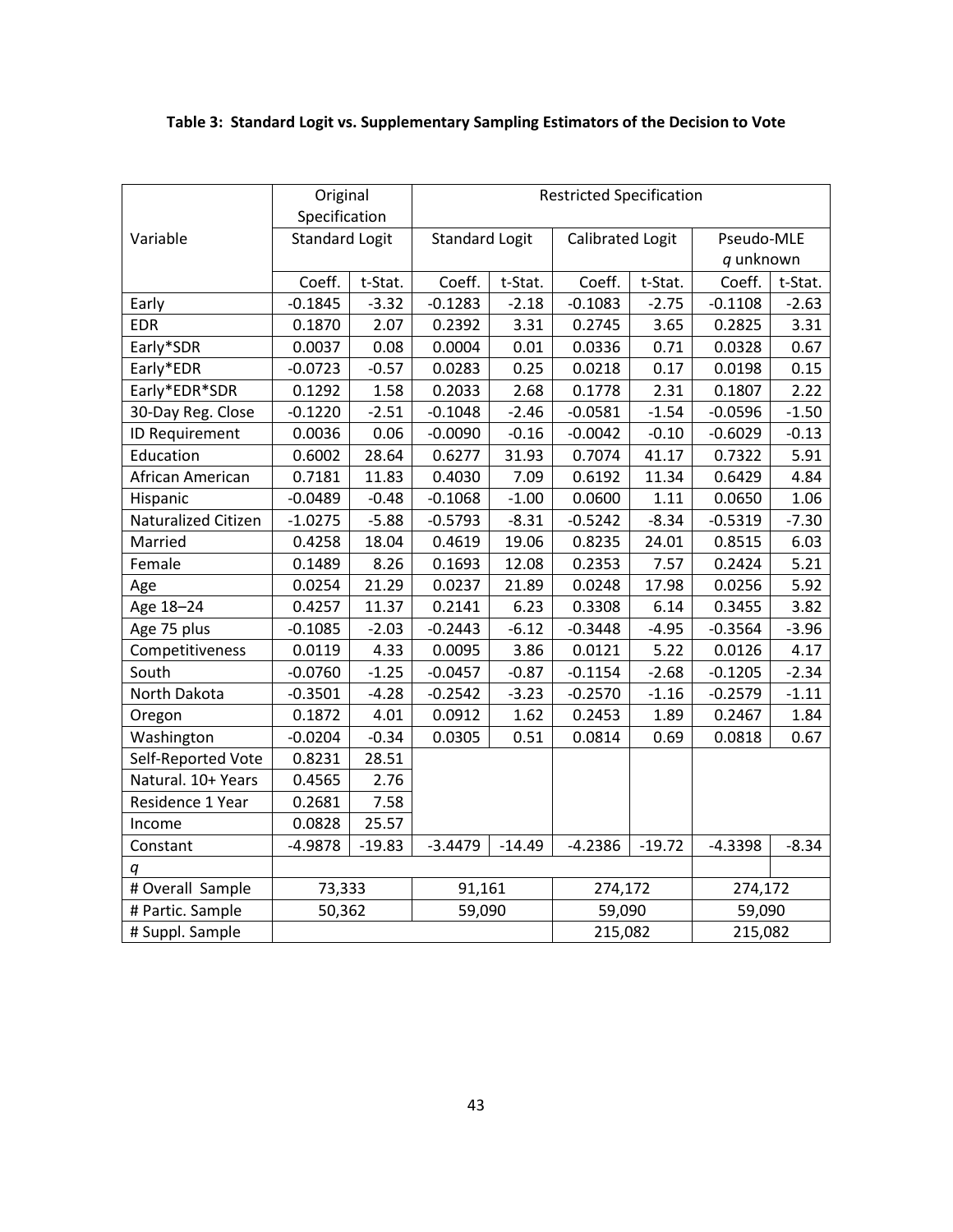## **Table 4: Standard Multinomial Logit vs. Supplementary Sampling Estimators of the Decision to Vote**

#### *Vote on Election Day in Person*

|                        | Original<br>Specification |          | <b>Restricted Specification</b> |          |                       |          |            |         |  |
|------------------------|---------------------------|----------|---------------------------------|----------|-----------------------|----------|------------|---------|--|
|                        | <b>Standard MNL</b>       |          | <b>Standard MNL</b>             |          | <b>Calibrated MNL</b> |          | Pseudo-MLE |         |  |
| Variable               |                           |          |                                 |          |                       |          | q Unknown  |         |  |
|                        | Coeff.                    | t-Stat.  | Coeff.                          | t-Stat.  | Coeff.                | t-Stat.  | Coeff.     | $t-$    |  |
|                        |                           |          |                                 |          |                       |          |            | Stat.   |  |
| Early                  | $-0.5173$                 | $-5.07$  | $-0.4576$                       | $-4.14$  | $-0.4294$             | $-10.92$ | $-0.3653$  | $-2.18$ |  |
| <b>EDR</b>             | 0.1368                    | 1.52     | 0.1906                          | 2.21     | 0.2148                | 2.89     | 0.2194     | 1.93    |  |
| Early*SDR              | $-0.3858$                 | $-3.94$  | $-0.3932$                       | $-3.64$  | $-0.3541$             | $-7.30$  | $-0.2634$  | $-1.41$ |  |
| Early*EDR              | $-0.3898$                 | $-2.38$  | $-0.2845$                       | $-1.82$  | $-0.3011$             | $-2.36$  | $-0.2240$  | $-1.08$ |  |
| Early*EDR*SDR          | $-0.1721$                 | $-1.69$  | $-0.0928$                       | $-0.91$  | $-0.1036$             | $-1.34$  | $-0.0374$  | $-0.30$ |  |
| 30-Day Reg. Close      | $-0.1394$                 | $-1.68$  | $-0.1231$                       | $-1.55$  | $-0.0959$             | $-2.51$  | $-0.0987$  | $-2.10$ |  |
| ID Requirement         | $-0.0749$                 | $-0.81$  | $-0.0895$                       | $-1.03$  | $-0.0888$             | $-2.03$  | $-0.0657$  | $-1.09$ |  |
| Education              | 0.5522                    | 24.37    | 0.5724                          | 26.95    | 0.6470                | 37.01    | 0.6985     | 3.47    |  |
| African American       | 0.6633                    | 9.57     | 0.3625                          | 5.38     | 0.5597                | 10.18    | 0.6056     | 3.01    |  |
| Hispanic               | $-0.0501$                 | $-0.39$  | $-0.1046$                       | $-0.77$  | 0.0676                | 1.21     | 0.0695     | 0.84    |  |
| Naturalized Citizen    | $-1.0241$                 | $-5.53$  | $-0.5721$                       | $-7.12$  | $-0.5060$             | $-7.90$  | $-0.5230$  | $-6.07$ |  |
| Married                | 0.4624                    | 16.67    | 0.4903                          | 16.08    | 0.8455                | 24.19    | 0.8792     | 3.28    |  |
| Female                 | 0.1166                    | 6.65     | 0.1440                          | 10.10    | 0.2058                | 6.52     | 0.2202     | 3.34    |  |
| Age                    | 0.0189                    | 12.39    | 0.0178                          | 12.50    | 0.0186                | 13.28    | 0.0216     | 4.27    |  |
| Age 18-24              | 0.2708                    | 6.36     | 0.0605                          | 1.48     | 0.1877                | 3.40     | 0.2483     | 2.80    |  |
| Age 75 plus            | $-0.1958$                 | $-3.22$  | $-0.3312$                       | $-7.68$  | $-0.4067$             | $-5.67$  | $-0.3987$  | $-2.60$ |  |
| Competitiveness        | 0.0068                    | 1.40     | 0.0051                          | 1.09     | 0.0097                | 4.12     | 0.1108     | 3.46    |  |
| South                  | $-0.2331$                 | $-1.95$  | $-0.2056$                       | $-1.84$  | $-0.2776$             | $-6.40$  | $-0.2638$  | $-2.07$ |  |
| North Dakota           | $-0.2383$                 | $-1.92$  | $-0.1588$                       | $-1.38$  | $-0.1888$             | $-0.85$  | $-0.2158$  | $-0.90$ |  |
| Oregon                 | $-1.9307$                 | $-23.43$ | $-1.9537$                       | $-19.93$ | $-1.6540$             | $-10.21$ | $-1.3481$  | $-2.46$ |  |
| Washington             | $-1.5068$                 | $-17.79$ | $-1.4311$                       | $-16.34$ | $-1.2843$             | $-9.33$  | $-1.0219$  | $-2.20$ |  |
| Self-Reported Vote     | 0.8387                    | 27.56    |                                 |          |                       |          |            |         |  |
| Natural. 10+ Years     | 0.4540                    | 2.66     |                                 |          |                       |          |            |         |  |
| Residence 1 Year       | 0.3311                    | 8.77     |                                 |          |                       |          |            |         |  |
| Income                 | 0.0770                    | 19.10    |                                 |          |                       |          |            |         |  |
| Constant               | $-4.0707$                 | $-9.40$  | $-2.9532$                       | $-6.20$  | $-3.5269$             | $-16.06$ | $-3.9669$  | $-8.85$ |  |
| Estimated value of q   |                           |          |                                 |          |                       |          | 0.4384     | 3.96    |  |
| CPS-based value of $q$ |                           |          | 0.4455                          |          |                       |          |            |         |  |
| # Overall Sample       | 73,333                    |          | 91,161                          |          | 273,933               |          | 273,933    |         |  |
| # Election Day         | 36,027                    |          | 42,468                          |          | 42,468                |          | 42,468     |         |  |
| # Early in Person      | 6,518                     |          | 7,473                           |          | 7,473                 |          | 7,473      |         |  |
| # Early by Mail        | 7,667                     |          | 8,910                           |          | 8,910                 |          | 8,910      |         |  |
| # Supp. Sample         |                           |          |                                 |          | 215,082               |          | 215,082    |         |  |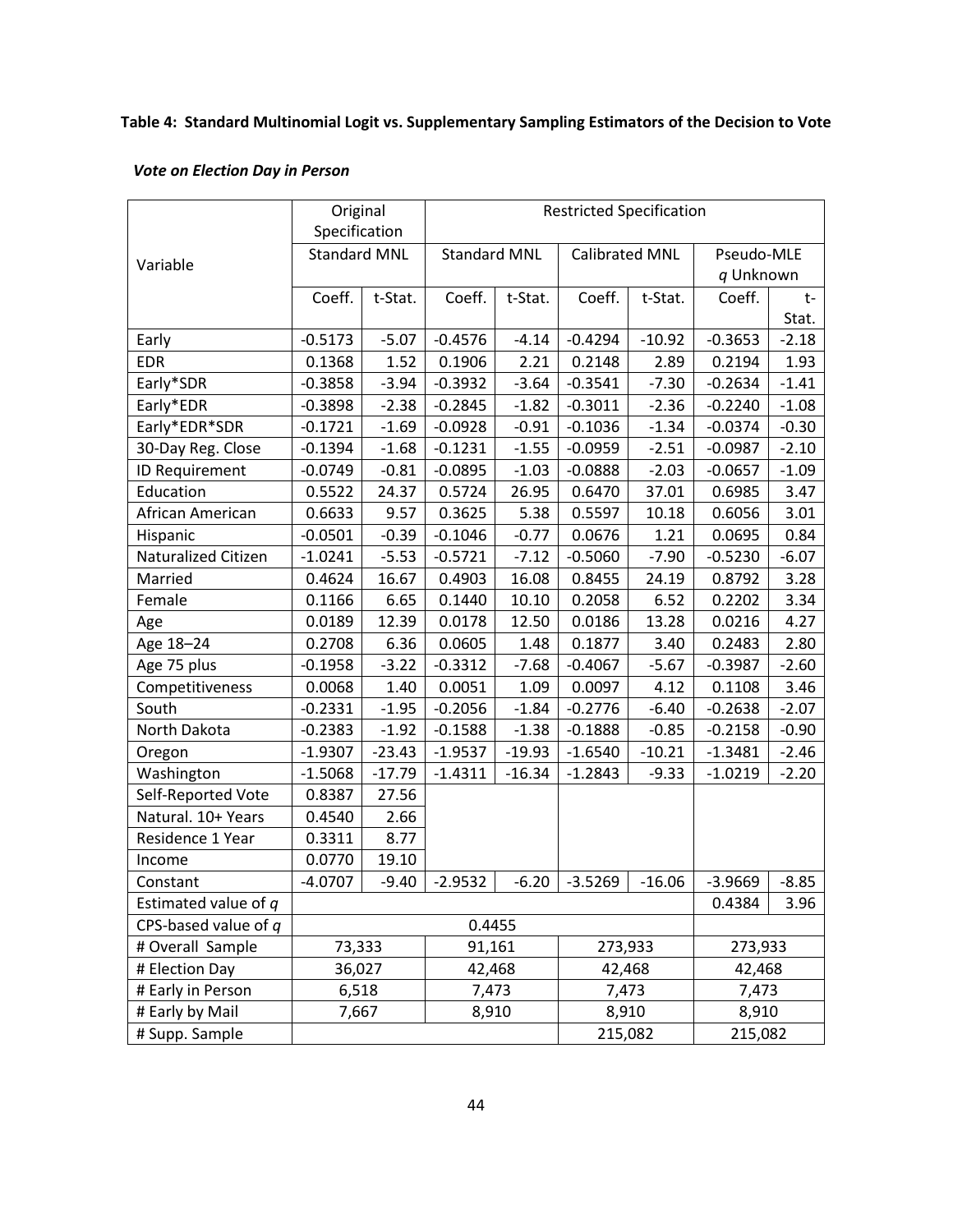## *Vote Early in Person*

|                        | Original                             |         | <b>Restricted Specification</b> |         |                       |          |                         |          |  |
|------------------------|--------------------------------------|---------|---------------------------------|---------|-----------------------|----------|-------------------------|----------|--|
|                        | Specification<br><b>Standard MNL</b> |         | <b>Standard MNL</b>             |         |                       |          |                         |          |  |
| Variable               |                                      |         |                                 |         | <b>Calibrated MNL</b> |          | Pseudo-MLE<br>q Unknown |          |  |
|                        | Coeff.                               | t-Stat. | Coeff.                          | $t-$    | Coeff.                | t-Stat.  | Coeff.                  | t-Stat.  |  |
|                        |                                      |         |                                 | Stat.   |                       |          |                         |          |  |
| Early                  | 1.6829                               | 4.13    | 1.7419                          | 4.15    | 1.8617                | 29.16    | 1.9331                  | 11.52    |  |
| <b>EDR</b>             | $-0.1572$                            | $-0.32$ | $-0.1359$                       | $-0.27$ | 0.4320                | 2.83     | 0.4392                  | 2.25     |  |
| Early*SDR              | 1.5449                               | 3.05    | 1.5848                          | 3.06    | 1.8319                | 25.89    | 1.9296                  | 10.45    |  |
| Early*EDR              | 1.6352                               | 3.47    | 1.7582                          | 3.65    | 2.0800                | 13.13    | 2.1590                  | 9.73     |  |
| Early*EDR*SDR          | 1.8385                               | 3.92    | 1.9231                          | 4.07    | 2.2332                | 22.00    | 2.3007                  | 17.26    |  |
| 30-Day Reg. Close      | 0.2923                               | 1.29    | 0.2945                          | 1.26    | 0.4199                | 8.81     | 0.4188                  | 7.31     |  |
| ID Requirement         | $-0.4379$                            | $-1.12$ | $-0.3991$                       | $-1.02$ | $-0.3684$             | $-6.23$  | $-0.3439$               | $-4.49$  |  |
| Education              | 0.7469                               | 20.50   | 0.8114                          | 22.07   | 0.8968                | 38.90    | 0.9529                  | 4.87     |  |
| African American       | 1.1944                               | 9.54    | 0.8339                          | 7.80    | 1.1334                | 17.16    | 1.1909                  | 6.18     |  |
| Hispanic               | $-0.0047$                            | $-0.03$ | $-0.0413$                       | $-0.22$ | 0.1637                | 2.19     | 0.1629                  | 1.63     |  |
| Naturalized Citizen    | $-1.0959$                            | $-3.61$ | $-0.7775$                       | $-6.12$ | $-0.7515$             | $-8.23$  | $-0.7637$               | $-6.32$  |  |
| Married                | 0.4207                               | 8.34    | 0.4805                          | 12.46   | 0.8676                | 19.19    | 0.9034                  | 3.44     |  |
| Female                 | 0.2119                               | 5.72    | 0.2072                          | 7.56    | 0.2903                | 7.05     | 0.3061                  | 4.30     |  |
| Age                    | 0.0380                               | 14.07   | 0.0345                          | 13.30   | 0.0363                | 19.94    | 0.0394                  | 7.73     |  |
| Age 18-24              | 0.5669                               | 5.65    | 0.3272                          | 3.44    | 0.4198                | 5.01     | 0.4871                  | 4.27     |  |
| Age 75 plus            | $-0.3148$                            | $-3.96$ | $-0.4794$                       | $-6.95$ | $-0.6119$             | $-6.61$  | $-0.6009$               | $-3.64$  |  |
| Competitiveness        | 0.0422                               | 2.01    | 0.0363                          | 1.72    | 0.0371                | 11.43    | 0.3848                  | 9.30     |  |
| South                  | 1.0992                               | 4.09    | 1.1374                          | 4.07    | 1.2982                | 23.37    | 1.3129                  | 10.43    |  |
| North Dakota           | $-0.0975$                            | $-0.31$ | 0.0152                          | 0.05    | 0.0638                | 0.26     | 0.0438                  | 0.16     |  |
| Oregon                 | $-0.9134$                            | $-2.04$ | $-1.0924$                       | $-2.39$ | $-0.2739$             | $-0.57$  | $-0.0091$               | $-0.01$  |  |
| Washington             | $-0.7455$                            | $-1.76$ | $-0.7733$                       | $-1.80$ | $-0.2162$             | $-0.49$  | 0.0520                  | 0.08     |  |
| Self-Reported Vote     | 0.8745                               | 20.42   |                                 |         |                       |          |                         |          |  |
| Natural. 10+ Years     | 0.3071                               | 1.04    |                                 |         |                       |          |                         |          |  |
| Residence 1 Year       | 0.0659                               | 1.09    |                                 |         |                       |          |                         |          |  |
| Income                 | 0.1066                               | 12.15   |                                 |         |                       |          |                         |          |  |
| Constant               | $-12.7293$                           | $-8.01$ | $-10.8073$                      | $-6.64$ | $-11.9484$            | $-38.76$ | $-12.2765$              | $-17.16$ |  |
| Estimated value of q   |                                      |         |                                 |         |                       |          | 0.1029                  | 8.89     |  |
| CPS-based value of $q$ |                                      |         | 0.0911                          |         |                       |          |                         |          |  |
| # Overall Sample       | 73,333                               |         | 91,161                          |         | 273,933               |          | 273,933                 |          |  |
| # Election Day         | 36,027                               |         | 42,468                          |         | 42,468                |          | 42,468                  |          |  |
| # Early in Person      | 6,518                                |         | 7,473                           |         | 7,473                 |          | 7,473                   |          |  |
| # Early by Mail        | 7,667                                |         | 8,910                           |         | 8,910                 |          | 8,910                   |          |  |
| # Supp. Sample         |                                      |         |                                 |         | 215,082               |          | 215,082                 |          |  |